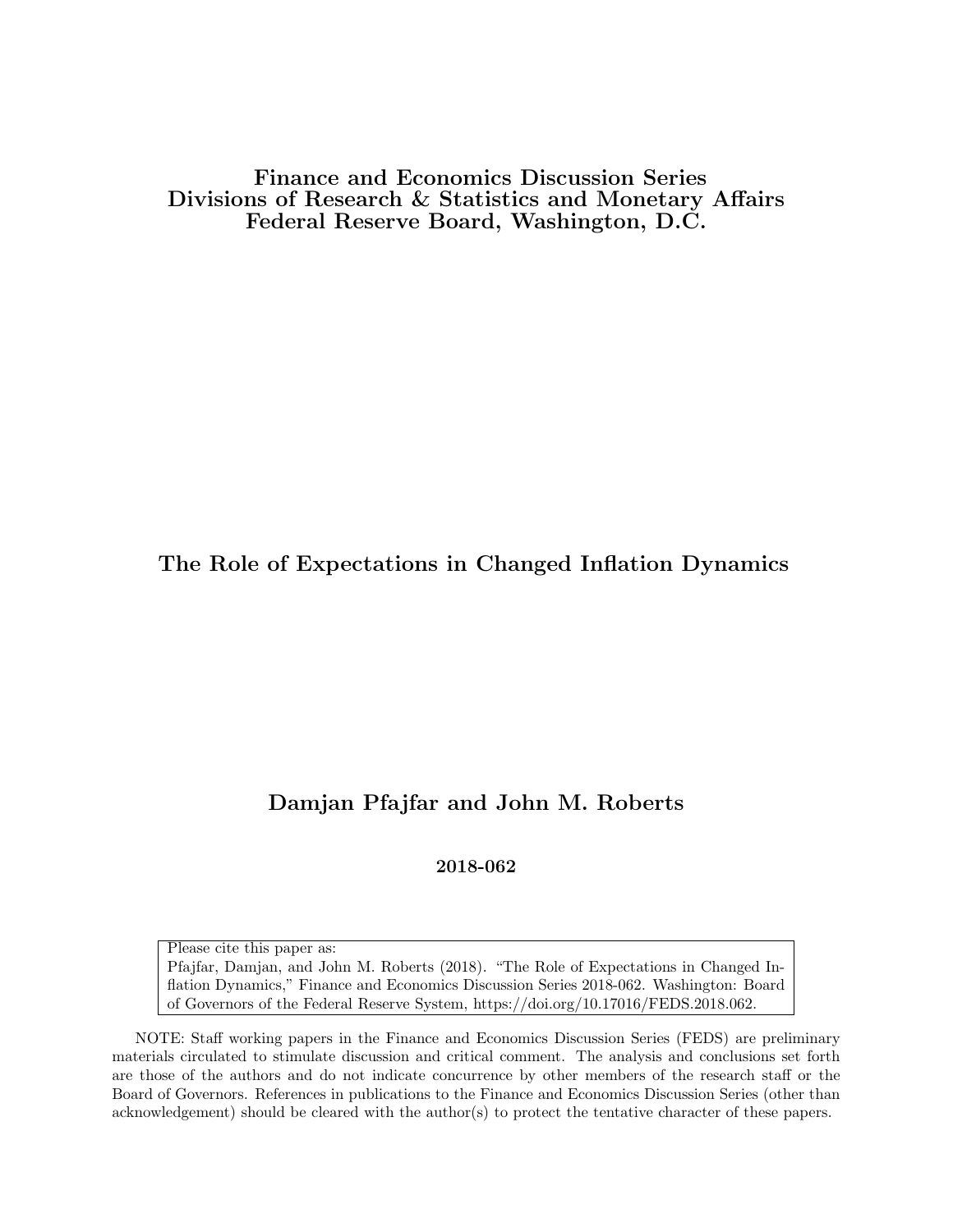# The Role of Expectations in Changed Inflation Dynamics<sup>∗</sup>

Damjan Pfajfar<sup>§</sup> Federal Reserve Board

John M. Roberts‡ Federal Reserve Board

August 17, 2018

#### Abstract

The Phillips curve has been much flatter in the past twenty years than in the preceding decades. We consider two hypotheses. One is that prices at the microeconomic level are stickier than they used to be—in the context of the canonical Calvo model, firms are adjusting prices less often. The other is that the expectations of firms and households about future inflation are now less well informed by macroeconomic conditions; because expectations are important in the setting of current-period prices, inflation is therefore less sensitive to macroeconomic conditions. To distinguish between our two hypotheses, we bring to bear information on inflation expectations from surveys, which allow us to distinguish changes in the sensitivity of inflation to economic conditions conditioning on expectations from changes in the sensitivity of expectations themselves to economic conditions. We find that, with some measures, expectations are less tied to economic conditions than in the past, and thus that this reduced attentiveness can account for a significant portion of the reduction in the sensitivity of inflation to economic conditions in recent decades.

Keywords: Inflation dynamics; Phillips curve; Survey Inflation Expectations.

JEL classification: E31; E37.

<sup>∗</sup>We would like to thank Fernanda Nechio and Sergey Slobodyan for their comments. We would also like to thank seminar participants at Federal Reserve Board, IAAE 2018 Annual Conference, System Macro Meetings at the SF Fed, and Bank of Russia Conference Inflation: New Insights for Central Banks for their comments. Kevin Starnes provided excellent research assistance. The views expressed in this paper are those of the authors and do not necessarily reflect those of the Federal Reserve Board.

<sup>‡</sup>Address: Board of Governors of the Federal Reserve System, 2000 Constitution Ave NW, Washington, DC 20551, U.S.A. E-mail: [john.m.roberts@frb.gov.](mailto:john.m.roberts@frb.gov) Web: [https://www.federalreserve.gov/econres/john-m-roberts.htm.](https://www.federalreserve.gov/econres/john-m-roberts.htm)

<sup>&</sup>lt;sup>§</sup>Address: Board of Governors of the Federal Reserve System, 2000 Constitution Ave NW, Washington, DC 20551, U.S.A. E-mail: [damjan.pfajfar@frb.gov.](mailto:damjan.pfajfar@frb.gov) Web: [https://sites.google.com/site/dpfajfar/.](https://sites.google.com/site/dpfajfar/)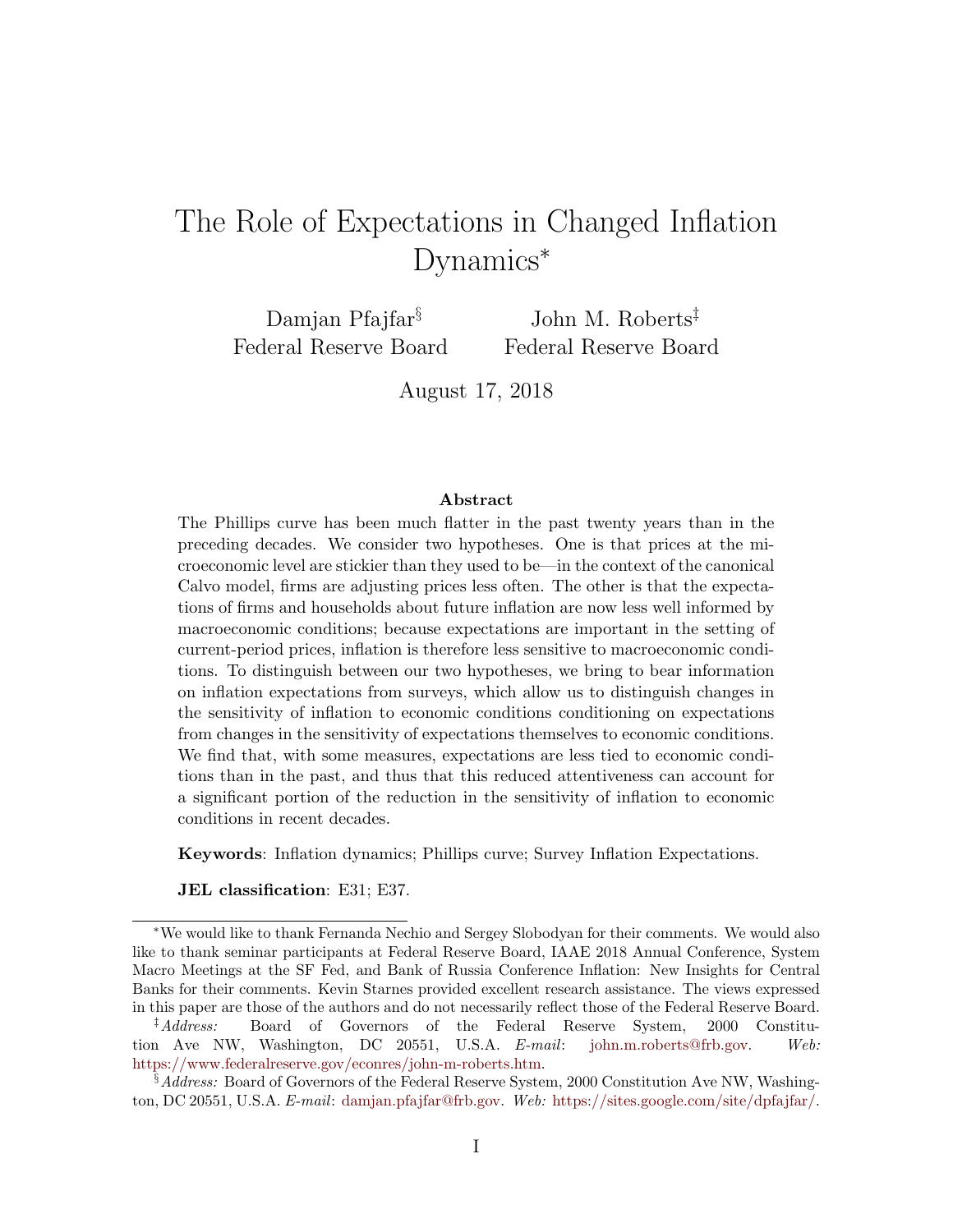# 1. Introduction

As many authors have noted, the Phillips curve is much flatter than it used to be; a sampling includes [Atkeson and Ohanian](#page-28-0) [\(2001\)](#page-28-0), [Roberts](#page-30-0) [\(2006\)](#page-30-0), [Mavroeidis et al.](#page-29-0) [\(2014\)](#page-29-0), and [Blanchard](#page-28-1) [\(2016\)](#page-28-1). We explore two hypotheses about the origin of the flatter Phillips curve. One is that prices at the firm level are "stickier" than they used to be. [Ball et al.](#page-28-2) [\(1988\)](#page-28-2), for example, argued that lower inflation would lead to less-frequent adjustment of prices; because inflation has been lower in the past twenty years than in the decades before, we would expect less-frequent price adjustment and therefore, in the logic of sticky-price models, a flatter Phillips curve. The other conjecture is that firms and households pay less attention to macroeconomic conditions when setting wages and prices now than in the past. This prediction was articulated in 2001 by then-Federal Reserve Chairman Alan Greenspan, who expressed the hope that lower inflation would imply less of a need for firms and households to pay attention to inflation in making their economic decisions.[1](#page-2-0) Although Greenspan did not express his hypothesis this way, it is similar in spirit to the rational inattention hypothesis of [Sims](#page-30-1) [\(2003\)](#page-30-1), who argued that when an economic decision becomes less salient, rational agents with limited bandwidth will devote less attention to it.

We first document that from the perspective of the New Keynesian Phillips curve under model-consistent expectations, the sensitivity of inflation to economic activity has been markedly lower in the period starting 1997 than in the preceding two decades. To distinguish between our two main hypotheses, we then bring to bear information on inflation expectations, taken from surveys. As a number of authors [\(Roberts,](#page-30-2) [1997;](#page-30-2) [Mavroeidis et al.,](#page-29-0) [2014;](#page-29-0) [Fuhrer,](#page-29-1) [2017;](#page-29-1) [Coibion et al.,](#page-28-3) [2017\)](#page-28-3) argue, survey measures of inflation expectations bring valuable additional information to the analysis of aggregate inflation. In our case, introducing direct measures of expectations helps us distinguish changes in the sensitivity of inflation to economic conditions conditional on expectations from changes in the sensitivity of expectations to economic conditions directly.

We find that, across surveys and time periods, survey measures of inflation expectations react more sluggishly than the rational benchmark would predict, in a manner similar to the epidemiological model of [Carroll](#page-28-4) [\(2003\)](#page-28-4). As we show in a simplified model, departures of expectations from perfect rationality have similar predictions to nominal rigidities [\(Mankiw and Reis,](#page-29-2) [2002](#page-29-2) also make this point). Consistent with that

<span id="page-2-0"></span><sup>&</sup>lt;sup>1</sup>"Price stability is best thought of as an environment in which inflation is so low and stable over time that it does not materially enter into the decisions of households and firms" [\(Greenspan,](#page-29-3) [2001\)](#page-29-3).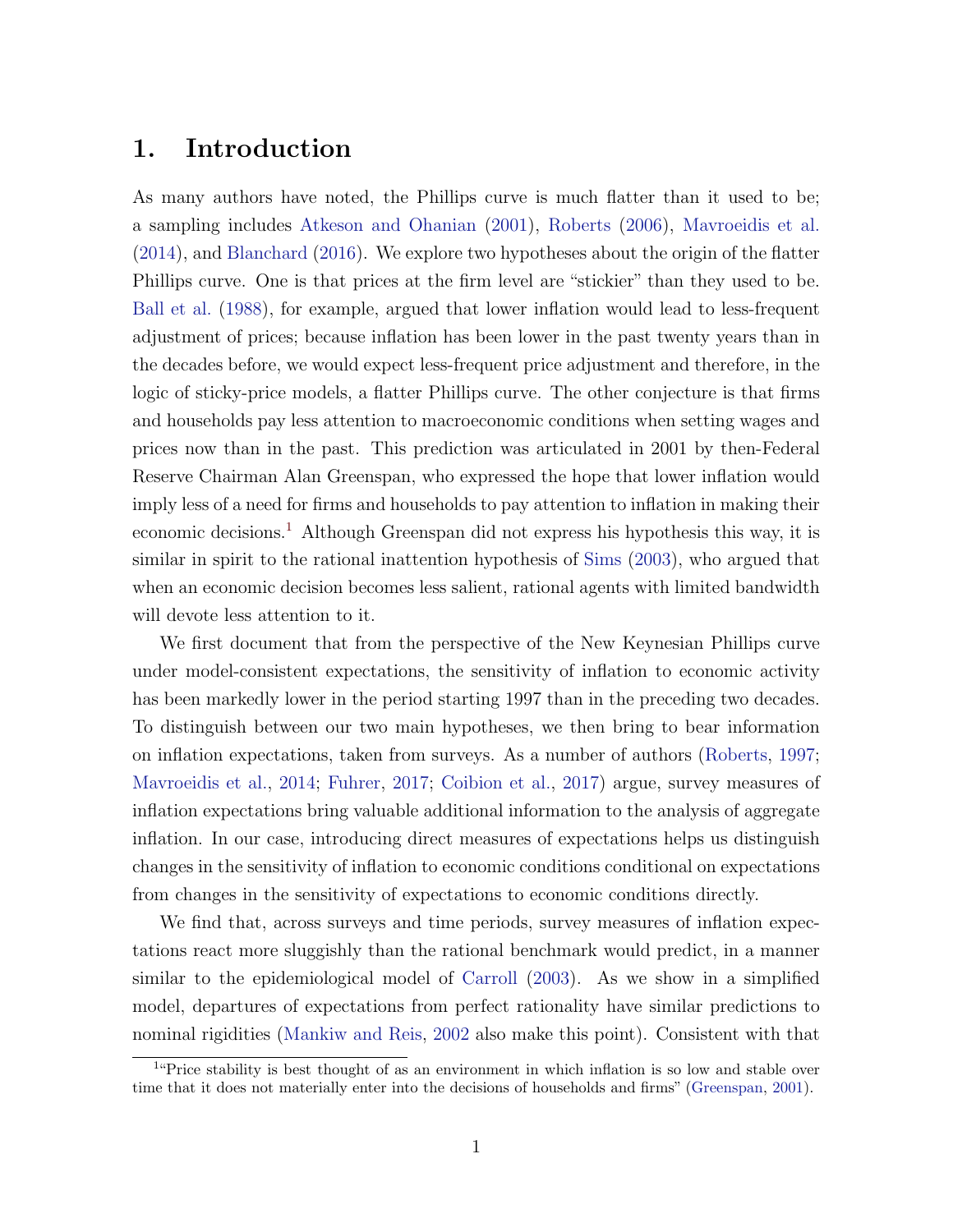intuition, the sensitivity of inflation to economic conditions is estimated to be greater when we condition on survey expectations than in the model with model consistent expectations (MCE)—and is perhaps more in line with estimates on nominal rigidity from microeconomic studies.

Results on our central hypothesis are sensitive to the measure of inflation expectations. With various measures of expectations, the reduction in the sensitivity of inflation to economic activity across our two subsamples is considerably less than in the MCE case. However, it is only with the University of Michigan's survey of household inflation expectations that we also find a large reduction in attentiveness. The other measures of expectations we examine are surveys of forecasters, such as the Survey of Professional Forecasters. These measures display show some reduction in the longer-run convergence of expectations to the MCE benchmark, but not enough to account for much of the overall sensitivity of inflation to economic activity. It is thus only for the Michigan survey of households that we find support for the [Greenspan](#page-29-3) [\(2001\)](#page-29-3) conjecture that firms and households would become less attentive in the formation of their expectations of inflation.

It is possible that the Michigan survey results present a more accurate picture of the changes in the economy. [Coibion and Gorodnichenko](#page-28-5) [\(2015\)](#page-28-5) argue that household expectations may be closer to those of actual decision makers than are forecasts from economists and thus that results based on the Michigan survey should be favored. In particular, they find that the Michigan survey does a better job of accounting for the behavior of inflation and that household expectations appear to be closer to the expectations of the firms that are setting prices than are forecasts from professionals. Indeed, to the extent that professional forecasters make their living providing accurate assessments of the economy's evolution, it is perhaps not surprising that they would continue to pay appropriate attention to the relation between macroeconomic conditions and inflation. It is therefore possible that while these forecasts are more accurate, they are at the same time less relevant to price-setting.

Our use of survey information allows us to derive a direct measure of sunspots. As discussed in [Lubik and Schorfheide](#page-29-4) [\(2004\)](#page-29-4), sunspots are movements in inflation expectations that are not justified by fundamentals. In our structural modeling of the survey measures of inflation expectations, we allow for both sunspots and measurement error. These innovations are distinguished by their effects on inflation: Measurement error affects the measure of expectations only, whereas the sunspot affects both expectations and actual inflation. We find that sunspot shocks are much more important in the first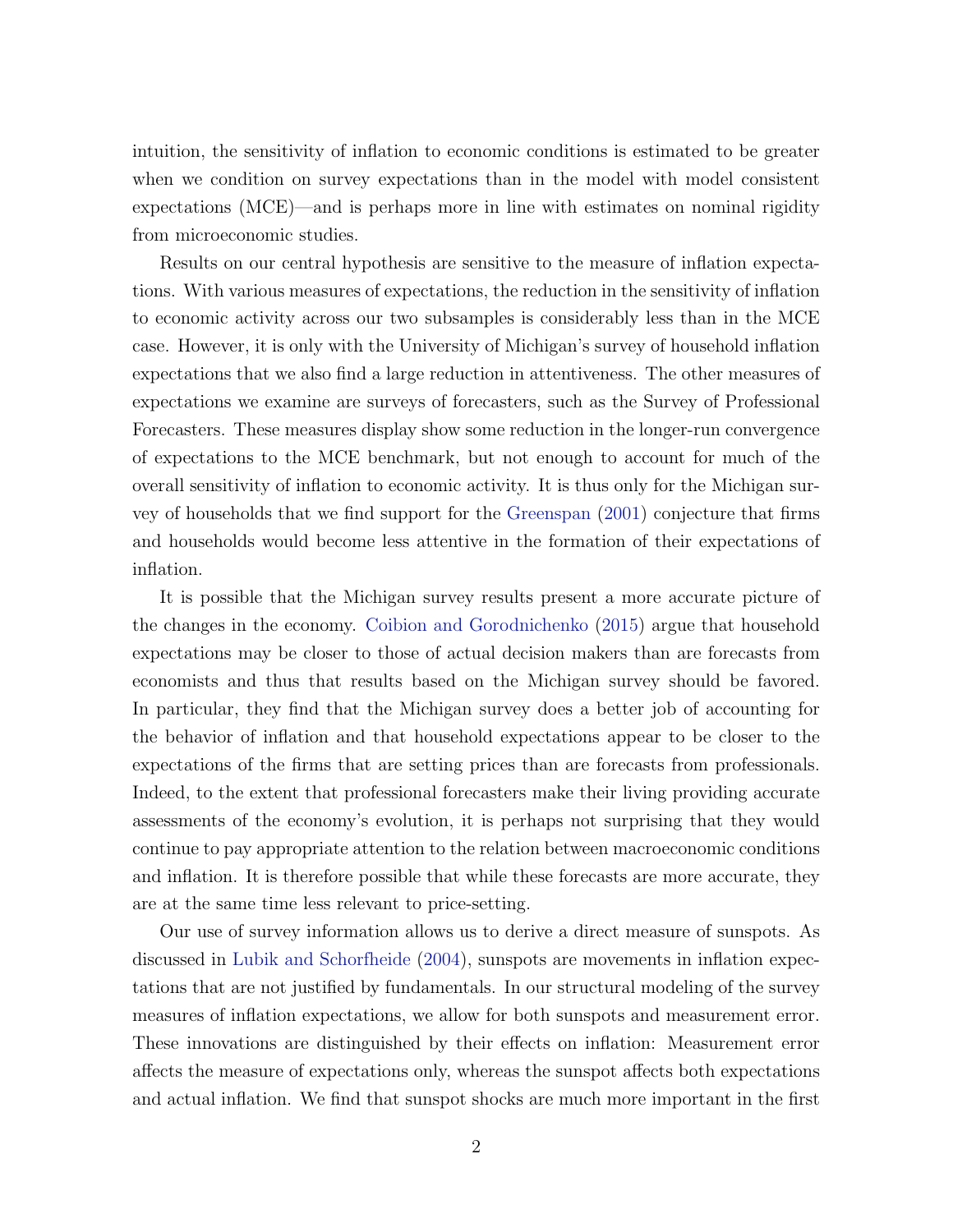part of the sample than in the second part. That result is consistent with the finding of many authors [\(Roberts,](#page-30-0) [2006](#page-30-0) and citations therein) that inflation has been better controlled by the central bank in recent years; as [Lubik and Schorfheide](#page-29-4) [\(2004\)](#page-29-4) note, inadequate inflation control can be a source of sunspots.

We cross-check our findings with available microeconomic studies. Until recently, the available evidence had suggested that, at levels of inflation that have prevailed in the United States, there had been little variation in the frequency of prices change. That was the conclusion, for example, of [Bils and Klenow](#page-28-6) [\(2004\)](#page-28-6) and [Nakamura and Steinsson](#page-30-3) [\(2008\)](#page-30-3) in the United States. Examining Mexican data, [Gagnon](#page-29-5) [\(2009\)](#page-29-5) concluded that at very high levels of inflation (above 15 percent), the frequency of price change was sensitive to the prevailing rate of inflation, but that at levels of inflation below the 10 to 15 percent range (which is at the high end of the U.S. inflation experience), there was little sensitivity of the frequency of price change to inflation. New data collected by [Nakamura et al.](#page-30-4) [\(2016\)](#page-30-4), however, shows that in the late 1970s and early 1980s a period of relatively high inflation in the United States—firms changed prices more frequently than in the subsequent period. We explore the potential macroeconomic implications of such the change in the price-change frequency documented by [Nakamura](#page-30-4) [et al.](#page-30-4) [\(2016\)](#page-30-4). We find that while the microeconomic evidence predicts some reduction in the slope of the Phillips curve, it cannot fully account for the very large reduction we find in the conventional New Keynesian Phillips curve estimated under model-consistent expectations (MCE).

[Mavroeidis et al.](#page-29-0) [\(2014\)](#page-29-0) conduct an extensive analysis attempting to relate inflation, inflation expectations, and measures of economic activity from a single-equation perspective. Their conclusions are pessimistic: They find that it is not possible to estimate both the relationship between inflation and economic activity as well as the degree of forward-looking behavior. While their results are somewhat stronger when they introduce survey measures of expectations, they still were not able to estimate the key parameters of interest with any precision.

The questions we address are similar to those of [Mavroeidis et al.](#page-29-0) [\(2014\)](#page-29-0), and their results suggest that we are entering treacherous waters. In the Appendix to this paper, we use single-methods akin to those of [Mavroeidis et al.](#page-29-0) [\(2014\)](#page-29-0) to assess, in a reducedform sense, our ability to identify the key relationships of our model. We find that we may be able to obtain well-identified and precise estimates despite the warnings of [Mavroeidis et al.](#page-29-0) [\(2014\)](#page-29-0). There are two reasons. First, our focus is different than theirs. Both our work and theirs assess the empirical validity of the canonical hybrid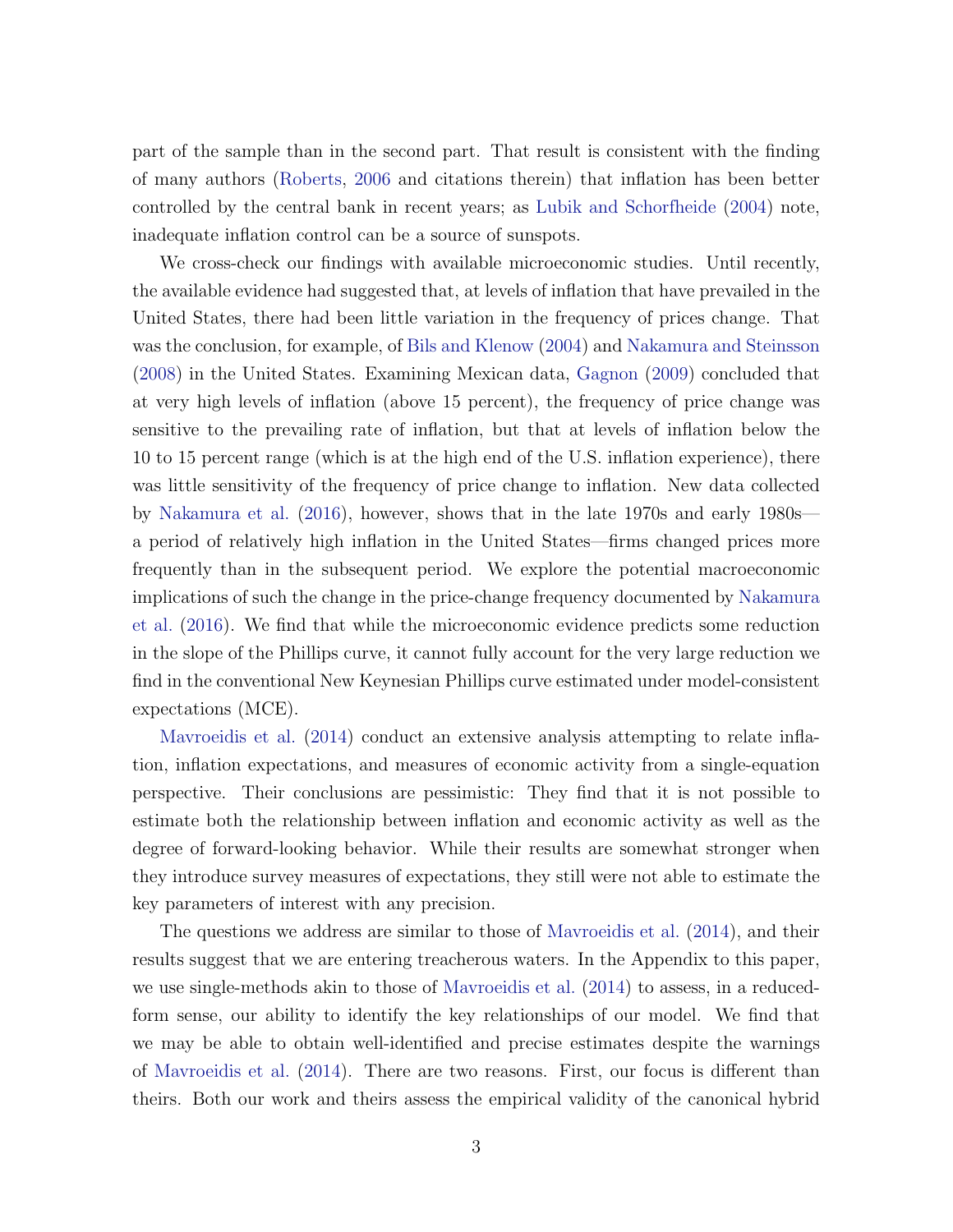New Keynesian Phillips curve with model-consistent expectations. The specific question of [Mavroeidis et al.](#page-29-0) [\(2014\)](#page-29-0) is whether expectations belong in a structural model of inflation. They conclude that there is not enough information in the macro data to permit an answer to that question. Our findings in the Appendix confirm that result, and we provide a conjecture as to why that may be the case. The question we focus on is different. In particular, we assume that expectations belong in the structural model of inflation, as in the canonical New Keynesian Phillips curve. But we do not require those expectations to be perfectly rational, and we ask to what extent these expectations may differ from perfect rationality. In addition, our full-system estimation, in which we use information on both expectations and inflation to inform the structural relationship between economic activity and inflation, should allow us to identify separately the degree of the departure from complete rationality as well as the impact of economic activity on inflation conditional on expectations.

## <span id="page-5-2"></span>2. Theory

#### <span id="page-5-3"></span>2.1. A stylized model

In this subsection, we use a very simple model to illustrate the role that imperfect expectations formation can play in determining the reduced-form relationship between inflation and aggregate economic activity. We start with a simple version of the New Keynesian Phillips curve:

<span id="page-5-1"></span>
$$
\Delta p_t = \beta E_t \Delta p_{t+1} + \kappa y_t + \epsilon_t,\tag{1}
$$

where  $\Delta p_t$  is inflation and  $y_t$  is the output gap.  $E_t \Delta p_{t+1}$  represents the expectations of agents setting prices. It is typically assumed that expectations are model-consistent. In that case,

$$
E_t \Delta p_{t+1} = M_t \Delta p_{t+1},\tag{2}
$$

where  $M_t \Delta p_{t+1}$  represents model-consistent expectations. Suppose instead that agents only have access to a noisy signal of expectations:

<span id="page-5-0"></span>
$$
E_t \Delta p_{t+1} = M_t \Delta p_{t+1} + \eta_t. \tag{3}
$$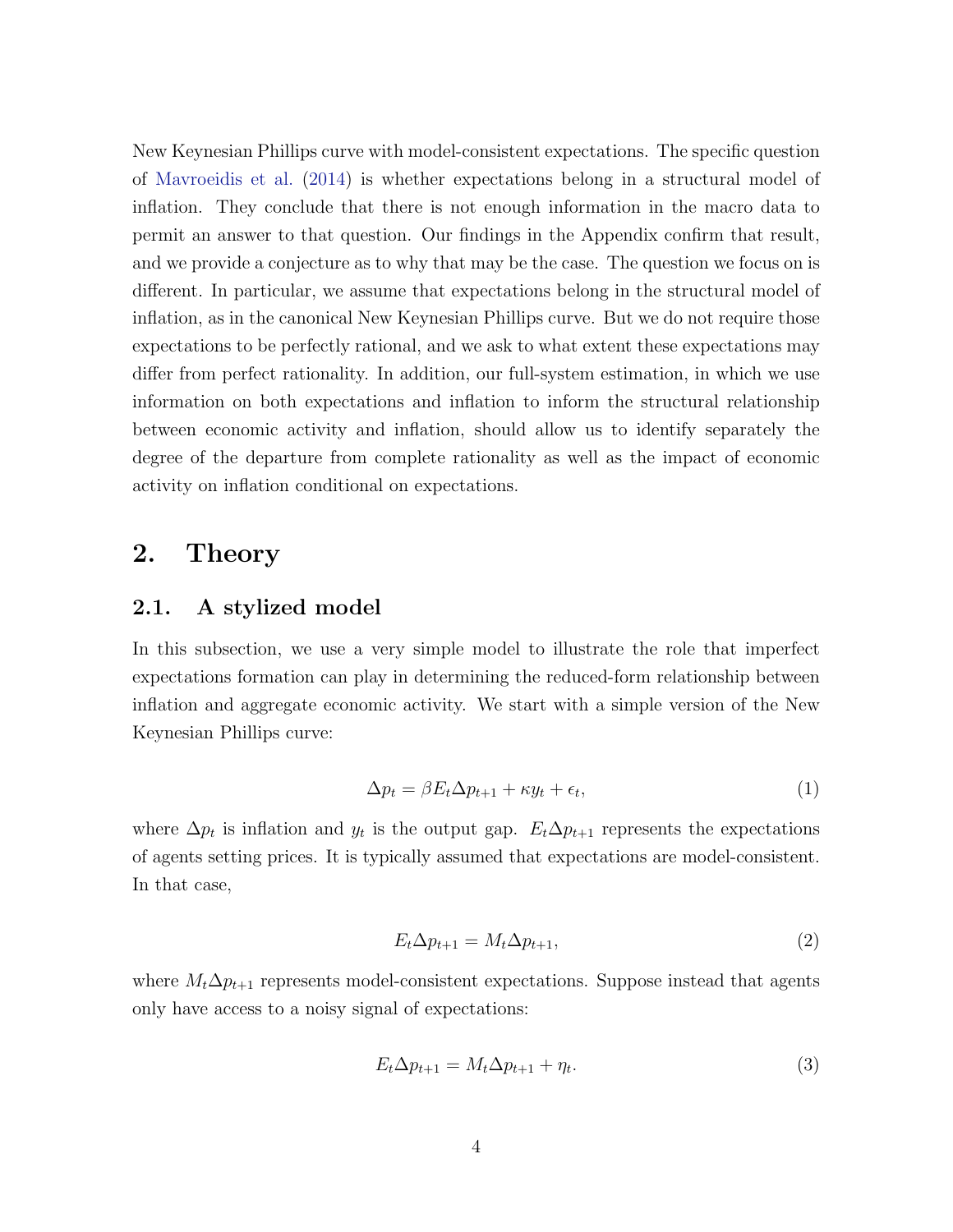In that case, as discussed, for example, in [Sims](#page-30-1) [\(2003\)](#page-30-1), agents' expectations will be related to the true, model-consistent expectations by:

<span id="page-6-0"></span>
$$
E_t \Delta p_{t+1} = \mu M_t \Delta p_{t+1},\tag{4}
$$

where  $0 \leq \mu \leq 1$ . That is, when agents receive only a noisy signal of expectations, their actual expectations move only partially with the ideal, model-consistent expectations. As discussed in [Sims](#page-30-1) [\(2003\)](#page-30-1), it can be costly for agents to pay attention to the future course of inflation. With greater effort, agents can improve the quality of their inflation forecasts, implicitly reducing the variance of  $\eta$  in Equation [3.](#page-5-0) With sufficient effort, expectations will be close to the rational ideal and the value of  $\mu$  will approach 1. [Gabaix](#page-29-6) [\(2017\)](#page-29-6) posits a similar specification for imperfectly rational inflation expectations.

[Greenspan](#page-29-3) [\(2001\)](#page-29-3) argued that a consequence of low and stable inflation is that agents would then need to pay less attention to inflation, and to forecasts of inflation. In the context of our model, an implications of Greenspan's hypothesis is that in an environment of low and stable inflation, the value of  $\mu$  will fall.

If we substitute Equation [4](#page-6-0) into Equation [1,](#page-5-1) we obtain:<sup>[2](#page-6-1)</sup>

<span id="page-6-2"></span>
$$
\Delta p_t = \beta \mu M_t \Delta p_{t+1} + \kappa y_t + \epsilon_t. \tag{5}
$$

Equation [5](#page-6-2) can be referred to as the "discounted" New Keynesian Phillips curve, in analogy to the "discounted Euler equation" proposed by [McKay et al.](#page-29-7) [\(2015\)](#page-29-7), [McKay](#page-30-5) [et al.](#page-30-5) [\(2016\)](#page-30-5) (see also [Gabaix,](#page-29-6) [2017\)](#page-29-6).[3](#page-6-3)

To aid in developing intuition about the possible implications of noisy expectations for empirical estimates of the slope of the Phillips curve, it is instructive to assume a simple  $AR(1)$  process for the output gap:

$$
y_t = \rho y_{t-1} + \zeta_t. \tag{6}
$$

<span id="page-6-1"></span><sup>&</sup>lt;sup>2</sup>[Mavroeidis et al.](#page-29-0) [\(2014\)](#page-29-0) argue that if we take literally the microfoundations of the New Keynesian Phillips curve, it is inappropriate to make the simple substitution we make here. However, the discussion in [Gabaix](#page-29-6) [\(2017\)](#page-29-6) suggests that a specification like Equation [\(5\)](#page-6-2) can be derived formally.

<span id="page-6-3"></span><sup>&</sup>lt;sup>3</sup>Of course, the term  $\beta$  in Equation [1](#page-5-1) means that expectations are already discounted to some extent in the standard version of the New Keynesian Phillips curve. The value of  $\beta$ , however, is tied to concepts such as the real return on capital and household's time-preference rate and is therefore not likely to differ very much from one. The term  $\mu$  introduces the possibility of additional discounting.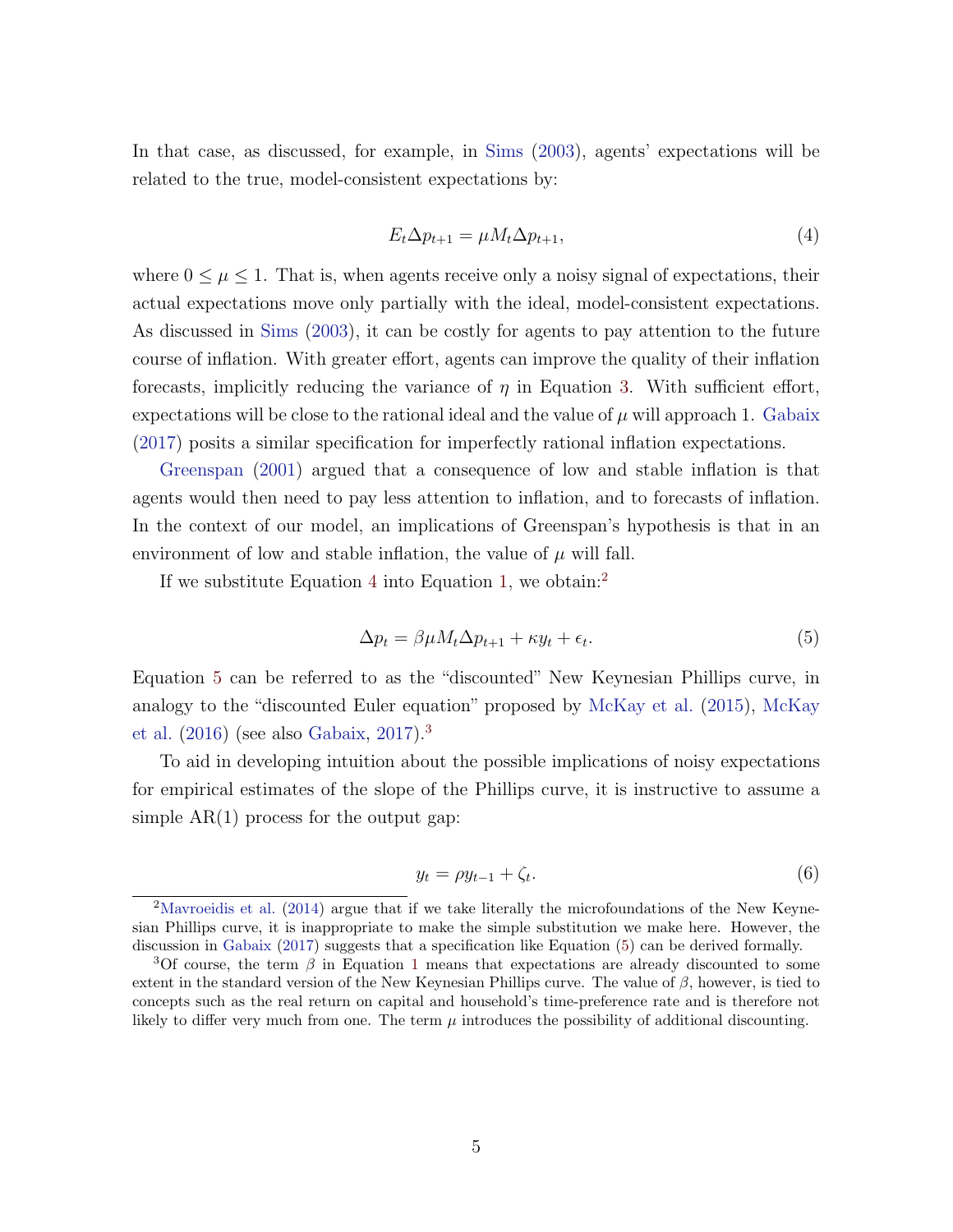With this assumption, Equation [5](#page-6-2) can be solved forward as:

<span id="page-7-3"></span>
$$
\Delta p_t = \frac{\kappa}{1 - \beta \mu \rho} y_t + \epsilon_t,\tag{7}
$$

assuming  $\epsilon$  is i.i.d. As can be see, both  $\kappa$  and  $\mu$  affect the reduced-form Phillips curve slope in this simple case. In particular, smaller values of either  $\kappa$ —the structural slope or  $\mu$ —the attentiveness of agents—would predict a reduced sensitivity of inflation to fluctuations in output. Of course, this is a very stylized model. But we will show later that in more realistic settings, a similar result holds: Shifts in either  $\kappa$  or  $\mu$  lead to changes in the response of inflation to an aggregate demand shock. An implication is that if in fact the attentiveness of agents has fallen, then assuming  $\mu = 1$ , as is done in most estimation of New Keynesian models, will lead to a mistaken finding that  $\kappa$  has fallen. The purpose of the present paper is to bring additional information to bear, in the form of data on survey expectations, to help distinguish between these hypotheses.

#### <span id="page-7-2"></span>2.2. Empirical model

In our empirical work, we nest the limited attention hypothesis about expectations formation in a broader framework that includes other potential explanations.

One such alternative hypothesis is a variant of the epidemiological model of [Carroll](#page-28-4) [\(2003\)](#page-28-4):

$$
E_t \Delta p_{t+1} = (1 - \lambda)M_t \Delta p_{t+1} + \lambda E_{t-1} \Delta p_t, \tag{8}
$$

Under Carroll's hypothesis, expectations adjust only gradually toward a well-informed value.[4](#page-7-0) When agents are fully rational and learn right away about model-consistent expectations,  $\lambda = 0$ .

We consider two sources of error in survey expectations. As noted in the introduction, [Lubik and Schorfheide](#page-29-4) [\(2004\)](#page-29-4) suggest that an error in expectations that has implications for actual inflation can be interpreted as a sunspot. We also allow for measurement error, which will affect inflation expectations but not actual inflation. One possible source of measurement error is sampling error.<sup>[5](#page-7-1)</sup> In addition, survey respondents may report a different number to the survey taker than they use when they

<span id="page-7-0"></span><sup>4</sup>[Carroll](#page-28-4) [\(2003\)](#page-28-4) assumes that expectations of households gradually converge toward expectations of professional forecasters. We instead assume that expectations gradually converge to their modelconsistent value.

<span id="page-7-1"></span><sup>5</sup>Sampling error is a significant issue in the Michigan survey of consumers, as the divergence of views about future inflation across households is very wide.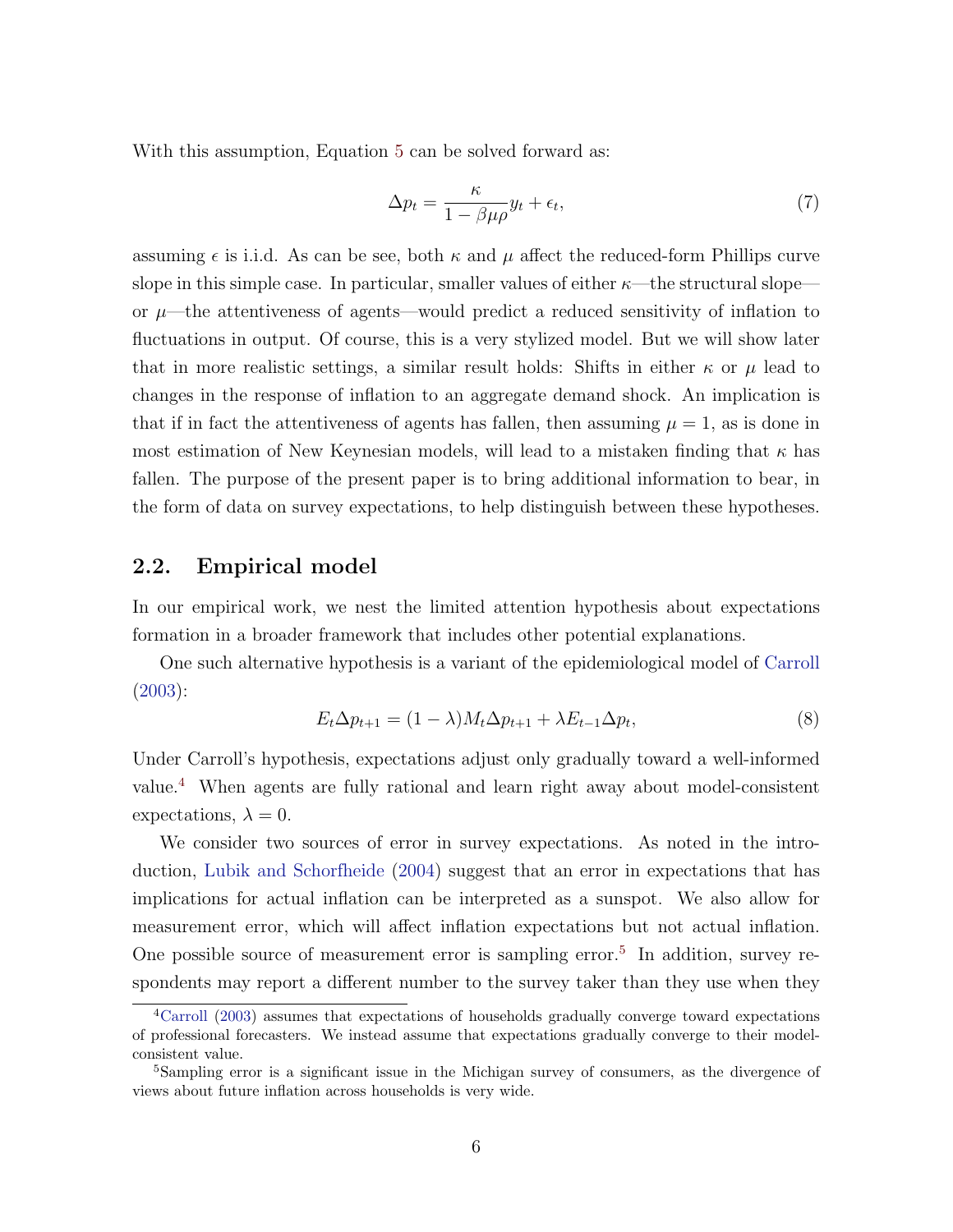actually make decisions. This latter source of error could become larger when survey respondents are less attentive.

Putting together these various elements gives us our empirical model for survey measures of inflation expectations:

<span id="page-8-0"></span>
$$
E_t \Delta p_{t+1} = \mu M_t \Delta p_{t+1} + \lambda E_{t-1} \Delta p_t + \nu_t, \tag{9}
$$

<span id="page-8-1"></span>
$$
S_t \Delta p_{t+1} = E_t \Delta p_{t+1} + u_t, \qquad (10)
$$

<span id="page-8-2"></span>
$$
u_t = \rho_u u_{t-1} + \omega_t, \tag{11}
$$

where  $S_t \Delta p_{t+1}$  is the survey measure of expectations. Equation [9](#page-8-0) nests the limited attention and epidemiological models, and also allows for a fundamental error,  $\nu$ . Equation [10](#page-8-1) allows for measurement error in survey measures of expectations, and the spec-ification in Equation [11](#page-8-2) allows that measurement error to be serially correlated.<sup>[6](#page-8-3)</sup>

In our empirical work, we detrend inflation and inflation expectations using an estimate of long-run inflation expectations. Such detrending puts our focus on cyclical movements in inflation, which lines up with the emphasis of the theoretical models. It also allows us to exploit the greater frequency of cyclical movements, which should allow us to better identify our key parameters. The evolution of the central bank's inflation target, and its implications for the public's expectations for inflation over the longer-run, is discussed, for example, in [Erceg and Levin](#page-29-8) [\(2003\)](#page-29-8). Because it involves low-frequency behavior, however, there is inherently less that can be said about it, given the limited time series data available and so we focus on cyclical variations, about which we have more information.<sup>[7](#page-8-4)</sup>

Our empirical model of inflation is the hybrid New Keynesian Phillips curve that has been used widely:

<span id="page-8-5"></span>
$$
\Delta p_t - \gamma \Delta p_{t-1} = \beta (E_t \Delta p_{t+1} - \gamma \Delta p_t) + \kappa y_t + \epsilon_t.
$$
\n(12)

In this case, there is partial indexation to lagged inflation.

<span id="page-8-3"></span> $6$ [Melosi](#page-30-6) [\(2016\)](#page-30-6) also uses survey expectations as an observable to help identify a structural model of inflation expectations. [Melosi](#page-30-6) [\(2016\)](#page-30-6), however, uses a different structural model than we do, based on imperfect common knowledge. [Fuhrer](#page-29-1) [\(2017\)](#page-29-1) includes survey expectations as an observable in a structural macroeconomic model but in a reduced-form fashion; he does not specify a structural model for expectations. Neither paper addresses the possible contribution of changes in expectations formation to the flattening of the Phillips curve.

<span id="page-8-4"></span><sup>7</sup>Our empirical equations also include constant terms, which could pick up, for example, biases in trend inflation or the output gap.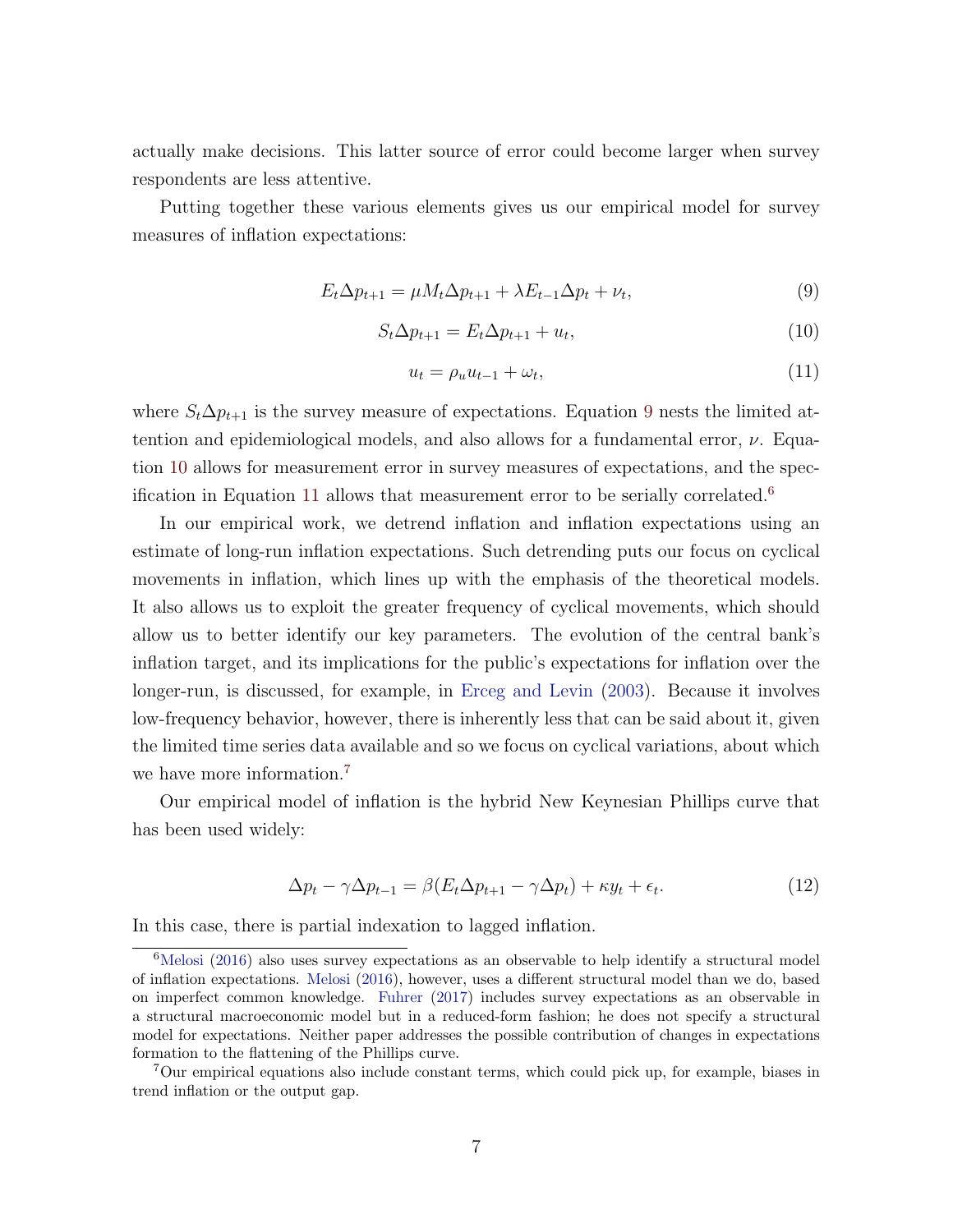We complete our model with a reduced-form model of the output gap:

<span id="page-9-2"></span>
$$
y_t = \phi_1 y_{t-1} + \phi_2 y_{t-2} + \phi_3 \Delta p_{t-1} + \phi_4 \Delta p_{t-2} + \eta_t.
$$
 (13)

This specification allows the lagged inflation gap to capture the empirical regularity of some predictive power of lagged inflation for the output gap. We would expect  $\phi_3$  and  $\phi_4$  to be less than zero, reflecting the effect of tighter monetary policy in response to inflation shocks.<sup>[8](#page-9-0)</sup>

### <span id="page-9-3"></span>3. Data

Key to our analysis are measures of inflation expectations. One measure is from the Survey of Consumer Attitudes and Behavior conducted monthly by the Survey Research Center at the University of Michigan. This measure of expectations has been collected on a consistent basis since 1978. It measures household expectations of inflation over the coming twelve months. We also look at surveys of professional forecasters, in particular, the Survey of Professional Forecasters that is currently conducted by the Federal Reserve Bank of Philadelphia. The Survey of Professional Forecasters has several questions about inflation expectations, including forecasts of the CPI, that are available for most of our sample. For consistency with the Michigan survey, we focus on expectations over the coming year from these surveys. In Appendix [B,](#page-5-2) we consider additional measures of inflation expectations, including forecasts of GDP prices from the Survey of Professional Forecasters and the Livingston Survey, an alternative survey of inflation forecasters.[9](#page-9-1)

In most of our work, we use the CPI for items other than food and energy as the basis for our measure of inflation. We focus on a "core" measure, excluding food and energy, because the New Keynesian model is a model of sticky prices; food and energy

<span id="page-9-0"></span><sup>8</sup>Many New Keynesian models make the output gap a function of the real interest rate and include a monetary-policy reaction function. We do not take this approach because the U.S. economy has spent a substantial fraction of the time during our sample period at the effective lower bound (ELB) for nominal interest rates. Taking due account of the ELB would introduce considerable complication and would require taking stands on controversial topics such as the effect of forward guidance and the degree to which asset purchase programs were an adequate substitute for conventional monetary policy. Because our interest is in the inflation process, all that is needed is a simple forecasting equation for the output gap, and we believe Equation [13](#page-9-2) serves that role well.

<span id="page-9-1"></span><sup>9</sup>The SPF only began asking about the CPI in 1981. We examined two techniques for extending the sample back to 1978. In one, we relied on the Kalman filter underlying our Bayesian estimation method to fill in the missing values. In the other, we projected the SPF's CPI forecasts on the survey's GDP forecasts, which are available over a longer sample. Both approaches yielded similar results; we report the results from the former method.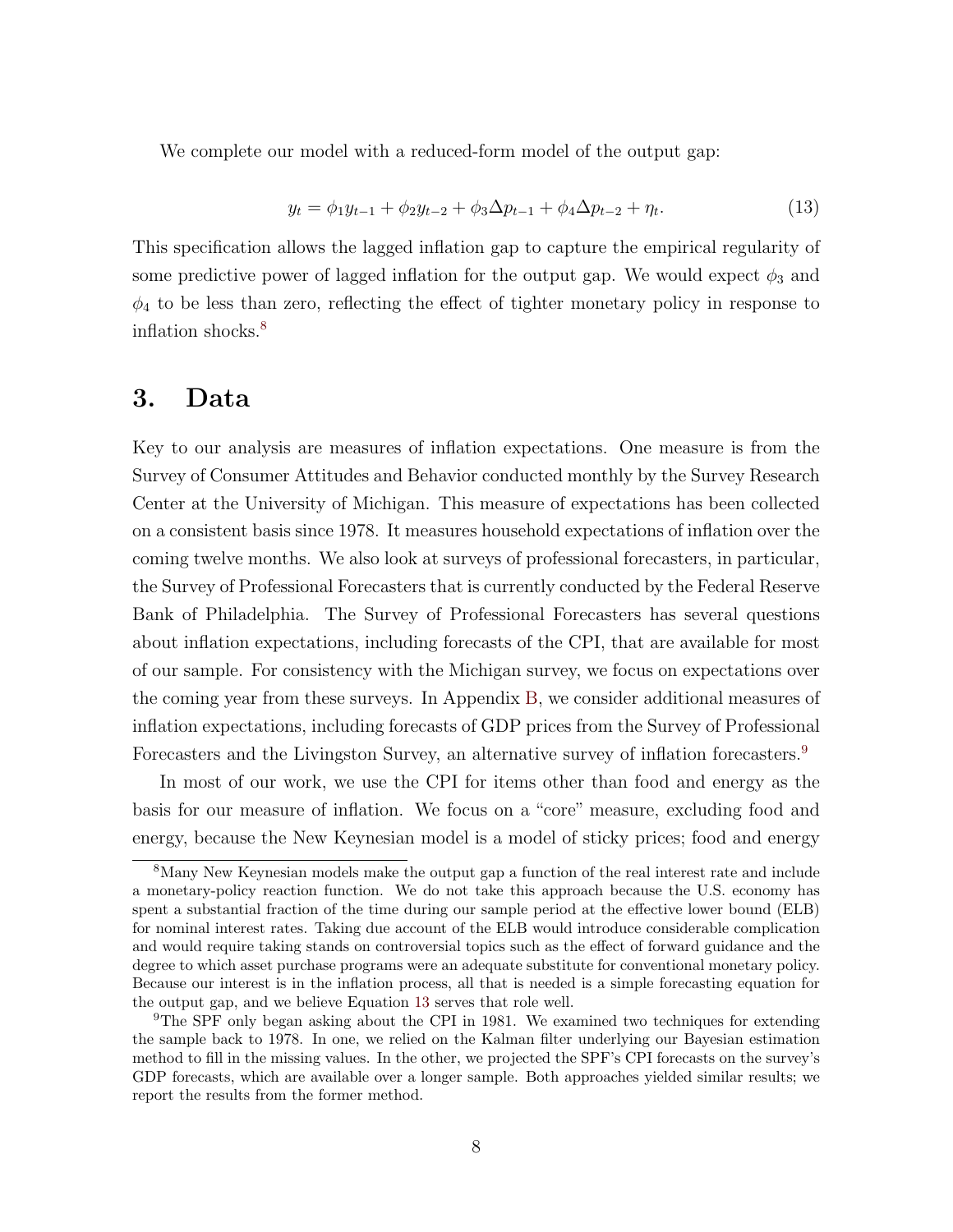prices are relatively volatile and thus the underlying model is not as appropriate for them (see [Aoki,](#page-28-7) [2001](#page-28-7) for a discussion). We look at the CPI for two reasons. First, it is explicitly the variable that respondents to the SPF are asked to forecast. Second, it is the most widely cited measure of consumer prices and so is likely to line up with the views of respondents to the Michigan survey of households.

As we discuss in Section [2.2,](#page-7-2) we subtract from our measures of inflation and yearahead inflation expectations a measure of the inflation trend, in particular, a measure of longer-run inflation expectations from the Federal Reserve's FRB/US model.<sup>[10](#page-10-0)</sup> For our measure of the output gap, we use the measure from the Congressional Budget Office.

Here and throughout our empirical work, we will compare estimates over two periods, 1978 to 1996 and 1997 to 2015. The start of the sample is determined by the availability of quantitative measures of year-ahead inflation expectations in the Michigan survey of households. We then divide the sample roughly in half. As the results in the next two sections will illustrate, the responsiveness of inflation to fluctuations in economic activity is very different in our two subsamples.

### <span id="page-10-2"></span>4. VAR Results

In this section, we use some simple VARs to establish stylized facts about the evolution of the dynamics of inflation and inflation expectations.

Figure [1](#page-11-0) illustrates the reduction in the cyclical sensitivity of inflation over time. The figure shows the response of inflation and the output gap to a shock to the output gap in a two-variable VAR.[11](#page-10-1) Our two estimation periods are shown, 1978 to 1996 and 1997 to 2015. The top panels show the responses of output to the identified aggregate demand shock. Both periods reflect the typical hump-shaped and persistent pattern,

<span id="page-10-0"></span><sup>10</sup>Data from the FRB/US model are available at [https://www.federalreserve.gov/econres/us-models](https://www.federalreserve.gov/econres/us-models-about.htm)[about.htm.](https://www.federalreserve.gov/econres/us-models-about.htm) Specifically, we use the  $FRB/US$  variable  $PTR$ . Over most of its history,  $PTR$  is based on expectations of longer-run inflation from surveys of professional forecasters. An alternative approach to estimating trend inflation relies on statistical filters–see, for example, [Stock and Watson](#page-30-7) [\(2007\)](#page-30-7). We believe that a survey-based measure is more appropriate for our purposes. In particular, it allows us to rely on surveys for both short- and longer-term expectations, removing a possible source of discrepancy.

<span id="page-10-1"></span><sup>&</sup>lt;sup>11</sup>The variables in the VAR are the CBO output gap and an inflation gap that is the difference between (annualized) inflation measured by the consumer price index for all items excluding food and energy and the measure of long-term inflation expectations described in Section [3.](#page-9-3) Three lags are included in the VAR. The aggregate demand shock is identified by assuming that output affects inflation in the current period but inflation does not affect output. In the event, the contemporaneous correlation between these variables is very small so the identifying assumption has very little effect on the results.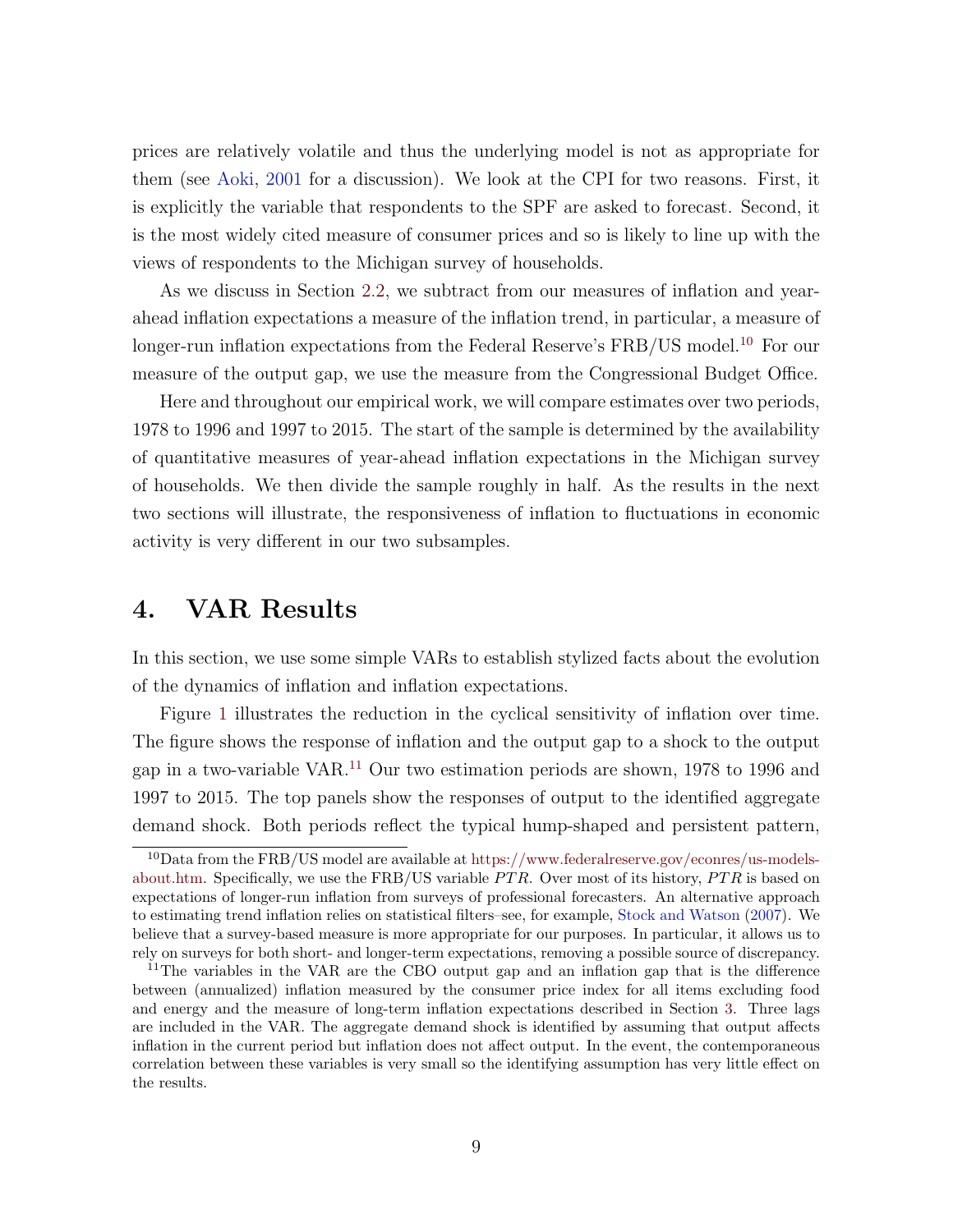

<span id="page-11-0"></span>Figure 1. Impact of an aggregate demand shock in two periods

with the persistence somewhat greater in the later period. The bottom panels show the responses of inflation. As might be expected in response to an aggregate demand shock, inflation rises in both periods. But the increase in inflation is several times greater in the earlier period: Inflation has become much less sensitive to movements in aggregate demand.

Figure [2](#page-13-0) adds the Michigan survey's measure of household inflation expectations over the coming year to the model.<sup>[12](#page-11-1)</sup> The responses of the output gap and inflation are similar to those in Figure [1.](#page-11-0) In the early period, expectations reflect a large response to the aggregate demand shock; in the latter period, the responses are more muted. Note that with only this information in hand, it is difficult to determine which of our two

<span id="page-11-1"></span><sup>12</sup>As with inflation, we subtract from the Michigan survey our measure of long-run inflation expectations. For identification, we assume that neither output nor inflation affect inflation expectations in the current period. This identification is consistent with the view that expectations are formed on the basis of published inflation and output data, which are only available with a lag.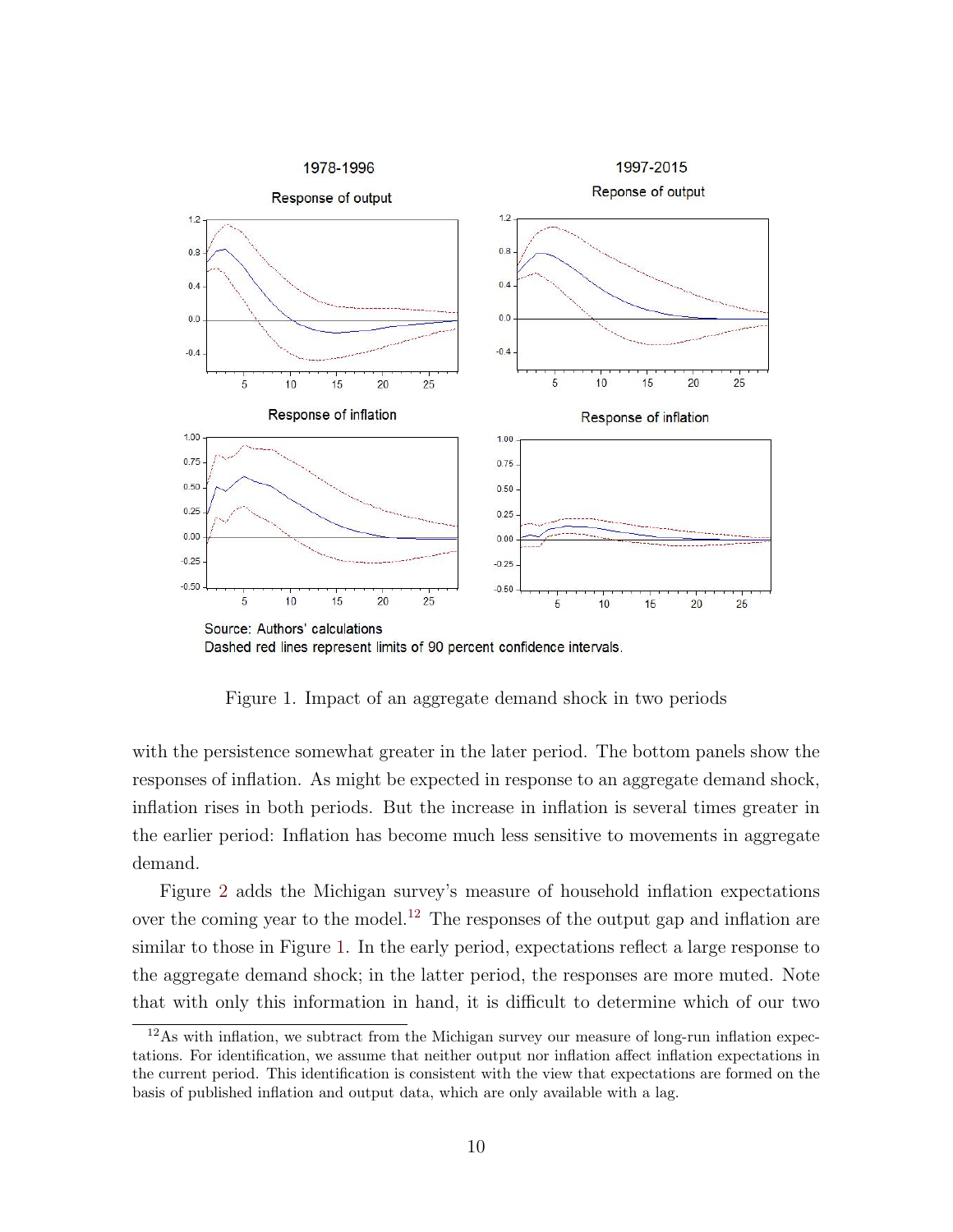hypotheses may account for this change in behavior: It could be that a more-muted response of expectations to aggregate conditions could lead to a smaller increase in actual inflation; alternatively, the formation of inflation expectations may have adapted to greater structural nominal rigidity. We attempt to disentangle these two alternatives in our structural estimation.

## <span id="page-12-0"></span>5. Identification

[Mavroeidis et al.](#page-29-0) [\(2014\)](#page-29-0) emphasize that it may be difficult to estimate the parameters of the New Keynesian Phillips curve with much confidence. Since that's what we're attempting to do, we need to address the issues raised by [Mavroeidis et al.](#page-29-0) [\(2014\)](#page-29-0). In our context, we seek to estimate the parameters of the New Keynesian Phillips curve,  $\gamma$  and  $\kappa$ , as well as the parameters of the process for inflation expectations,  $\mu$  and  $\lambda$ , a closely related problem. One of the key issues raised by [Mavroeidis et al.](#page-29-0) [\(2014\)](#page-29-0) is the lack of instruments—in particular, the lack of instruments for expected inflation. In the Appendix, we use single-equation, reduced-form analysis to explore the extent to which we can be confident we have good instruments for future inflation.

Our Appendix analysis clarifies that there is a strong reduced-form relationship between inflation, the output gap, and lagged inflation, especially in our early, pre-1997, sample. That suggests that we will have valid instruments for the model-consistent component of expectations in our specification of the surveys. We also find that the strong reduced-form results relating inflation to the output gap can become weaker when we condition on the survey measure of inflation expectations. Because we find that the survey itself is strongly related to the output gap, this result shouldn't be too surprising: Much of the correlation between the output gap and inflation is already captured by the survey. This result is related to the structural interpretation of the simple reduced-form Phillips curve from Section [2.1:](#page-5-3) When aggregate demand is the main driver of inflation, the relationship between inflation and the output gap cannot distinguish both the role of aggregate demand in driving expectations and in driving inflation conditional on expectations.

In our view, this interpretation may help explain the results of [Mavroeidis et al.](#page-29-0) [\(2014\)](#page-29-0), who found that they could not successfully estimate both a coefficient on the lead of inflation and the coefficient on a measure of economic activity: Under our interpretation, that's because economic activity is itself the best instrument for future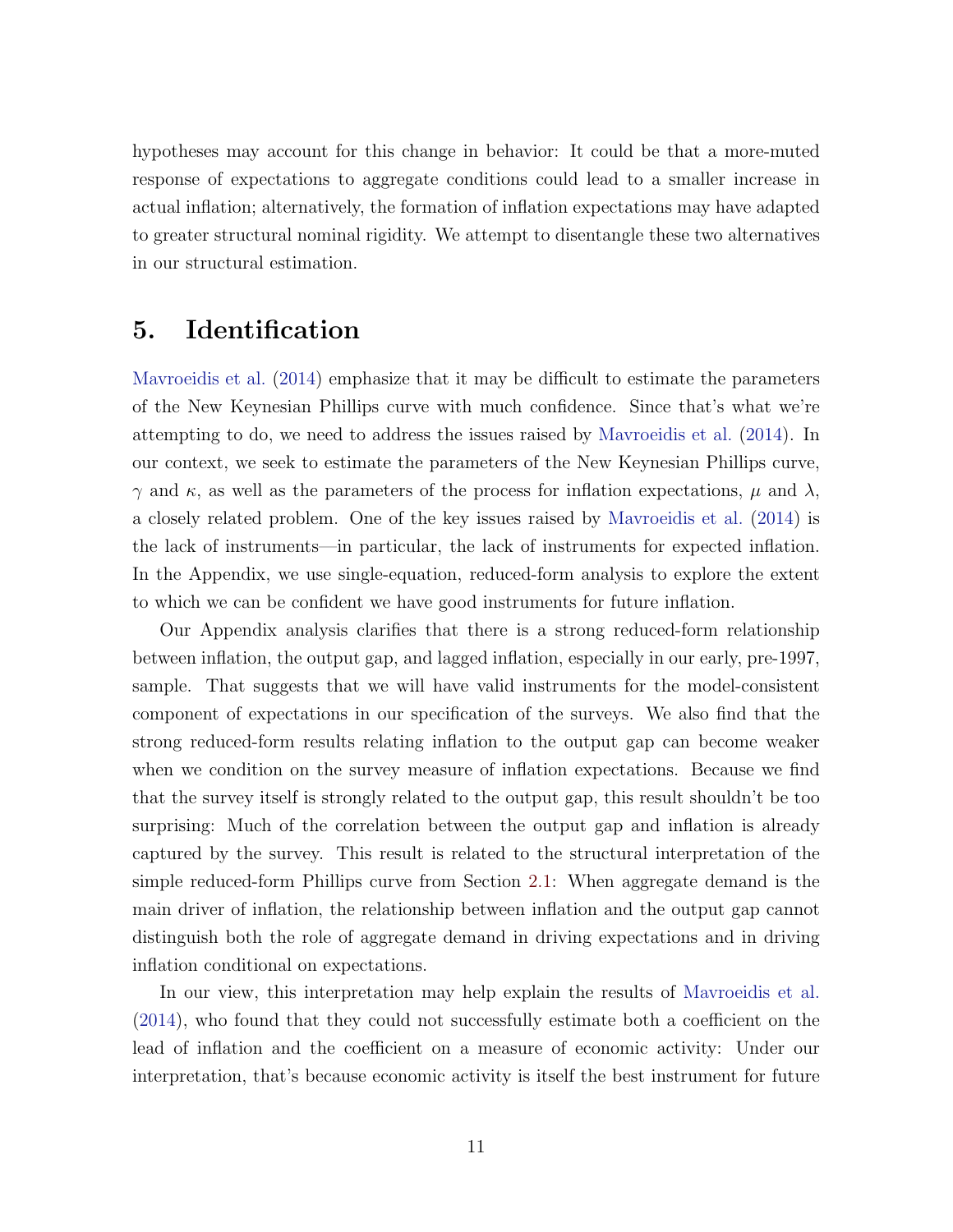

Dashed red lines represent limits of 90 percent confidence intervals.

<span id="page-13-0"></span>Figure 2. Adding inflation expectations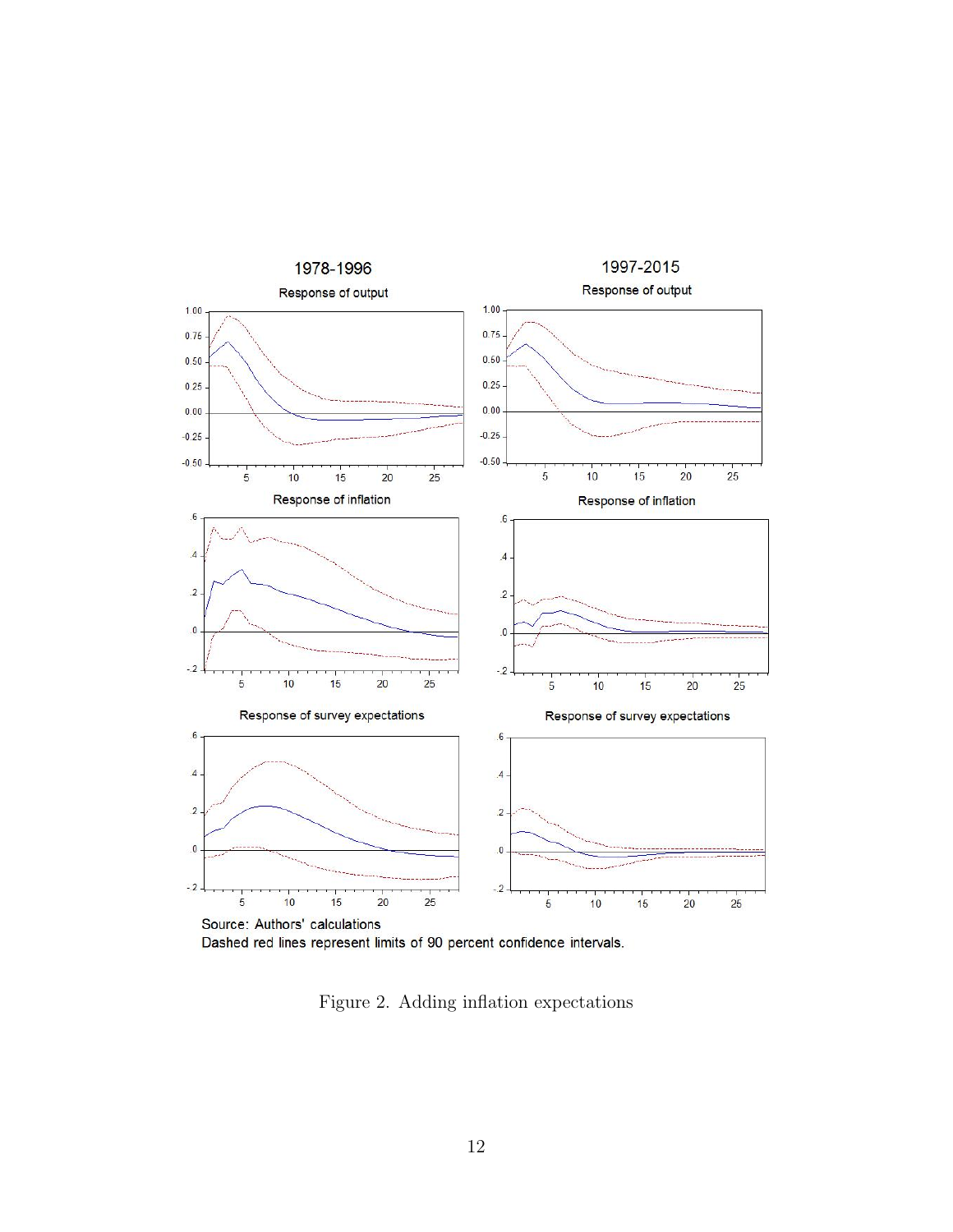inflation; thus, it is not possible to identify separately the two channels through which economic activity is affecting inflation. From the perspective of our stylized model, the relationship between inflation and the output gap cannot provide estimates of both  $\kappa$ and  $\mu$ . As both our work and that of [Mavroeidis et al.](#page-29-0) [\(2014\)](#page-29-0) indicates, introducing survey information does not necessarily help identify the coefficient on economic activity in a single-equation model. However, our full-information estimation may allow us to exploit the impact of aggregate demand on the survey measure of expectations to help us identify  $\kappa$ ; according to the theory underlying our model, aggregate demand should only affect expectations because of its affect on inflation itself.

To be clear, we are not claiming to have resolved the tension emphasized by [Mavroei](#page-29-0)[dis et al.](#page-29-0) [\(2014\)](#page-29-0). [Mavroeidis et al.](#page-29-0) [\(2014\)](#page-29-0) ask whether expectations belong in a structural model of inflation. For the reasons just noted, we agree with [Mavroeidis et al.](#page-29-0) [\(2014\)](#page-29-0) that that question cannot be answered. We are asking a different question. In particular, we assume that expectations belong in the structural model of inflation (as in our Equation [12\)](#page-8-5). But we do not require those expectations to be perfectly rational, and we estimate the extent of the deviation from perfect rationality.

### <span id="page-14-0"></span>6. System Estimation Results

In this section, we turn to estimates of the full system of equations outlined in Section [2.2.](#page-7-2) We compare estimates of the hybrid New Keynesian Phillips curve under two hypotheses about expectations: the model-consistent expectations (MCE) assumption that is common in the literature and our model of expectations formation that relaxes the MCE assumption. In the latter, we use survey measures of expectations to inform the estimation.

#### 6.1. Model estimates: MCE

Table [1](#page-15-0) presents estimates of the system of equations consisting of the hybrid New Keynesian Phillips curve, Equation [12,](#page-8-5) and the reduced-form output-gap equation, Equation [13,](#page-9-2) under the assumption of fully model-consistent expectations. Column 1 shows results over the 1978-1996 period; column 2, over the 1997-2016 period. The slope of the Phillips curve,  $\kappa$ , is considerably smaller in the latter sample, by a factor of roughly eight. The degree of indexation,  $\gamma$ , is also notably smaller in the latter sample.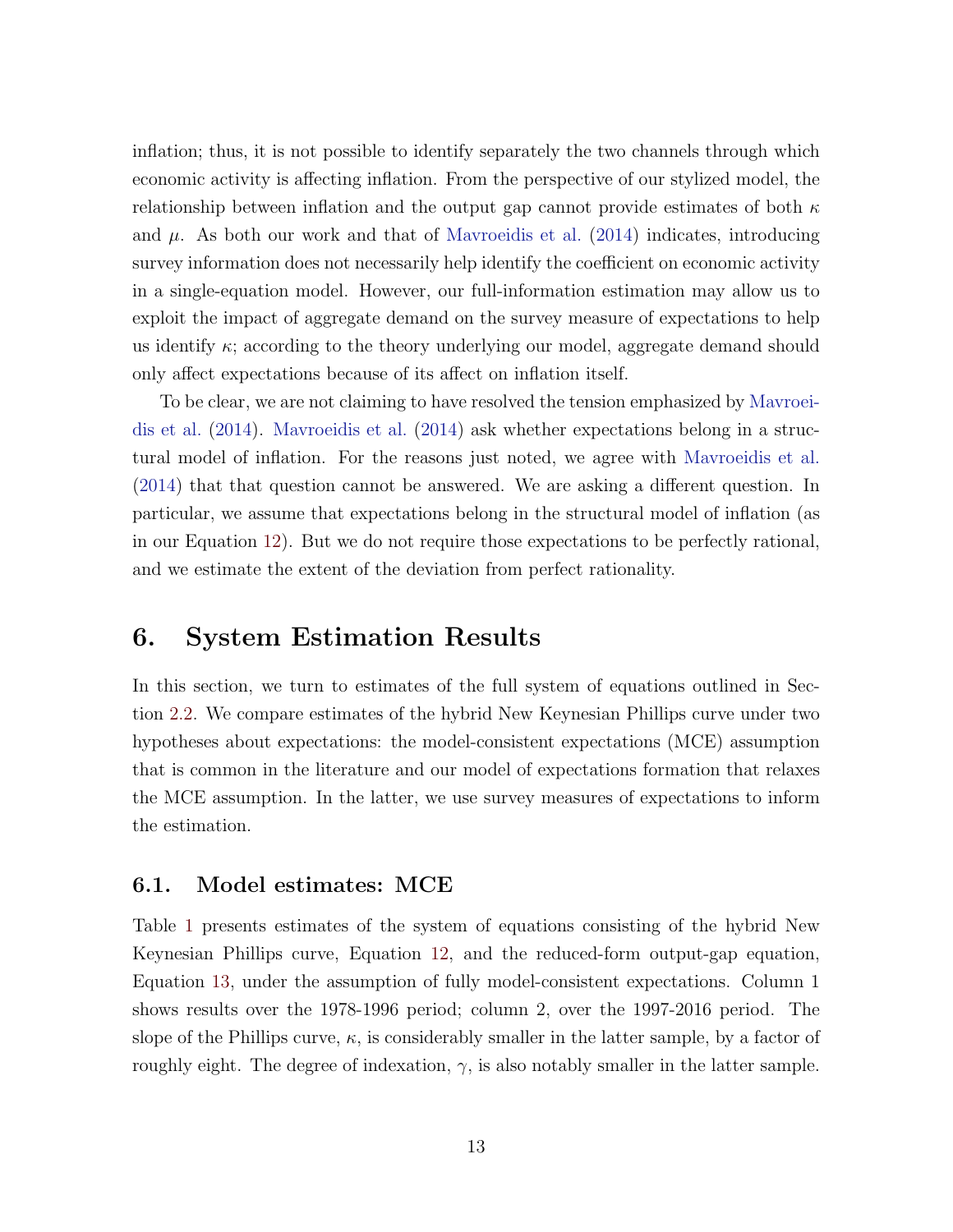|                     | (1)                  | (2)                  |
|---------------------|----------------------|----------------------|
|                     | MCE                  | MCE                  |
|                     | 1978-1996            | 1997-2015            |
|                     |                      |                      |
| $\gamma$            | 0.689                | 0.287                |
|                     | [0.662, 0.716]       | [0.260, 0.314]       |
| $\kappa$            | 0.0546               | 0.00710              |
|                     | [0.0467, 0.0625]     | [0.00618, 0.00802]   |
| $\sigma_{\epsilon}$ | 1.9181               | 0.5148               |
|                     | [0.1847, 10.3868]    | [0.0438, 11.7534]    |
|                     |                      |                      |
| $\phi_1$            | 1.22                 | 1.28                 |
|                     |                      |                      |
|                     | [1.19, 1.25]         | [1.25, 1.30]         |
| $\phi_2$            | $-0.285$             | $-0.280$             |
|                     | $[-0.314, -0.255]$   | $[-0.307, -0.252]$   |
| $\phi_3$            | $-0.0790$            | $-0.0566$            |
|                     | $[-0.0904, -0.0676]$ | $[-0.0876, -0.0256]$ |
| $\phi_4$            | $-0.0727$            | $-0.204$             |
|                     | $[-0.086, -0.0594]$  | $[-0.235, -0.173]$   |
| $\sigma_{\eta}$     | 0.6976               | 0.554                |
|                     | [0.0577, 12.0895]    | [0.0449, 12.3499]    |

<span id="page-15-0"></span>Table 1: Estimates of model with quarterly data, model-consistent expectations are assumed Estimated using Bayesian methods; the priors are described in Appendix [C.](#page-9-3)

The bottom rows of the table show results for the reduced-form process for the output gap, Equation [13.](#page-9-2) The parameters  $\phi_1$  and  $\phi_2$  suggest that the process in both periods has the "hump-shaped" pattern typical of output impulse responses (see figures [1](#page-11-0) and [2\)](#page-13-0), with a coefficient greater than one on the first lag of the gap and a negative coefficient on the second lag.  $\phi_3$  and  $\phi_4$  show the sensitivity of output gap to lagged inflation. In each sample period, the sum of the two coefficients is negative, as expected.

### <span id="page-15-1"></span>6.2. Model estimates: Imperfectly rational expectations

Table [2](#page-16-0) presents results for the model we introduced in Section [2.2,](#page-7-2) in which the assumption of model-consistent expectations is relaxed and survey expectations are added as an observable. Recall from Equation [9](#page-8-0) that the model of expectations has several key features: It allows expectations to react less than predicted by the MCE hypothesis to incoming information  $(\mu < 1)$ ; it allows for gradual adjustment of expectations to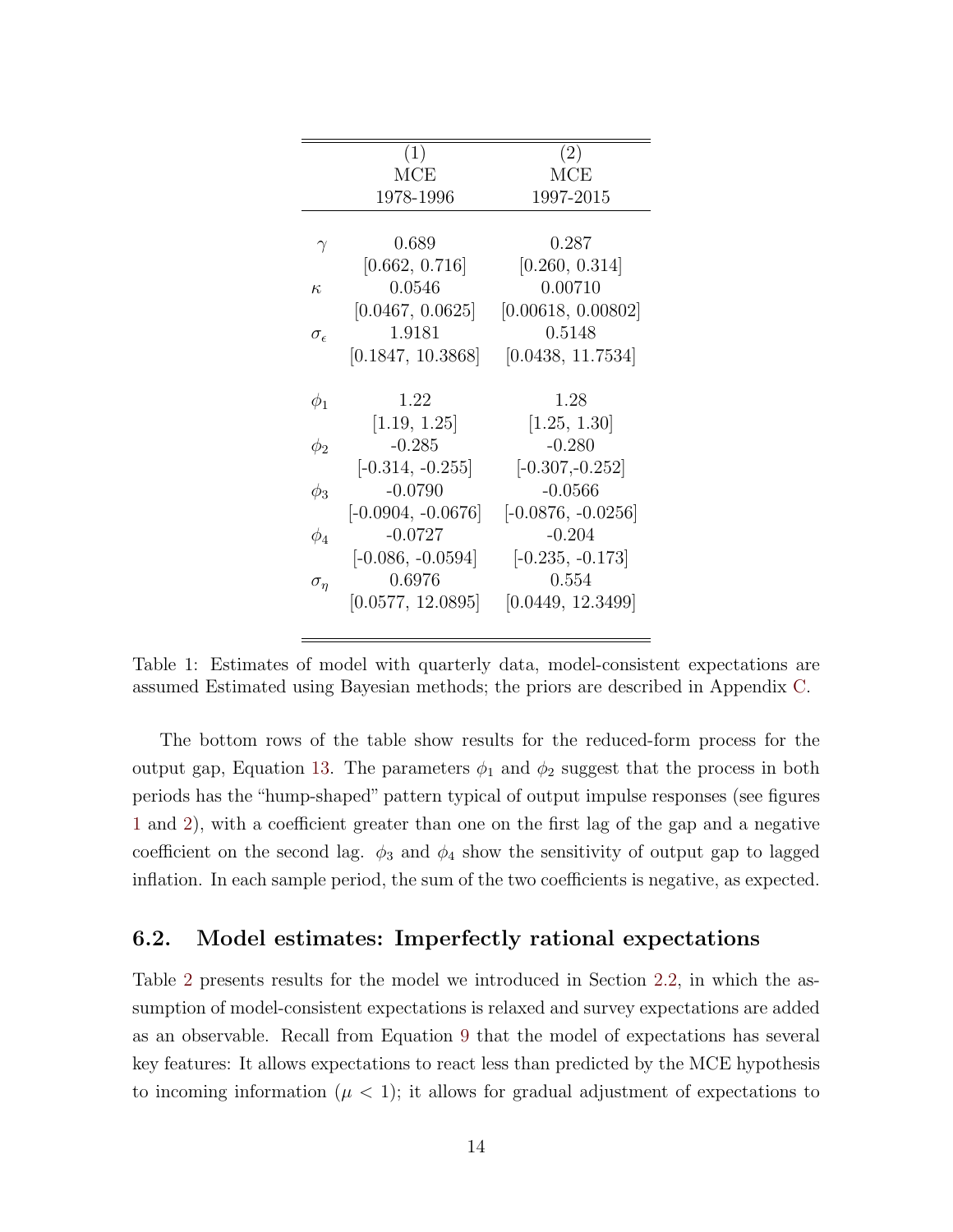|                     | (1)                 | (2)                | (3)                | (4)                |
|---------------------|---------------------|--------------------|--------------------|--------------------|
|                     | Michigan            | Michigan           | SPF CPI            | SPF CPI            |
|                     | 1978-1996           | 1997-2015          | 1978-1996          | 1997-2015          |
|                     |                     |                    |                    |                    |
| $\gamma$            | 0.291               | 0.484              | 0.476              | 0.371              |
|                     | [0.086, 0.500]      | [0.269, 0.714]     | [0.290, 0.666]     | [0.158, 0.571]     |
| $\kappa$            | 0.209               | 0.128              | 0.213              | 0.093              |
|                     | [0.0979, 0.309]     | [0.0620, 0.192]    | [0.106, 0.321]     | [0.0502, 0.135]    |
| $\sigma_{\epsilon}$ | 1.810               | 0.7346             | 2.223              | 0.677              |
|                     | [1.403 2.212]       | [0.567, 0.902]     | [1.849, 2.620]     | [0.5325, 0.8184]   |
|                     |                     |                    |                    |                    |
| $\lambda$           | 0.762               | 0.610              | 0.701              | 0.563              |
|                     | [0.665, 0.857]      | [0.406, 0.807]     | [0.602, 0.797]     | [0.443, 0.686]     |
| $\mu$               | 0.207               | 0.0555             | 0.199              | 0.247              |
|                     | [0.104, 0.309]      | $[-0.0953, 0.208]$ | [0.122, 0.267]     | [0.152, 0.339]     |
| $\sigma_{\nu}$      | 0.340               | 0.1928             | 0.263              | 0.062              |
|                     | [0.215 0.460]       | [0.0801, 0.303]    | [0.163, 0.368]     | [0.023, 0.102]     |
|                     |                     |                    |                    |                    |
| $\rho$              | 0.802               | 0.612              | 0.481              | 0.283              |
|                     | [0.430, 1.00]       | [0.406, 0.822]     | $[1e-04, 0.889]$   | $[1e-04, 0.500]$   |
| $\sigma_{\omega}$   | 0.287               | 0.386              | 0.251              | 0.143              |
|                     | [0.135 0.431]       | [0.305, 0.470]     | [0.127, 0.378]     | [0.110, 0.175]     |
|                     |                     |                    |                    |                    |
| $\phi_1$            | 1.22                | 1.32               | 1.21               | 1.34               |
|                     | [1.03, 1.42]        | [1.15, 1.49]       | [1.04, 1.40]       | [1.17, 1.51]       |
| $\phi_2$            | $-0.293$            | $-0.330$           | $-0.267$           | $-0.353$           |
|                     | $[-0.485, -0.0916]$ | $[-0.512, -0.157]$ | $[-0.448, -0.089]$ | $[-0.529, -0.176]$ |
| $\phi_3$            | $-0.0883$           | $-0.0444$          | $-0.0984$          | $-0.0761$          |
|                     | $[-0.168, -0.0078]$ | $[-0.261, 0.175]$  | $[-0.169, -0.028]$ | $[-0.288, 0.142]$  |
| $\phi_4$            | $-0.0522$           | $-0.190$           | $-0.051$           | $-0.149$           |
|                     | $[-0.144, 0.0398]$  | $[-0.404, 0.0275]$ | $[-0.127, 0.029]$  | $[-0.363, 0.0685]$ |
| $\sigma_n$          | 0.736               | 0.579              | 0.656              | 0.581              |
|                     | [0.634 0.840]       | [0.499, 0.657]     | [0.565, 0.746]     | [0.502, 0.661]     |
|                     |                     |                    |                    |                    |

<span id="page-16-0"></span>Table 2: Estimated using Bayesian methods; the priors are described in Appendix [C.](#page-9-3)

their fully model-consistent level  $(\lambda > 0)$ ; and it allows for shocks to the process for inflation expectations, either in the form of measurement error in the survey ( $\sigma_{\nu} > 0$ ) or else as shocks to correctly-measured expectations, which can go on to affect actual inflation  $(\sigma_{\eta} > 0)$ .

Results for the Michigan survey are in columns (1) and (2). Focusing first on the estimates for inflation expectations, the results suggest considerable deviation from purely model-consistent expectations in both samples. In particular,  $\mu$  is considerably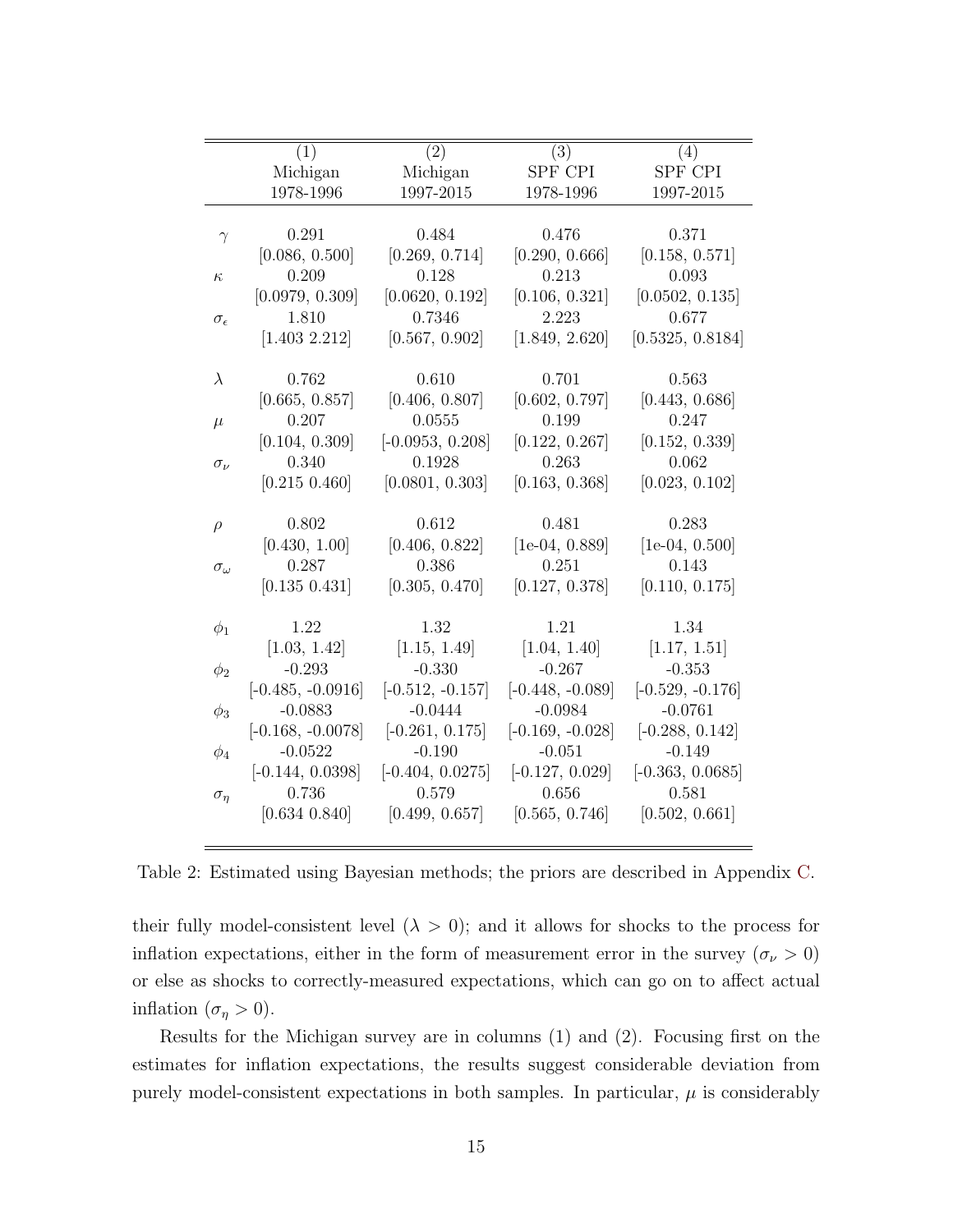smaller than one. The results in the early sample provide some support for [Carroll](#page-28-4) [\(2003\)](#page-28-4)'s epidemiological model. In particular, [Carroll](#page-28-4) [\(2003\)](#page-28-4)'s model suggests that the sum of  $\mu$  and  $\lambda$  should equal one: Although households do not react immediately to new information about future inflation, under the epidemiological interpretation, the knowledge would eventually spread. The evidence for [Carroll](#page-28-4) [\(2003\)](#page-28-4)'s hypothesis is quite strong in the early sample, when the sum of the coefficients is 0.97. In the later sample, however, the sum drops to 0.67, suggesting less of a tendency for expectations to converge to the model consistent expectations than in the earlier sample. Thus, in the latter sample, news would never be anticipated to spread fully among households.

Both  $\mu$  and  $\lambda$  are smaller in the latter sample. In the early sample,  $\mu$  is significantly greater than zero, while in the latter sample, it is not. In the early sample, there is also stronger evidence of a gradual diffusion of knowledge about future inflation among the public, with  $\lambda$  taking on a larger value than in the later sample.

Turning next to the estimates for the slope of the Phillips curve,  $\kappa$ , we find that, as with the MCE estimates,  $\kappa$  is smaller in the 1997-2015 sample. However, the extent of the decline is considerably smaller than in the MCE case, with the estimate of  $\kappa$ dropping from 0.21 to 0.13, a decline of about 40 percent, compared with a decline of more than 85 percent in Table [1.](#page-15-0)

On our preferred interpretation, a key reason for the smaller decline in the slope coefficient when the MCE assumption is relaxed is that there has been a sharp drop in the degree of rationality—that is, the estimates for the expectations process suggest that households pay much less attention to the fundamentals in forming expectations than was the case in the earlier period. Coupled with our finding that the degree of inattention is greater in that latter sample, the smaller reduction in  $\kappa$  is consistent with the view that, at least in part, the reduction in the sensitivity of inflation to economic activity can be explained by a reduction in the attention paid to inflation by firms and households. As we will see in section [7.1,](#page-22-0) the decline in rationality predicts about as great a reduction in the overall sensitivity of inflation to economic activity as the reduction in  $\kappa$ .

The results suggest a significant degree of inflation persistence, with  $\gamma > 0$  in both periods. In the early sample,  $\gamma = 0.29$ ; it rises to 0.48 in the latter sample, although there is considerable overlap in the confidence intervals across the two samples.

Both measurement error and fundamental expectational shocks are important sources of variation in the Michigan survey. The structural shock to expectations is statistically significant in both subsamples. However, it is much less important in the latter sample,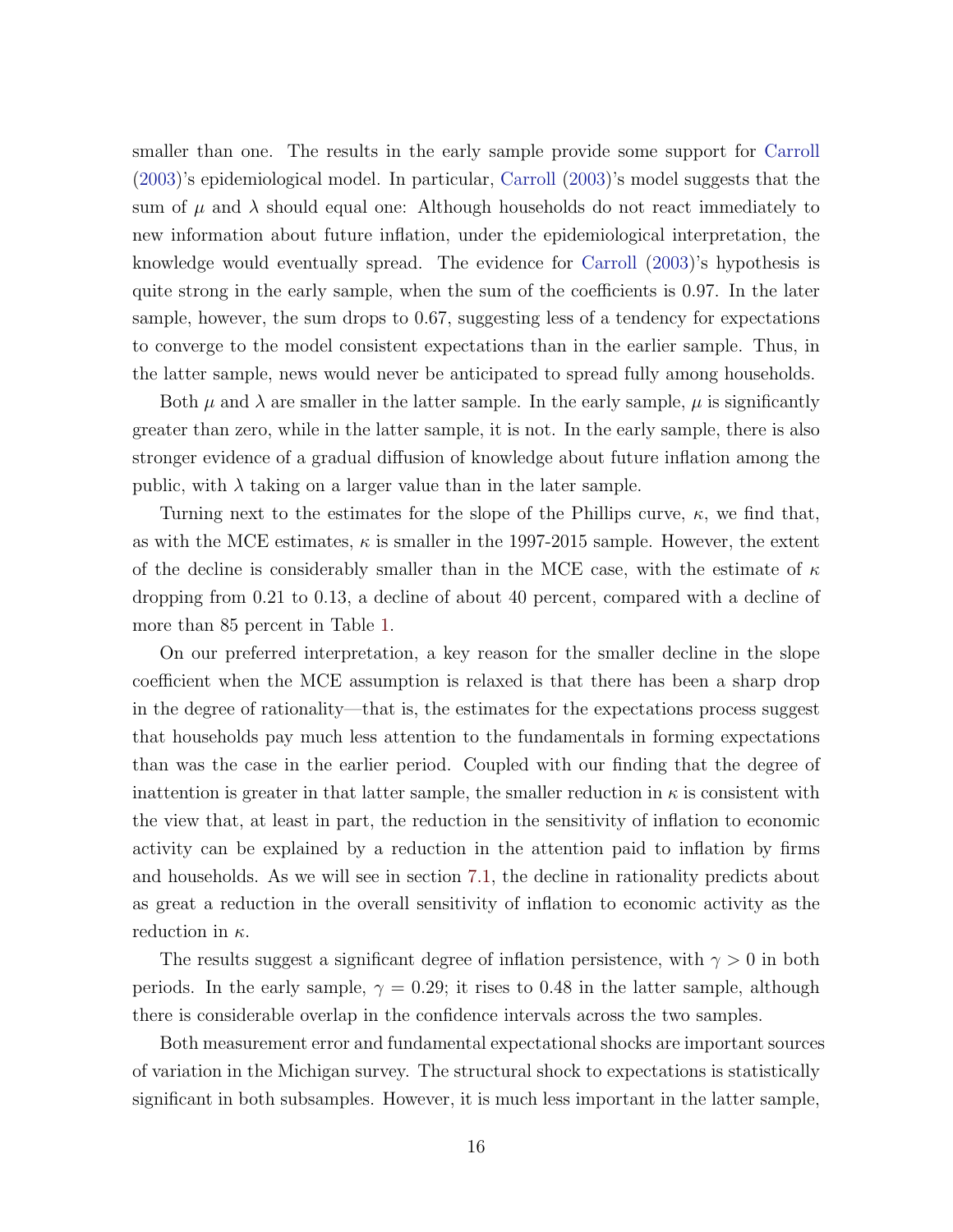with a standard deviation that is about half as large. As well,  $\lambda$  is smaller in the latter sample, so that any given shock will be carried forward with much less persistence in the latter sample. Measurement error is large and statistically significant in both samples; it also displays considerable serial persistence, especially in the early sample. Serial persistence of the measurement error is somewhat smaller in the later sample.

As discussed earlier, we interpret our structural expectations shocks as an indication of sunspot equilibria. As discussed in [Lubik and Schorfheide](#page-29-4) [\(2004\)](#page-29-4), sunspot equilibria are more likely to arise when central bank control of inflation is weak. Our early sample includes the late 1970s and early 1980s, a period that a number of authors have identified as a period of transition from weak inflation control [\(Clarida et al.,](#page-28-8) [2000,](#page-28-8) [Lubik and](#page-29-4) [Schorfheide,](#page-29-4) [2004,](#page-29-4) [Roberts,](#page-30-0) [2006\)](#page-30-0). On this interpretation, it is not surprising that sunspot-related shocks are more prevalent in our early sample.

Columns (3) and (4) present results for the CPI version of the SPF. For the Phillips curve, the estimates are broadly similar to those for the Michigan survey: The point estimates of  $\kappa$  and  $\gamma$  are similar, and the drop in the slope coefficient  $\kappa$  across the two samples is similar, with  $\kappa$  falling by a bit more than half. For expectations, as with the Michigan survey, the hypothesis of rational expectations is strongly rejected, with  $\mu = 0.2$  in the early sample. Also like the Michigan survey, the sum of  $\lambda$  and  $\mu$  is fairly close to one in the early sample  $(= 0.92)$  and falls in the latter sample.

One key difference with the Michigan results is the evolution of  $\mu$  over time: For the SPF, the point estimate of  $\mu$  actually rose somewhat in the latter period, in contrast to the sharp drop for the Michigan survey. That would suggest that professional forecasters continued to pay attention to fundamentals, albeit imperfectly, in the post-1996 sample, in contrast to the households captured by the Michigan survey, who, apparently, paid considerably less attention in the later sample. We return to an interpretation of this finding in section [6.3.](#page-19-0)

As with the Michigan survey, there is evidence of both measurement error and fundamental shocks to expectations. The results suggest, however, that measurement error is considerably less important for the SPF than for the Michigan survey: In the early sample, the point estimate of  $\sigma_{\omega}$  is similar across the two surveys. However, the persistence of measurement error,  $\rho$ , is much smaller for the SPF, indicating that the overall contribution of measurement error to the variability of the SPF is considerably smaller. It is smaller still in the latter sample, with point estimates of both  $\rho$  and  $\sigma_{\omega}$ dropping off. The fundamental expectations shock,  $\nu$ , is also less important for the SPF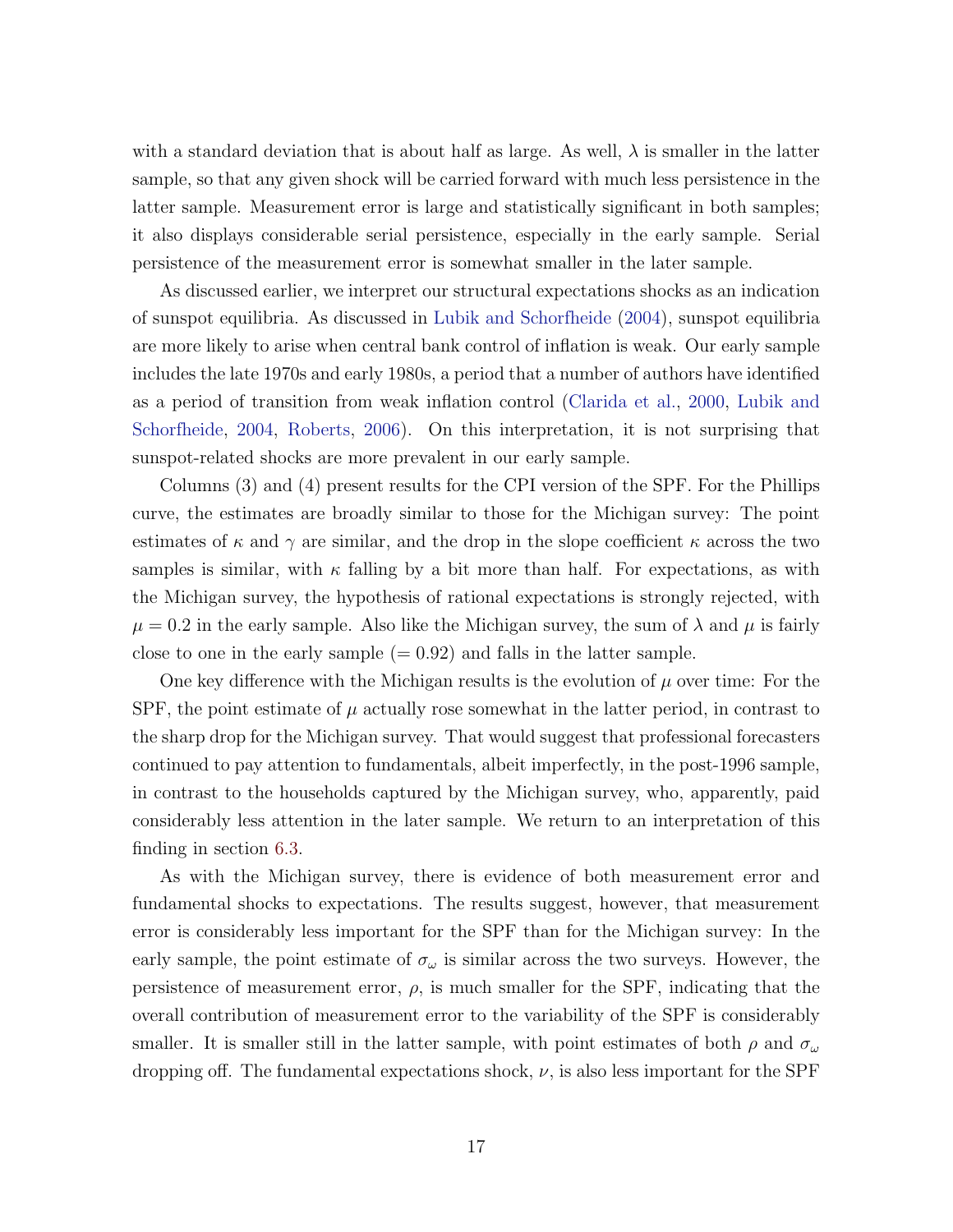than for the Michigan survey and, as with measurement error, it is much less important in the latter sample.

For both the SPF and the Michigan survey, the point estimates of the Phillips curve slope parameter are very different from those in Table [1—](#page-15-0)in particular, they are much larger than in the MCE case, in both samples. In their overview of empirical work on the New Keynesian Phillips curve, [Mavroeidis et al.](#page-29-0) [\(2014\)](#page-29-0) also find that estimates of  $\kappa$  are larger when expectations are proxied using surveys. As discussed in the previous section, the larger value of  $\kappa$  is consistent with the predictions of the simple model in Section [2:](#page-5-2) When agents are less focused on the future, expectations of future inflation move less for any given change in current-period marginal cost. To explain the same current-period change in inflation, the model ascribes a larger role to current-period marginal cost.

#### <span id="page-19-0"></span>6.3. A case for preferring the Michigan-based results

[Coibion et al.](#page-28-3) [\(2017\)](#page-28-3) argue strongly that the Michigan survey is to be preferred as a measure of inflation expectations. They argue that the preferred measure of inflation expectations is that of firms, as it is their expectations that most matter for pricing decisions. They cite their own work with inflation expectations in New Zealand, which suggests that expectations of firms are similar to those of households. As [Carroll](#page-28-4) [\(2003\)](#page-28-4) emphasizes, professional forecasters can be expected to be better informed than others about the state of the economy. Thus, Michigan survey expectations may be closer to the expectations of decision makers in the economy than are the expectations of professional forecasters. [Coibion et al.](#page-28-3) [\(2017\)](#page-28-3) go on to cite earlier work by two of them [\(Coibion and Gorodnichenko,](#page-28-5) [2015\)](#page-28-5) that found that the Michigan survey was particularly helpful in explaining the lack of disinflation in the Great Recession. And they present new evidence suggesting that the Michigan survey performs better in empirical inflation models.

The results in Table [2](#page-16-0) are broadly consistent with this view: consistent with the Greenspan hypothesis, the estimate of  $\mu$  based on the Michigan survey is very small in the latter sample. In addition, the decline in  $\kappa$  is relatively modest in this case, with a decline of less than 40 percent, consistent with the view that a larger decline in rationality implies a smaller decline in  $\kappa$ .

[Cecchetti et al.](#page-28-9) [\(2017\)](#page-28-9) argue that in recent decades, survey measures of inflation expectations have not been helpful in explaining actual inflation dynamics, in contrast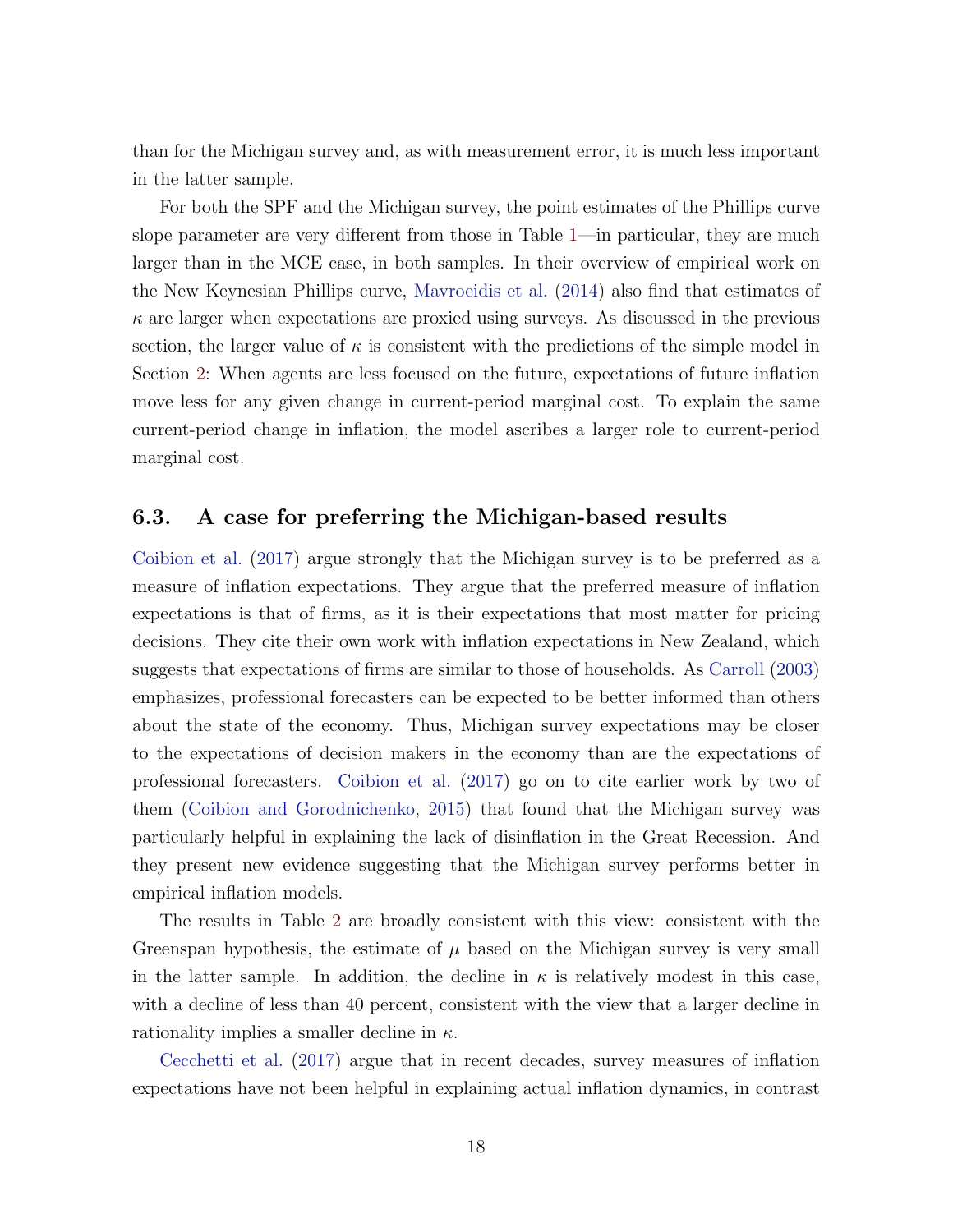to results in earlier [\(Roberts,](#page-30-2) [1997\)](#page-30-2) and longer [\(Mavroeidis et al.,](#page-29-0) [2014;](#page-29-0) [Fuhrer,](#page-29-1) [2017\)](#page-29-1) samples. Our results help explain why this might be the case. First, in our latter sample,  $\mu$  is very small, notably so for the Michigan survey. Hence, the survey conveys less useful information about expectations of future economic conditions. Second, the structural (sunspot) shock to expectations is less important in the latter sample. So surveys are bringing less independent information to bear in the latter sample. As noted earlier, this outcome is consistent with predictions that in periods with greater inflation control by the central bank, sunspot equilibria are less likely to arise.

#### 6.4. Variance decompositions

In this section, we examine the contributions of the model's structural shocks to the variability of inflation and inflation expectations. Columns 1 and 2 of Table [3](#page-21-0) present a formal variance decomposition of the Michigan survey in the two samples, based on the results in columns 1 and 2 of Table [2.](#page-16-0) In the early sample, the variation of the Michigan survey is importantly influenced by the business cycle: The cycle accounts for 31 percent of the variability of the Michigan survey in the earlier sample. The fundamental shock to expectations also accounts for a substantial portion of the variability of the Michigan survey while the measurement error shock accounts for 14 percent of the total variability of the Michigan survey. By contrast, measurement error accounts for 77 percent of the variability of the Michigan survey in the latter sample. Thus, fluctuations in the Michigan survey are largely noise in the post-1996 period. It is worth noting, however, that the total amount of noise in the Michigan survey is actually smaller in the latter sample. That's because the total variation in the Michigan survey is dramatically lower (the variance falls by almost 95 percent).

Columns 3 and 4 of Table [3](#page-21-0) show the model's view of the contributions of the model's various shocks to the variance of core CPI inflation in the two subsamples. The businesscycle shock,  $\eta$ , accounts for about a quarter of the variability of core CPI inflation in both samples. As with the results in columns 1 and 2, it is important to remember that the variance of inflation is much smaller in the latter sample, again falling by almost 95 percent. So in the latter sample, the business cycle is explaining 27 percent of a very small number. In the early sample, the structural shock to inflation expectations accounts for almost 20 percent of the variability of inflation. Thus, "sunspots" make a non-trivial contribution to the variability of inflation in this period. By assumption, survey measurement error makes no contribution to the variability of actual inflation.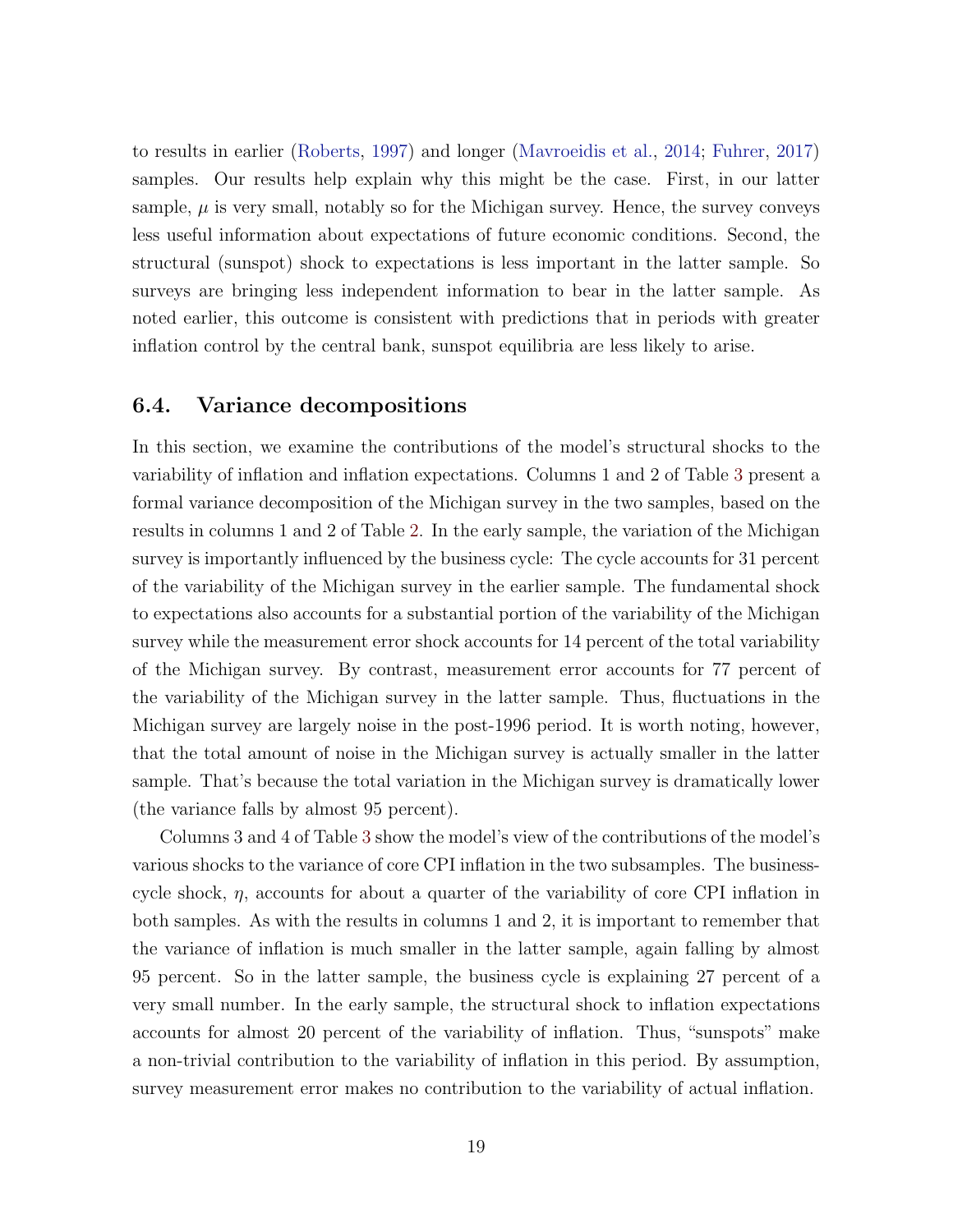| $1^{\circ}$                 | $\left( 2\right)$ | $\left(3\right)$ | $\left(4\right)$    |
|-----------------------------|-------------------|------------------|---------------------|
| Michigan                    | Michigan          | Core CPI         | Core CPI            |
|                             |                   | 1978-1996        | 1997-2015           |
|                             |                   |                  |                     |
| $\mathcal{D}_{\mathcal{L}}$ | $\left( \right)$  | 60               | 62                  |
| 31                          |                   | 23               | 27                  |
| 53                          | 11                | 17               | 11                  |
| 14                          | 77                |                  | 0                   |
| 5.4                         | .3                | 7.8              | .5                  |
| 2.3                         | .6                | 2.8              |                     |
|                             |                   |                  | 1978-1996 1997-2015 |

<span id="page-21-0"></span>Table 3: Variance decomposition for the Michigan Survey and core CPI inflation based on parameter estimates in Table [2,](#page-16-0) columns 1 and 2. Table entries are the percent of variance of each variable explain by each of the model's shocks.

|                       | $\left  \right $ | $\left(2\right)$ | $\left( 3\right)$ | $\left(4\right)$ |
|-----------------------|------------------|------------------|-------------------|------------------|
|                       | SPF CPI          | <b>SPF CPI</b>   | Core CPI          | Core CPI         |
|                       | 1978-1996        | 1997-2015        | 1978-1996         | 1997-2015        |
|                       |                  |                  |                   |                  |
| $\epsilon$            | 10               | 8                | 80                | 62               |
| $\eta$                | 29               | 58               | 14                | 37               |
| $\nu$                 | 48               | 11               | 6                 | 2                |
| $\omega$              | 13               | 23               |                   |                  |
| <i>Memo:</i> Variance | .62              | .10              | 3.7               | .52              |
| Standard deviation    | .79              | .31              | 1.9               | .72              |
|                       |                  |                  |                   |                  |

<span id="page-21-1"></span>Table 4: Variance decomposition for the SPF and core CPI inflation based on parameter estimates in Table [2,](#page-16-0) columns 3 and 4. Table entries are the percent of variance of each variable explain by each of the model's shocks.

Table [4](#page-21-1) shows variance decompositions based on the model estimates for the SPF, from columns 3 and 4 of Table [2.](#page-16-0) The results are qualitatively similar to those for the Michigan survey: The overall variability of both inflation and inflation expectations is much lower in the latter sample. For expectations, that reduction in variability comes much more heavily from measurement error. As with the Michigan survey, the shock to the cycle— $\eta$ —accounts for a substantial portion of the variability of inflation in both samples.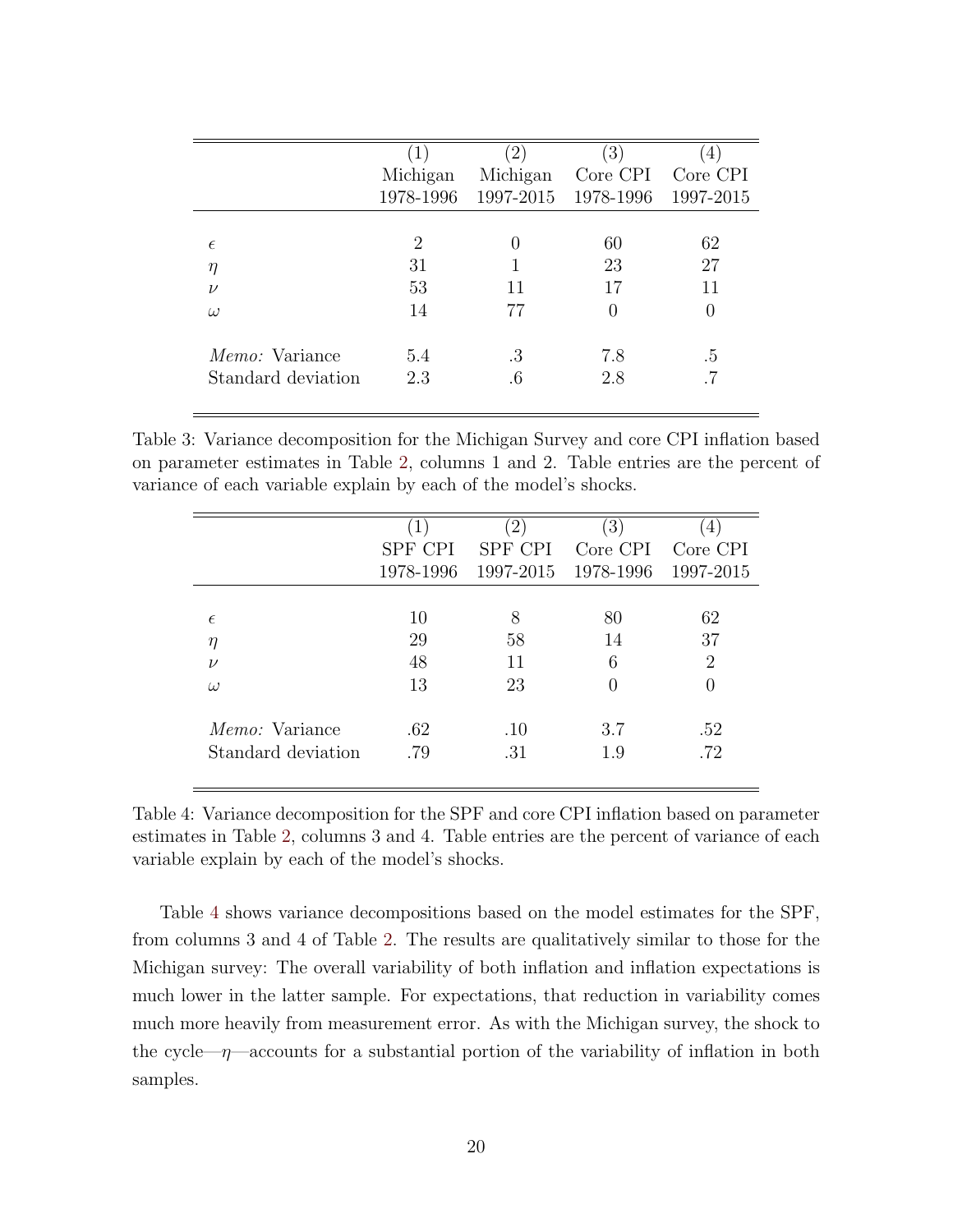## 7. Structural Interpretation

#### <span id="page-22-0"></span>7.1. Implications for inflation dynamics

Figures [1](#page-11-0) and [2](#page-13-0) illustrated the fall in the sensitivity of inflation to economic activity using impulse responses from a reduced-form model. Here, we explore the ability of our model of imperfectly rational expectations to account for these changes in inflation dynamics.

Figure [3](#page-23-0) shows the effects of a one-standard-deviation shock to the output gap equation in different variants of the model that uses the Michigan Survey as its measure of inflation expectations. The solid blue line shows the results from the estimates in column 3 of Table [2,](#page-16-0) which used data from the 1978-1996 period data. In the dashed red line, the estimates for the equations for inflation and inflation expectations use the results from column 4 of Table [2,](#page-16-0) which are based on the 1997-2015 sample. To isolate the effects of the change in inflation dynamics, these results use the same output gap equation as in the solid blue simulations. Consistent with the results in Figures [1](#page-11-0) and [2,](#page-13-0) the effects of the aggregate-demand shock are much larger in the earlier sample; the peak effect is about three times greater.

To isolate the contribution of the change in inflation dynamics, the dot-dashed green line shows a simulation using the estimated expectations-formation equation from the latter period along with the inflation equation from the early period. In this simulation, the change in the inflation expectations process explains a bit more than half of the reduced effect of the aggregate demand shock on inflation, with shifts in the structural Phillips curve parameters,  $\kappa$  and  $\gamma$ , accounting for the rest.

### 7.2. Micro evidence on the frequency of price change

As mentioned in the introduction, [Nakamura et al.](#page-30-4) [\(2016\)](#page-30-4) find that prices changed more often in the United States in the high-inflation period of the late 1970s and early 1980s than in the subsequent period. In this section, we assess the potential implications of such a reduction in the frequency of price change for estimates of the slope of the Phillips curve.

As discussed in, for example, [Woodford](#page-30-8) [\(2003\)](#page-30-8), the slope of the Phillips curve in the New Keynesian model can be thought of as composed of two components, one related to the frequency of price change  $(\alpha)$  and the other to the sensitivity of marginal cost to the state of the economy  $(\zeta)$ :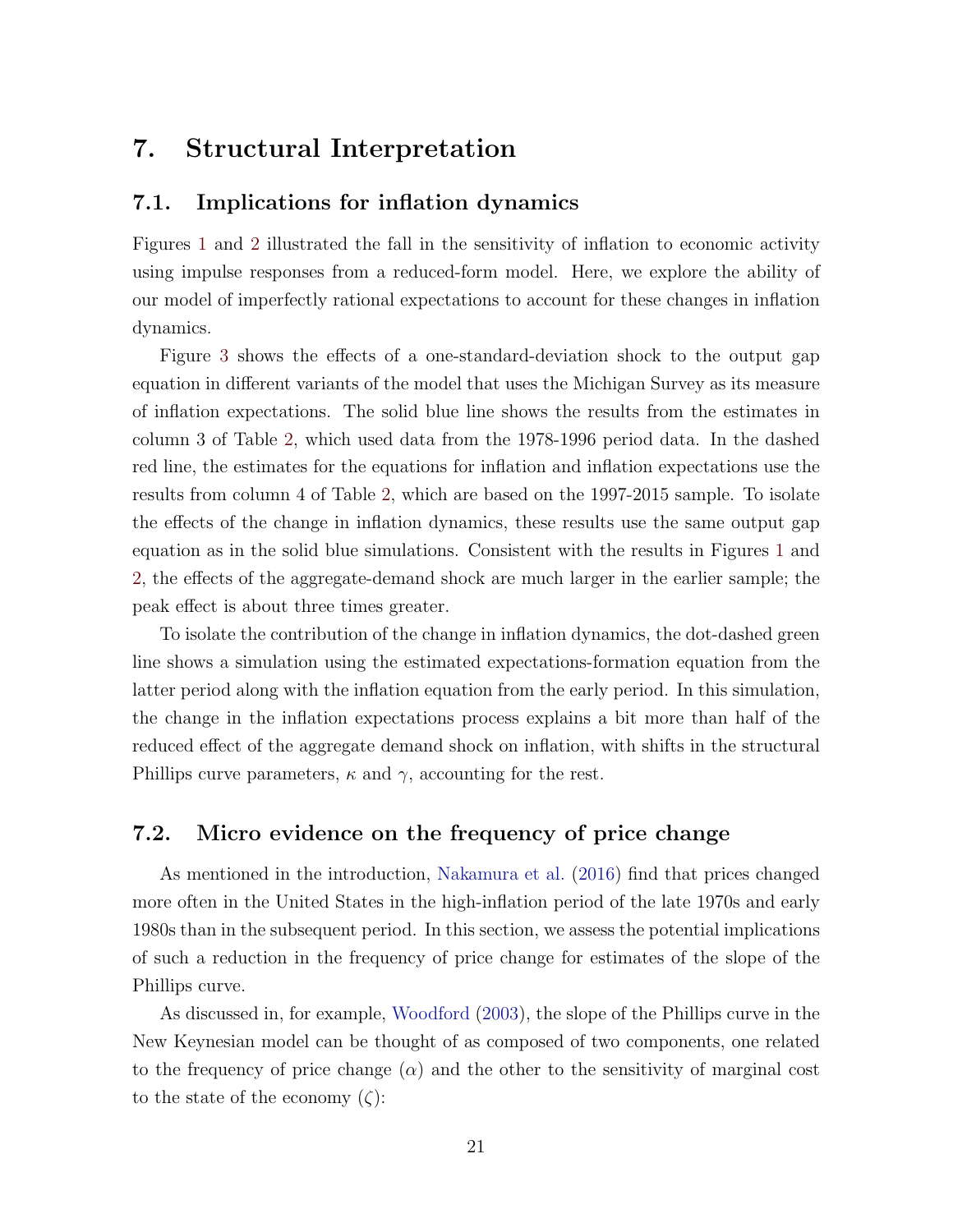

<span id="page-23-0"></span>Figure 3. Impact of an aggregate demand shock in the structural model. Solid blue line presents results from model in column 3, Table [2,](#page-16-0) using the 1978-1996 period and the Michigan Survey. Red dashed line presents results that substitute the inflation and inflation expectations results from column 4 of Table [2,](#page-16-0) using the 1997-2015 period and the Michigan Survey. In the green dot-dash line, only the inflation expectations equation estimates from column 4 are used. See text for further details.

<span id="page-23-1"></span>
$$
\kappa = \frac{(1 - \alpha)(1 - \beta \alpha)}{\alpha} \zeta,\tag{14}
$$

where, recalling Equation [1,](#page-5-1)  $\kappa$  is the slope of the New Keynesian Phillips curve:

$$
\Delta p_t = \beta E_t \Delta p_{t+1} + (1 - \beta)\bar{\pi} + \kappa y_t + \epsilon_t.
$$
\n(15)

According to the [Ball et al.](#page-28-2) [\(1988\)](#page-28-2) hypothesis, we would expect the frequency of price change  $\alpha$  to be lower in recent years than in the high-inflation period, as there is less need to change prices in a low-inflation environment. This prediction lines up with the findings of [Nakamura et al.](#page-30-4) [\(2016\)](#page-30-4): They find that about 15 percent of prices changed each month in the 1978-to-1981 period, compared with about 10 percent per month, on average, in the 1983-to-2014 period. Inserting these values into Equation [14](#page-23-1) would imply that a reduction in the frequency of price change from 15 percent per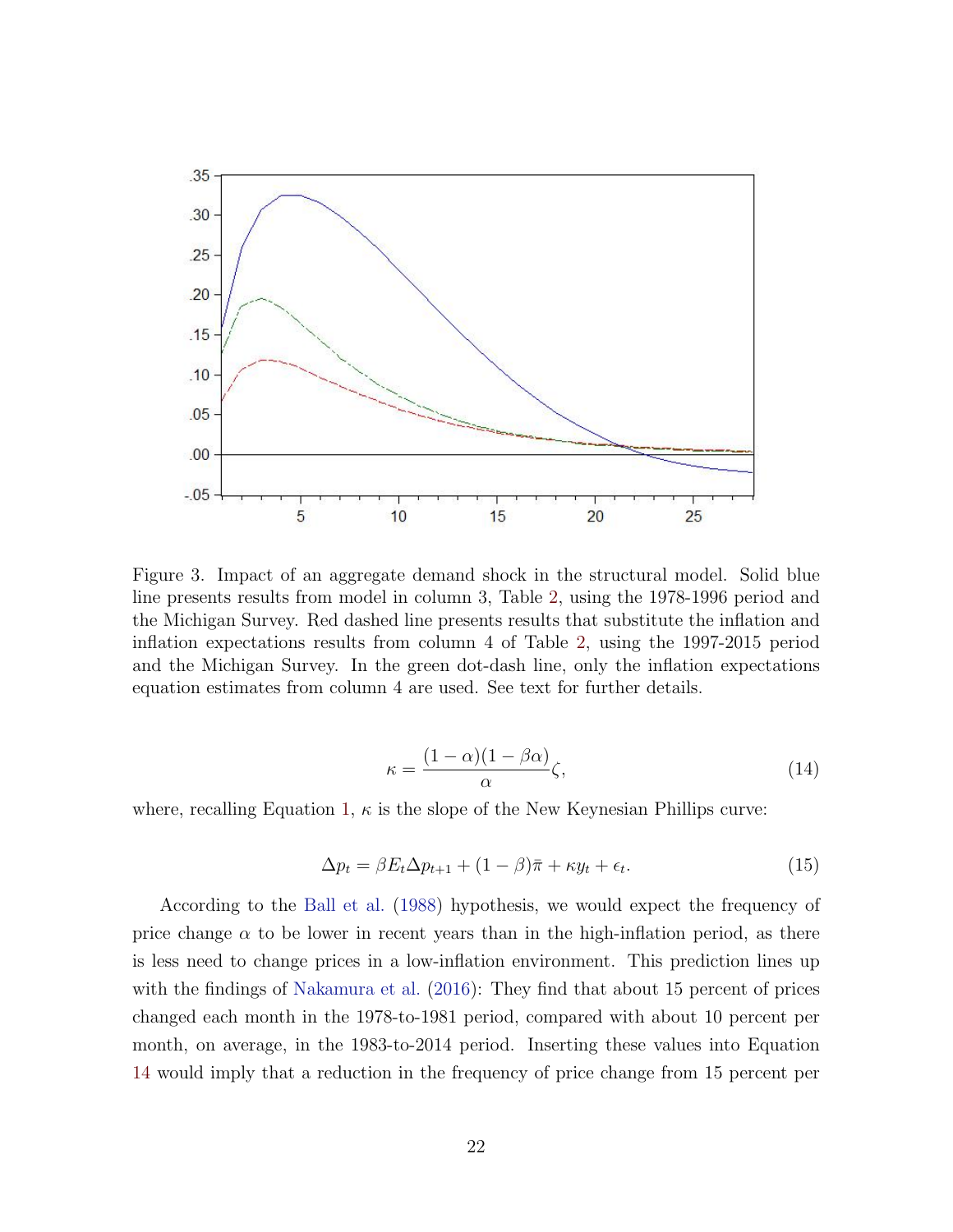month to 10 percent per month would lead to a reduction of about 50 percent in the Phillips-curve parameter  $\kappa$ , assuming other parameters are unchanged.

The 50 percent reduction in  $\kappa$  should probably be viewed as an upper bound for comparison with our estimates, however. Our empirical work compares the period 1978 to 1996 with 1997 to 2015. That suggests that our early sample mixes periods of relatively frequent and infrequent price changes. If we take an average of [Nakamura](#page-30-4) [et al.](#page-30-4) [\(2016\)](#page-30-4)'s results over the 1978 to 1996 period, that suggests that, on average, the frequency of price change was about 11 percent per month, which would imply a reduction in the slope of the Phillips curve of only about 15 percent when comparing our early and late samples.

In our estimation of the conventional hybrid New Keynesian Phillips curve in Ta-ble [1,](#page-15-0) the drop in the estimate of  $\kappa$  was considerably larger than the 15-to-50 percent range suggested by the results of [Nakamura et al.](#page-30-4) [\(2016\)](#page-30-4). Thus, it appears that while the microeconomic evidence on the frequency of price change suggest some reduction in the Phillips curve slope, it cannot fully account for the reduction in  $\kappa$  under the assumption of model-consistent expectations. By contrast, the drop in  $\kappa$  when we assume that expectations are well captured by the Michigan survey, as in columns 3 and 4 of Table [2,](#page-16-0) is only about 40 percent, within the range predicted by [Nakamura et al.](#page-30-4) [\(2016\)](#page-30-4).

# 8. Sensitivity: Alternative Processes for Inflation Expectations

In this section, we provide some sensitivity with respect to the inflation expectations process by relaxing Equation [9](#page-8-0) and allowing a more general process of expectation formation:

<span id="page-24-0"></span>
$$
E_t \Delta p_{t+1} = \mu M_t \Delta p_{t+1} + \lambda E_{t-1} \Delta p_t + \theta_3 p_{t-1} + \theta_4 y_t + \nu_t.
$$
 (16)

This process for inflation expectations allows the key features of a reduced-form Phillips curve relationship—the output gap and lagged inflation—to enter the specification for inflation expectations directly. Equation [16](#page-24-0) thus also nests additional processes for expectation formation, such as naive expectations and adaptive expectations. The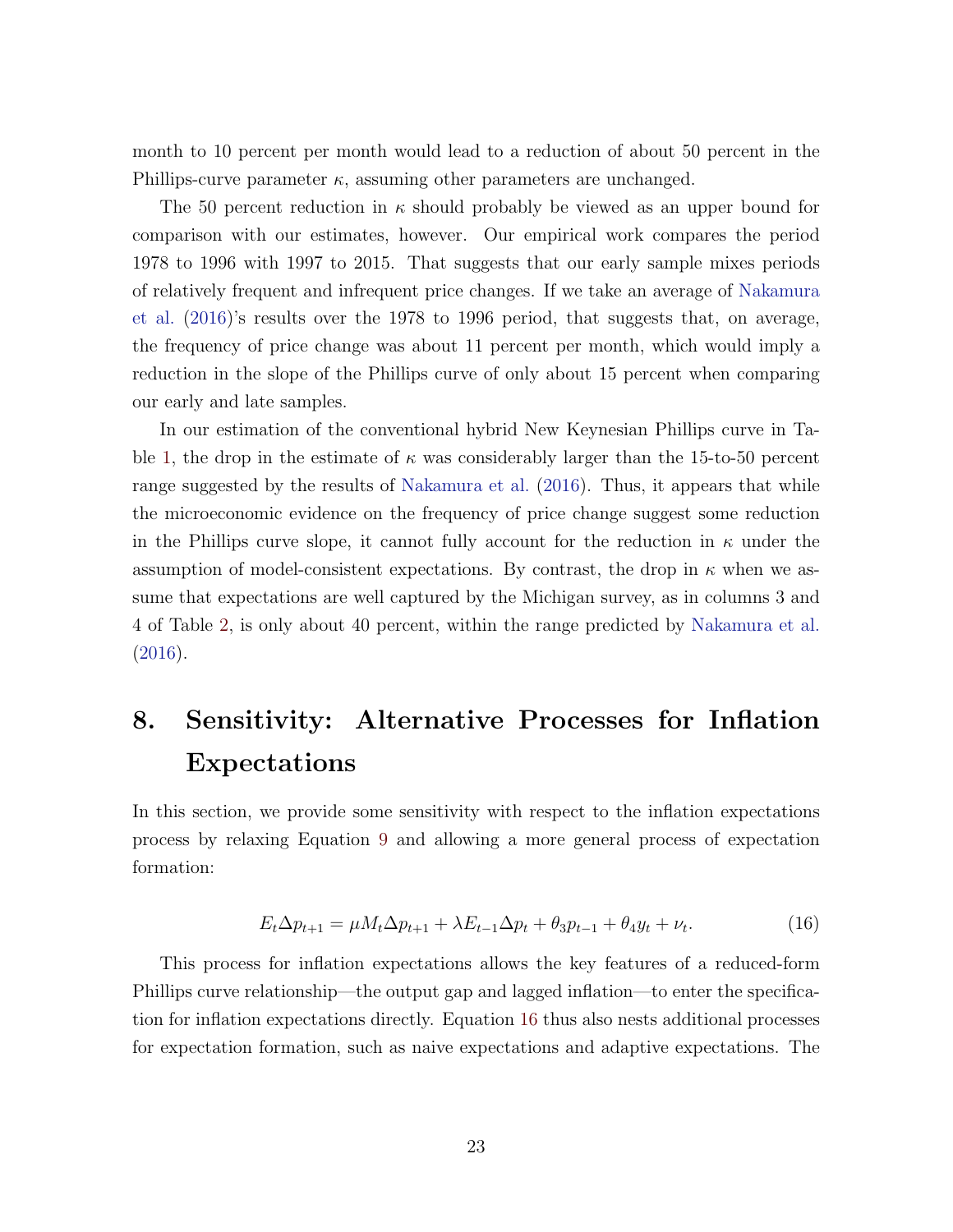implications of "'rationality"' in the setting of expectations are now expanded to include  $\theta_3 = \theta_4 = 0$  in addition to  $\lambda = 0$  and  $\mu = 1$ .

Table 5 presents the results. The estimates of the key parameters of the structural Phillips curve,  $\gamma$  and  $\kappa$ , are virtually identical to those in Table [2.](#page-16-0) For the survey models, as before, we can strongly reject rationality for both surveys and for both time periods.[13](#page-25-0) Furthermore, we can also reject that expectations are formed using simple rules—like naive expectations or a simple AR(1) process—as  $\theta_3 \neq 1$  and  $\mu \neq \lambda \neq \theta_4 \neq 0$ . As in [Carroll](#page-28-4) [\(2003\)](#page-28-4) and [Pfajfar and Santoro](#page-30-9) [\(2013\)](#page-30-9), the coefficient on the past inflation rate,  $\theta_3$ , is not statistically significant for the Michigan survey. For the SPF,  $\theta_3$  is not significant in the early sample but is in the latter period. Results regarding variances are almost identical to those in Section [6.2—](#page-15-1)in particular, the variance of the shock to the Phillips curve significantly decreases in the later sample.

In Table 5,  $\mu$  is significantly lower with this expectation formation mechanism than in Table [2](#page-16-0) and in most cases is not significantly different from zero. At the same time,  $\theta_4$  is significantly positive in two of the four cases. These results suggest an alternative interpretation of Equation [16—](#page-24-0)namely, as a Phillips curve relationship that allows economic activity to influence the process for inflation indirectly through inflation expectations. This alternative interpretation allows us to study the relative importance of the direct and indirect channels through which the output gap may affect inflation.

For the Michigan survey,  $\theta_4$  is smaller in the later sample compared to the earlier sample. As in Table [2,](#page-16-0)  $\mu$  also declines, and in the latter sample, neither  $\theta_4$  not  $\mu$  is statistically significant. We view this result as broadly consistent with the finding in Table [2,](#page-16-0) namely, that in the latter sample, respondents to the Michigan survey paid less attention to economic fundamentals than in the pre-1997 period, and indeed may not have paid meaningful attention to fundamentals at all. For the SPF, we can see that  $\theta_4$ actually increases slightly, suggesting that, in contrast to the households that respond to the Michigan survey, participants in the SPF continue use the information on overall economic conditions to forecast inflation.<sup>[14](#page-25-1)</sup> We also check whether oil price shocks play an important role in forming inflation expectations. Thus, we further augment Equation

<span id="page-25-1"></span><span id="page-25-0"></span> $13$ This result is consistent with [Nunes](#page-30-10) [\(2009\)](#page-30-10).

 $14$ Dräger et al. [\(2016\)](#page-29-9) show that only about one-third of participants in the Michigan survey forecast unemployment and inflation consistent with the Phillips curve trade-off, while the share for the SPF is about one-half. Similarly, [Carvalho and Nechio](#page-28-10) [\(2014\)](#page-28-10) find that only some households—in particular, those with at least a college degree—have interest rate expectations that are broadly consistent with the Taylor rule.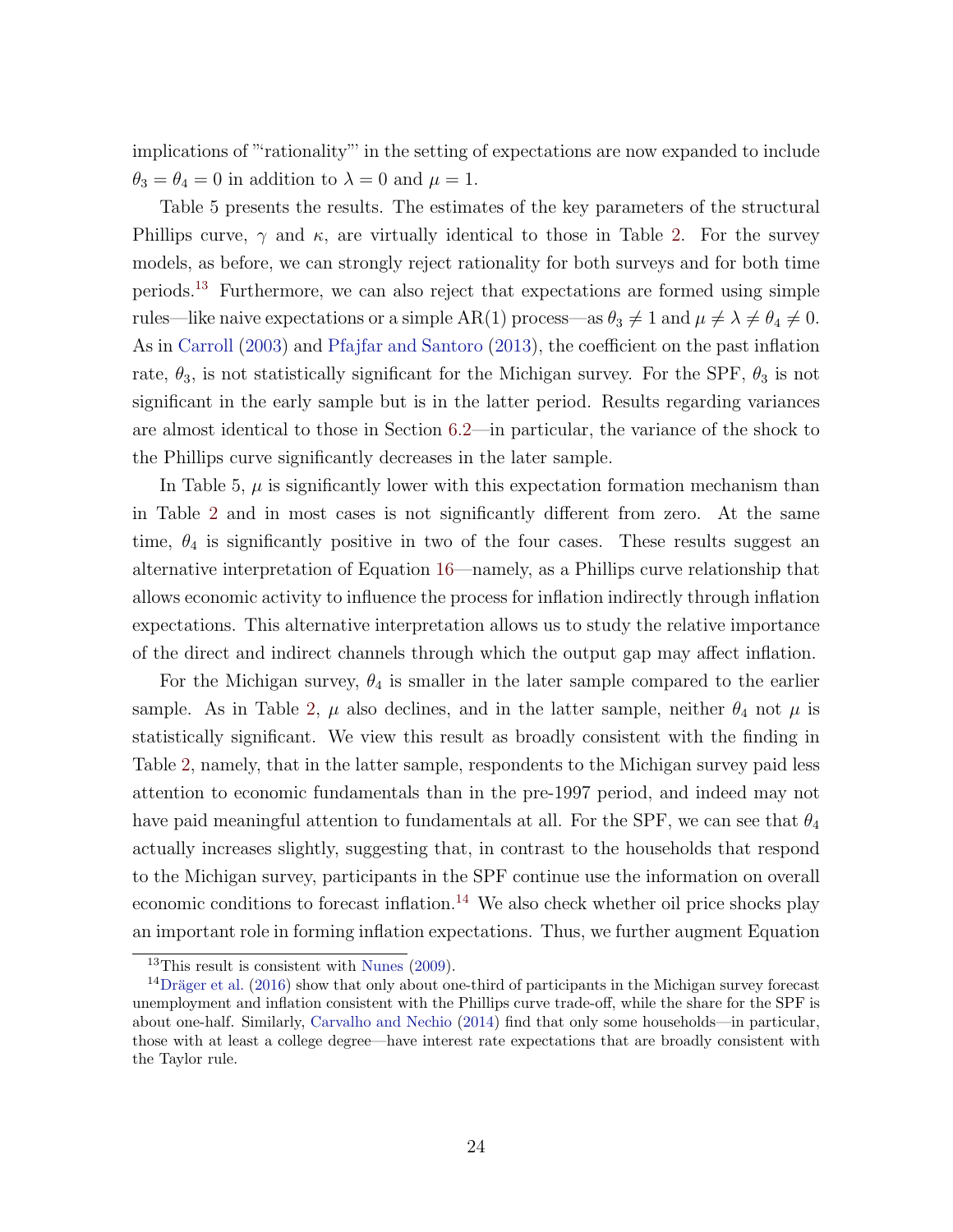|                     | (3)                 | (4)                | (5)                | (6)                |
|---------------------|---------------------|--------------------|--------------------|--------------------|
|                     | Michigan            | Michigan           | SPF CPI            | SPF CPI            |
|                     | 1978-1996           | 1997-2015          | 1978-1996          | 1997-2015          |
|                     |                     |                    |                    |                    |
| $\gamma$            | 0.343               | 0.506              | 0.486              | 0.450              |
|                     | [0.124, 0.543]      | [0.286, 0.727]     | [0.292, 0.681]     | [0.222, 0.669]     |
| $\kappa$            | 0.147               | 0.0969             | 0.185              | 0.0494             |
|                     | [0.0231, 0.273]     | $[-0.0034, 0.197]$ | [0.052, 0.314]     | $[-0.0076, 0.104]$ |
| $\sigma_{\epsilon}$ | 1.918               | 0.739              | 2.246              | 0.748              |
|                     | [1.497, 2.333]      | [0.573, 0.902]     | [1.841, 2.650]     | [0.579, 0.903]     |
|                     |                     |                    |                    |                    |
| $\lambda$           | 0.866               | 0.631              | 0.724              | 0.467              |
|                     | [0.714, 1.01]       | [0.386, 0.873]     | [0.584, 0.870]     | [0.320, 0.620]     |
| $\mu$               | 0.0807              | 0.0414             | 0.161              | $-0.0209$          |
|                     | $[-0.0654, 0.225]$  | $[-0.167, 0.251]$  | [0.045, 0.275]     | $[-0.157, 0.119]$  |
| $\theta_3$          | $-0.006$            | $-0.0924$          | 0.0047             | 0.0937             |
|                     | $[-0.0803, 0.0682]$ | $[-0.244, 0.0593]$ | $[-0.046, 0.054]$  | [0.0319, 0.153]    |
| $\theta_4$          | 0.0661              | 0.032              | 0.020              | 0.0495             |
|                     | [0.0096, 0.121]     | $[-0.025, 0.0903]$ | $[-0.022, 0.063]$  | [0.0256, 0.0739]   |
| $\sigma_{\nu}$      | 0.383               | 0.204              | 0.277              | 0.094              |
|                     | [0.261, 0.521]      | [0.0857, 0.324]    | [0.163, 0.392]     | [0.040, 0.146]     |
|                     |                     |                    |                    |                    |
| $\rho$              | 0.653               | 0.651              | 0.495              | 0.280              |
|                     | [0.167, 1.00]       | [0.415, 0.913]     | [0.250, 1.00]      | $[1e-04, 0.517]$   |
| $\sigma_{\omega}$   | 0.269               | 0.383              | 0.250              | 0.113              |
|                     | [0.118, 0.411]      | [0.296, 0.472]     | [0.118, 0.376]     | [0.067, 0.158]     |
|                     | 1.21                | 1.32               | 1.21               | 1.31               |
| $\phi_1$            | [1.03, 1.41]        | [1.15, 1.49]       | [1.03, 1.39]       | [1.15, 1.49]       |
|                     | $-0.285$            | $-0.330$           | $-0.262$           | $-0.326$           |
| $\phi_2$            | $[-0.478, -0.0881]$ | $[-0.510, -0.156]$ | $[-0.435, -0.077]$ | $[-0.496, -0.146]$ |
|                     | $-0.085$            | $-0.0482$          | $-0.098$           | $-0.049$           |
| $\phi_3$            | $[-0.166, -0.0032]$ | $[-0.261, 0.170]$  | $[-0.168, 0.027]$  | $[-0.268, 0.161]$  |
| $\phi_4$            | $-0.054$            | $-0.189$           | $-0.053$           | $-0.174$           |
|                     | $[-0.151, 0.0382]$  | $[-0.400, 0.0321]$ | $[-0.132, 0.024]$  | $[-0.388, 0.0412]$ |
| $\sigma_{\eta}$     | 0.737               | 0.580              | 0.656              | 0.580              |
|                     | [0.633, 0.833]      | [0.499, 0.657]     | [0.563, 0.747]     | [0.500, 0.657]     |
|                     |                     |                    |                    |                    |

Table 5: Estimated using Bayesian methods; the priors are described in Appendix [C.](#page-9-3)

[16](#page-24-0) by including oil price shocks calculated as in [Hamilton](#page-29-10) [\(1996\)](#page-29-10). Our results indicate that oil price shocks are insignificant in all regressions.[15](#page-26-0)

<span id="page-26-0"></span><sup>&</sup>lt;sup>15</sup>The data on oil price shocks are obtained from the on-line files of [Coibion and Gorodnichenko](#page-28-11) [\(2012\)](#page-28-11). Results are available upon request from the authors.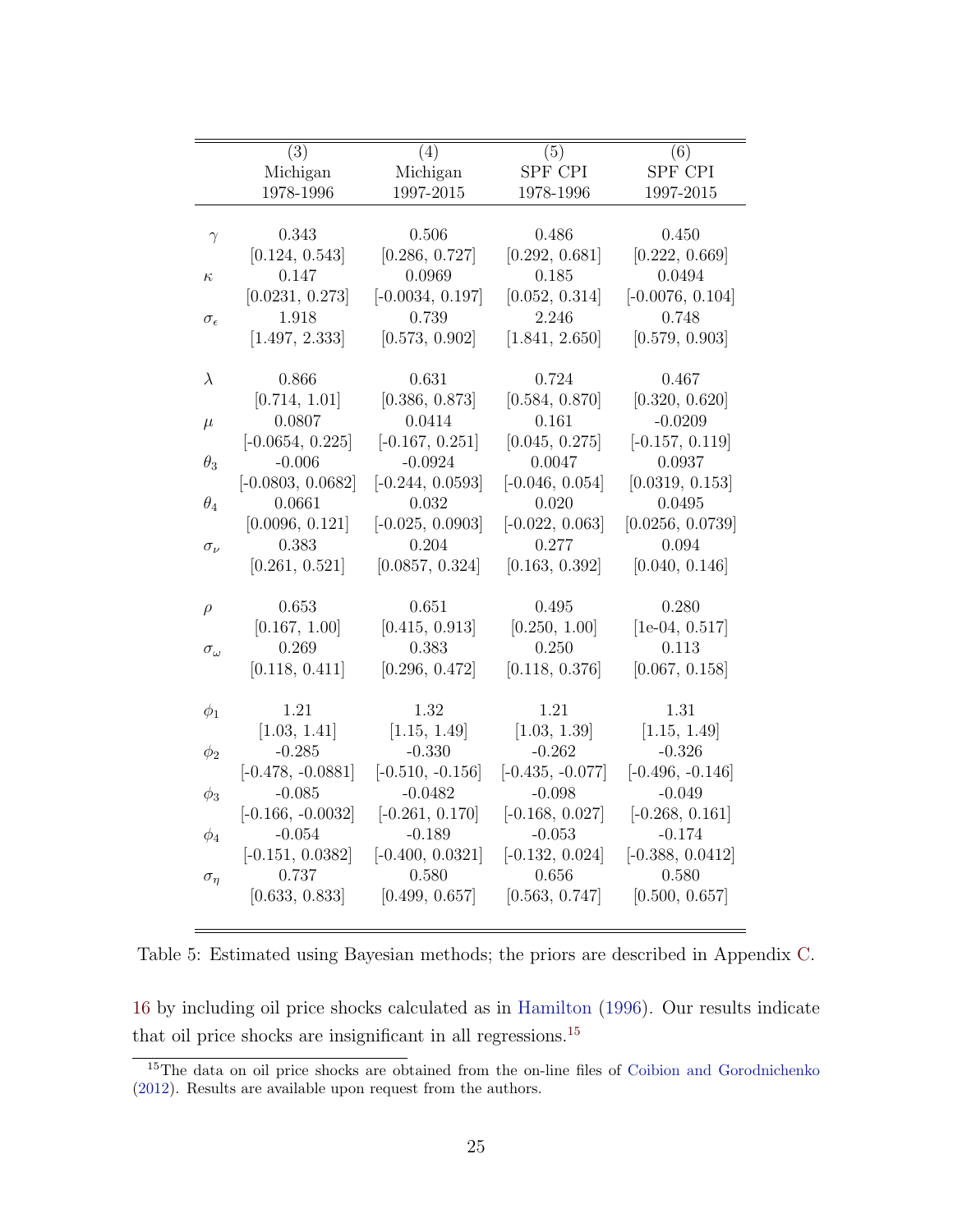# 9. Conclusion

We examine the role that changes in the attentiveness of households and professional forecasters may have played in the reduction in the sensitivity of inflation to aggregate demand in the past couple of decades. Our most dramatic results are from the Michigan survey of households, where it appears that households now pay very little attention to macroeconomic conditions in setting their inflation expectations. Changes in expectations formation were less marked for the the Survey of Professional Forecasters. It is perhaps not surprising that professional forecasters would continue to stay appropriately attuned to economic conditions in their forecasts; after all, that is their bread and butter. But as argued by [Coibion and Gorodnichenko](#page-28-5) [\(2015\)](#page-28-5), it is plausible that the expectations of the firms that actually set prices are closer to those of households than of professional forecasters. Simulation results suggest that the reduced attentiveness in our Michigan survey results can account for more than half the decline in the overall sensitivity of inflation to aggregate demand shocks in the past couple of decades. The remaining shift—which is ascribed in the New Keynesian model to a reduction in the frequency of price change—is in the range predicted by the microeconomic evidence on shifts in the frequency of price adjustment documented by [Nakamura et al.](#page-30-4) [\(2016\)](#page-30-4).

It may be that the reduction in the frequency of price change and the reduction of attention paid by price setters are not completely distinct phenomena. The Volcker disinflation set off a number of important changes in U.S. monetary policy. First and foremost, average inflation has been lower. [Ball et al.](#page-28-2) [\(1988\)](#page-28-2) predicted that lower inflation would lead to a step-down in the frequency of price-setting, and the results of [Nakamura et al.](#page-30-4) [\(2016\)](#page-30-4) confirm that such a change may have occurred. In addition, low inflation has historically tended to be more stable. In the U.S. case, one reason may have been that after the Volcker disinflation, monetary policy became more focused on inflation control; see, for example, [Clarida et al.](#page-28-8) [\(2000\)](#page-28-8). The greater stability of inflation may have led firms and households to dedicate less bandwidth to monitoring inflation, as predicted by Greenspan. In addition, greater inflation control may have contributed to a reduction in sunspot-type fluctuations, as discussed by [Lubik and](#page-29-4) [Schorfheide](#page-29-4) [\(2004\)](#page-29-4).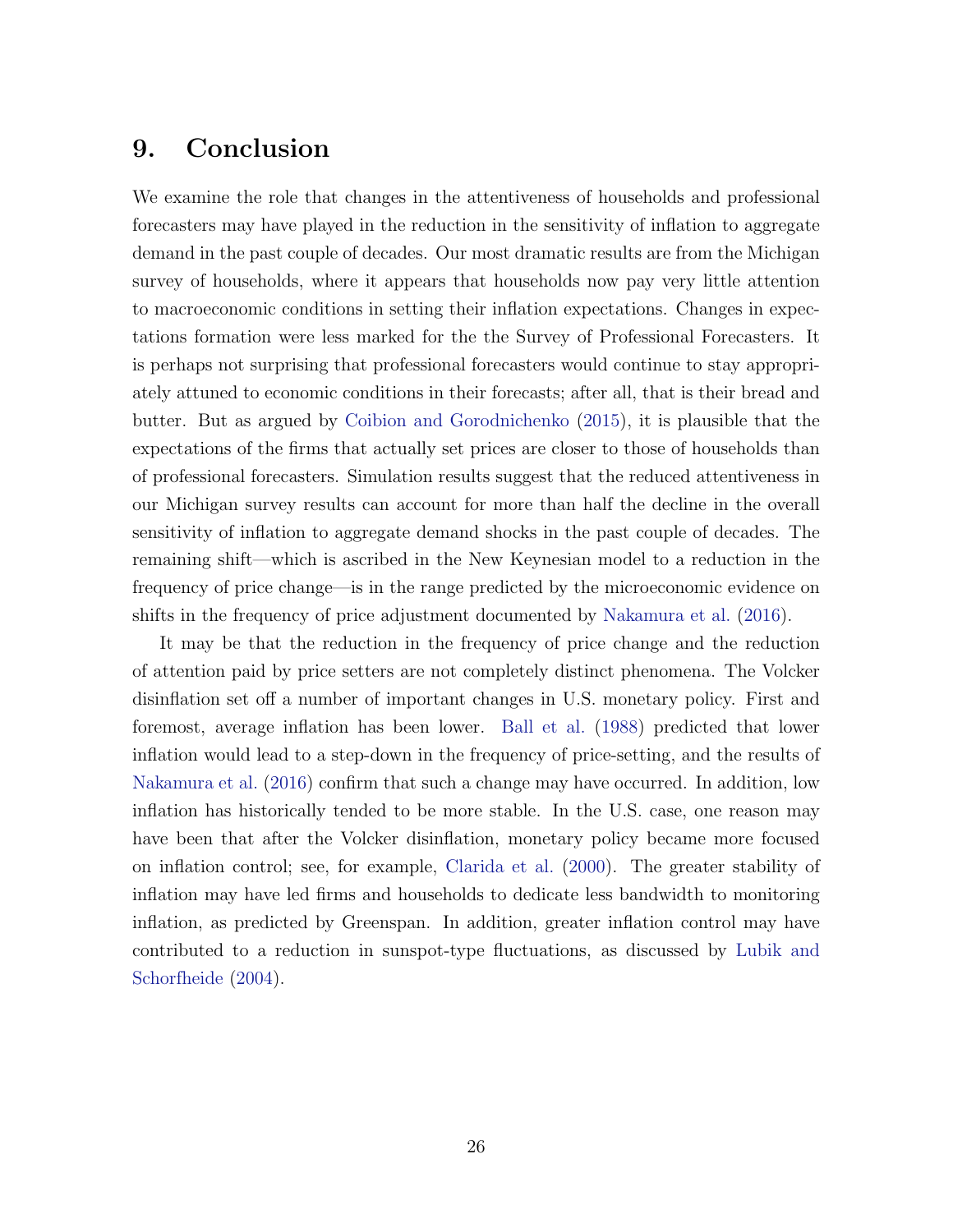# References

- <span id="page-28-7"></span>Aoki, K. (2001). Optimal monetary policy responses to relative-price changes. Journal of Monetary Economics, 48(1):55–80.
- <span id="page-28-0"></span>Atkeson, A. and Ohanian, L. E. (2001). Are Phillips curves useful for forecasting inflation? Quarterly Review, pages 2–11.
- <span id="page-28-2"></span>Ball, L., Mankiw, N. G., and Romer, D. (1988). The new keynsesian economics and the output-inflation trade-off. Brookings Papers on Economic Activity, 19(1):1–82.
- <span id="page-28-6"></span>Bils, M. and Klenow, P. (2004). Some evidence on the importance of sticky prices. Journal of Political Economy, 112(5):947–985.
- <span id="page-28-1"></span>Blanchard, O. J. (2016). The US Phillips Curve: Back to the 60s? Policy Briefs PB16-1, Peterson Institute for International Economics.
- <span id="page-28-4"></span>Carroll, C. D. (2003). Macroeconomic expectations of households and professional forecasters. The Quarterly Journal of Economics, 118(1):269–298.
- <span id="page-28-10"></span>Carvalho, C. and Nechio, F. (2014). Do people understand monetary policy? Journal of Monetary Economics, 66:108–123.
- <span id="page-28-9"></span>Cecchetti, S. G., Feroli, M. E., Hooper, P., Kashyap, A., and Schoenholtz, K. L. (2017). Deflating inflation expectations: The implications of inflation's simple dynamics. Working paper, U.S. Monetary Policy Forum.
- <span id="page-28-8"></span>Clarida, R., Galı, J., and Gertler, M. (2000). Monetary policy rules and macroeconomic stability: Evidence and some theory. Quarterly Journal of Economics, 115(1):147–80.
- <span id="page-28-11"></span>Coibion, O. and Gorodnichenko, Y. (2012). What can survey forecasts tell us about information rigidities? Journal of Political Economy,  $120(1):116 - 159$ .
- <span id="page-28-5"></span>Coibion, O. and Gorodnichenko, Y. (2015). Is the phillips curve alive and well after all? inflation expectations and the missing disinflation. American Economic Journal: Macroeconomics, 7(1):197–232.
- <span id="page-28-3"></span>Coibion, O., Gorodnichenko, Y., and Kamdar, R. (2017). The Formation of Expectations, Inflation and the Phillips Curve. NBER Working Papers 23304, National Bureau of Economic Research, Inc.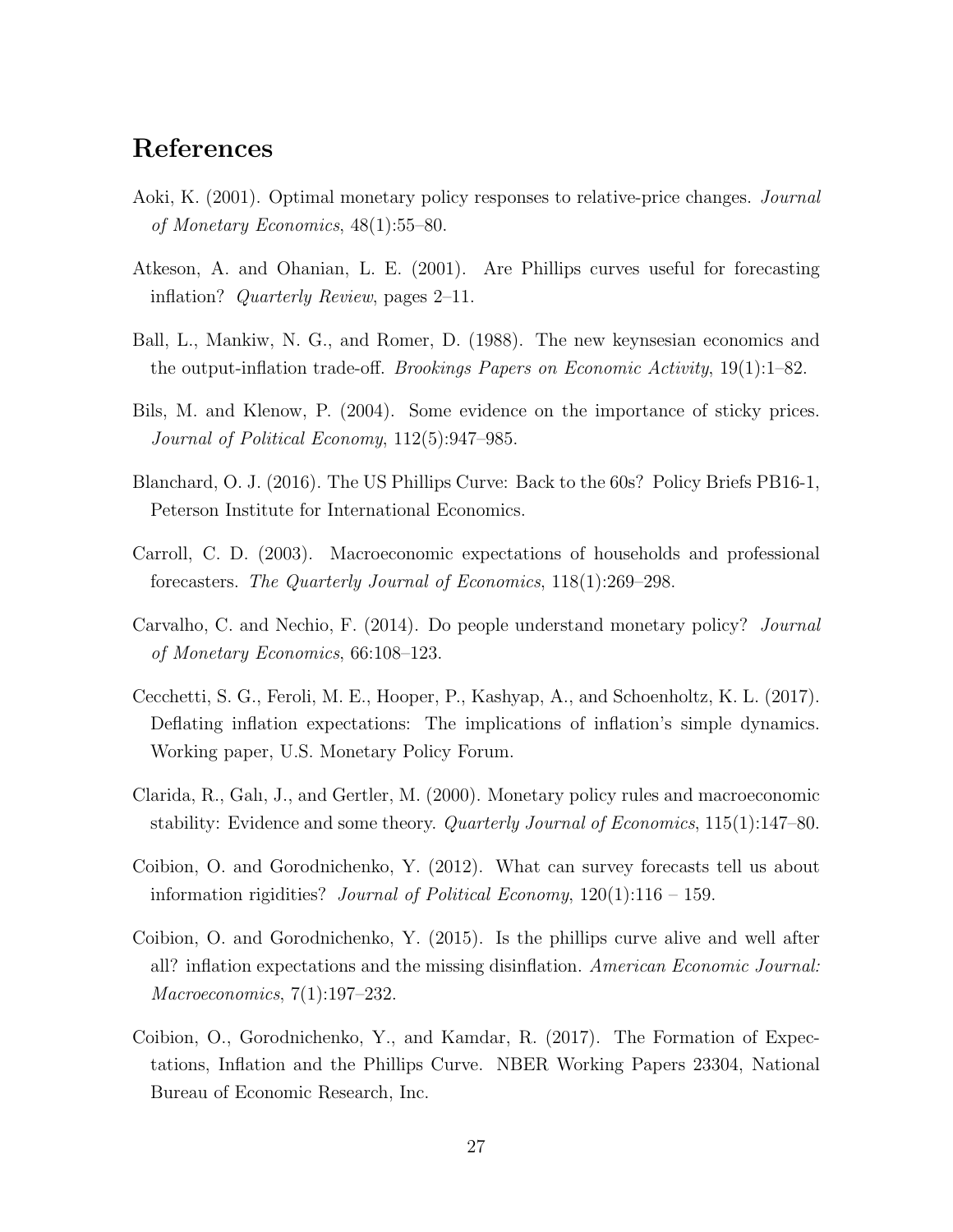- <span id="page-29-9"></span>Dräger, L., Lamla, M. J., and Pfajfar, D. (2016). Are survey expectations theoryconsistent? The role of central bank communication and news. European Economic Review, 85(C):84–111.
- <span id="page-29-8"></span>Erceg, C. J. and Levin, A. T. (2003). Imperfect credibility and inflation persistence. Journal of Monetary Economics, 50(4):915–944.
- <span id="page-29-1"></span>Fuhrer, J. (2017). Expectations as a source of macroeconomic persistence: Evidence from survey expectations in a dynamic macro model. Journal of Monetary Economics, 86:22–35.
- <span id="page-29-6"></span>Gabaix, X. (2017). A behavioral new keynesian model. Discussion Paper N.A., Harvard University.
- <span id="page-29-5"></span>Gagnon, E. (2009). Price setting during low and high inflation: Evidence from mexico. The Quarterly Journal of Economics, 124(3):1221–1263.
- <span id="page-29-3"></span>Greenspan, A. (2001). Transparency in monetary policy. Technical report, Speech at the Federal Reserve Bank of St. Louis, Economic Policy Conference, St. Louis, Missouri, October 11.
- <span id="page-29-10"></span>Hamilton, J. D. (1996). This is what happened to the oil price-macroeconomy relationship. Journal of Monetary Economics, 38(2):215–220.
- <span id="page-29-4"></span>Lubik, T. A. and Schorfheide, F. (2004). Testing for Indeterminacy: An Application to U.S. Monetary Policy. American Economic Review, 94(1):190–217.
- <span id="page-29-2"></span>Mankiw, N. G. and Reis, R. (2002). Sticky information versus sticky prices: A proposal to replace the new keynesian phillips curve. The Quarterly Journal of Economics, 117(4):1295–1328.
- <span id="page-29-0"></span>Mavroeidis, S., Plagborg-Møller, M., and Stock, J. H. (2014). Empirical Evidence on Inflation Expectations in the New Keynesian Phillips Curve. Journal of Economic Literature, 52(1):124–188.
- <span id="page-29-7"></span>McKay, A., Nakamura, E., and Steinsson, J. (2015). The Power of Forward Guidance Revisited. NBER Working Papers 20882, National Bureau of Economic Research, Inc.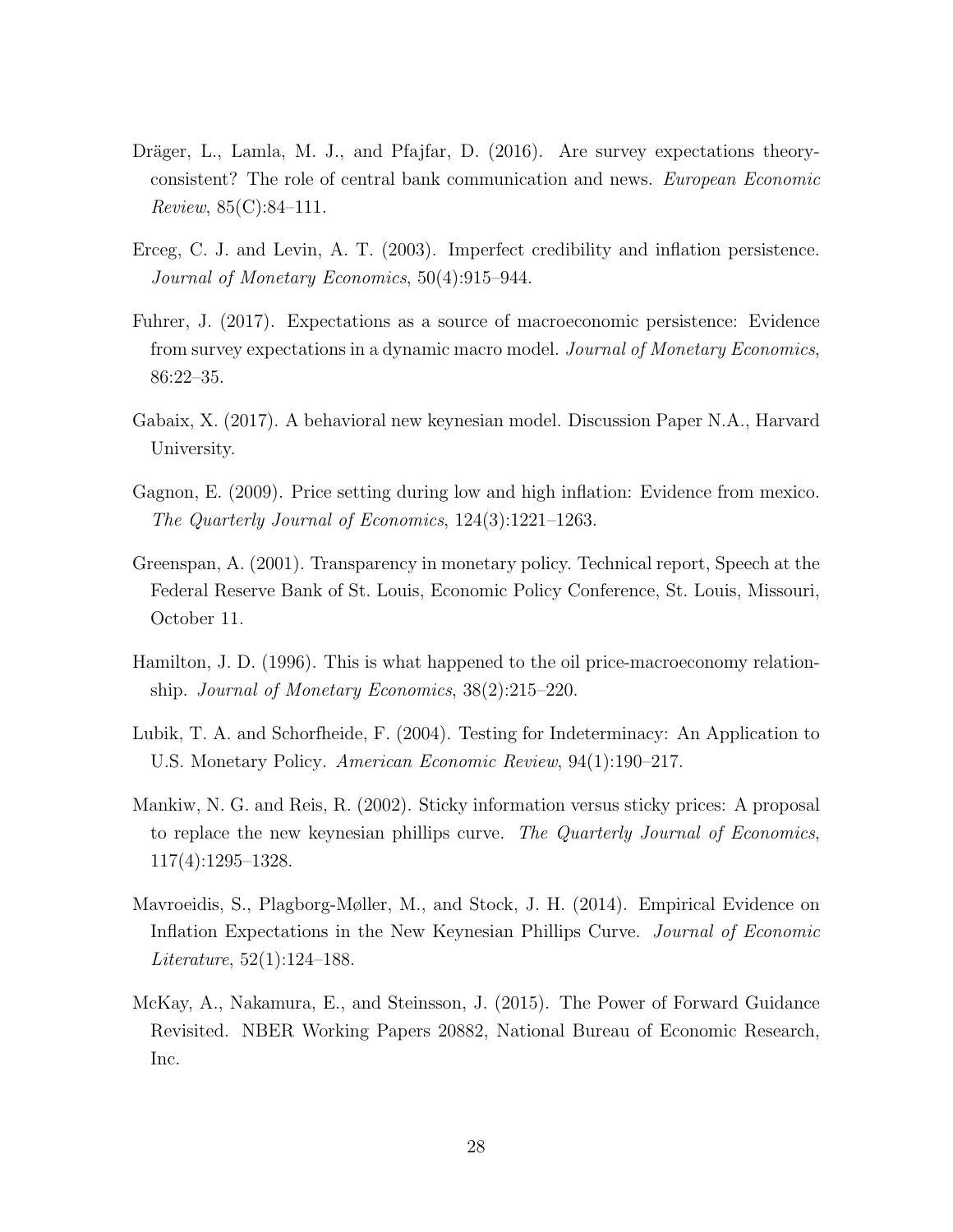- <span id="page-30-5"></span>McKay, A., Nakamura, E., and Steinsson, J. (2016). The Discounted Euler Equation: A Note. NBER Working Papers 22129, National Bureau of Economic Research, Inc.
- <span id="page-30-6"></span>Melosi, L. (2016). Signaling effects of monetary policy. Working Paper 2016-14, Federal Reserve Bank of Chicago.
- <span id="page-30-3"></span>Nakamura, E. and Steinsson, J. (2008). Five facts about prices: A reevaluation of menu cost models. The Quarterly Journal of Economics, 123(4):1415–1464.
- <span id="page-30-4"></span>Nakamura, E., Steinsson, J., Sun, P., and Villar, D. (2016). The elusive costs of inflation: Price dispersion during the u.s. great inflation. NBER Working Papers 22505, National Bureau of Economic Research, Inc.
- <span id="page-30-10"></span>Nunes, R. (2009). On the epidemiological microfoundations of sticky information. Oxford Bulletin of Economics and Statistics, 71(5):643–657.
- <span id="page-30-9"></span>Pfajfar, D. and Santoro, E. (2013). News on inflation and the epidemiology of inflation expectations. Journal of Money, Credit and Banking, 45(6):1045–1067.
- <span id="page-30-2"></span>Roberts, J. M. (1997). Is inflation sticky? Journal of Monetary Economics, 39(2):173– 196.
- <span id="page-30-12"></span>Roberts, J. M. (1998). Inflation expectations and the transmission of monetary policy. Finance and Economics Discussion Series 1998-43, Board of Governors of the Federal Reserve System (U.S.).
- <span id="page-30-0"></span>Roberts, J. M. (2006). Monetary Policy and Inflation Dynamics. International Journal of Central Banking, 2(3).
- <span id="page-30-1"></span>Sims, C. A. (2003). Implications of rational inattention. Journal of Monetary Economics, 50(3):665–690.
- <span id="page-30-7"></span>Stock, J. H. and Watson, M. W. (2007). Why Has U.S. Inflation Become Harder to Forecast? Journal of Money, Credit and Banking, 39(s1):3–33.
- <span id="page-30-11"></span>Tulip, P. (2009). Has the Economy Become More Predictable? Changes in Greenbook Forecast Accuracy. Journal of Money, Credit and Banking, 41(6):1217–1231.
- <span id="page-30-8"></span>Woodford, M. (2003). Interest and Prices: Foundations of a Theory of Monetary Policy. Princeton University Press.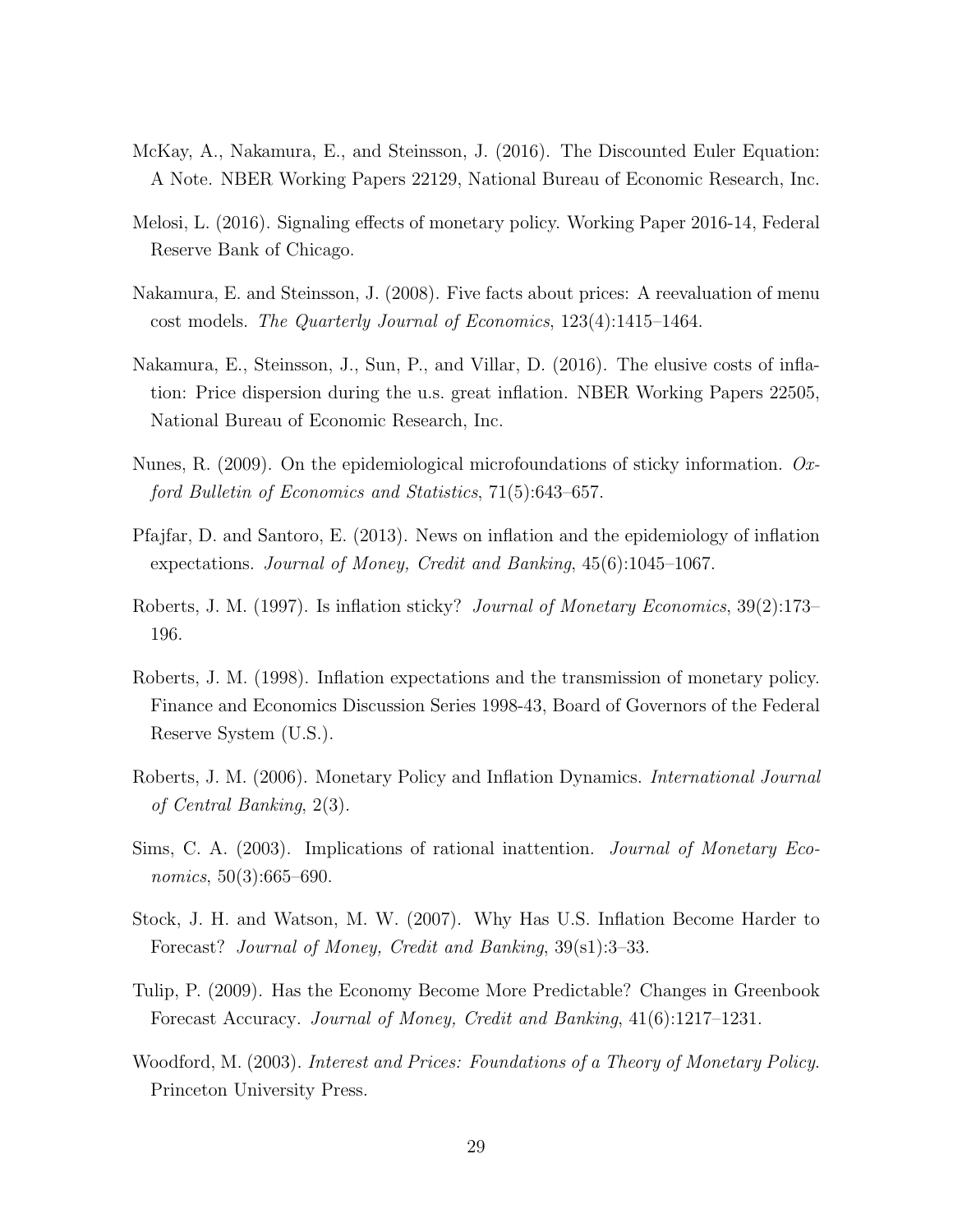# Appendix A. Reduced-Form Results

This Appendix presents reduced-form results that form the basis of the assessment in Section [5](#page-12-0) that we likely do have sufficient econometric power to identify the key parameters of our model.

#### A.1. Reduced-form results for the early sample

Table [6](#page-32-0) shows reduced-form results for the early sample, 1978-1996. The first column shows results for a simple reduced-form Phillips curve, relating inflation to the currentperiod output gap and lagged inflation.

As we saw in Section [2.1,](#page-5-3) this specification would be structural if the output gap follows an AR(1) process and expectations are formed according to the simplest version of the rational inattention model. While these assumptions are extreme, and are dropped in our full-information estimation, they nonetheless give us a helpful point of departure for interpreting the model's coefficients. In particular, the coefficient on the output gap in Equation [7](#page-7-3) is  $\frac{\kappa}{(1-\beta\rho\mu)}$ . A typical value for the discount factor  $\beta$  is 0.98; a simple regression of the CBO output gap on one lag of itself implies  $\rho = 0.92$ . Under the extreme assumption that  $\mu = 0$ —that is, expectations are not at all forward-looking—the estimate of  $\kappa$  is simply the coefficient on the output gap, 0.334. Under the other extreme assumption of  $\mu = 1$ —that is, perfectly rational expectations— $\kappa = 0.039$ . Thus, the degree of rationality can have a large effect on the estimate of  $\kappa$ .

Column 2 assesses the ability to forecast inflation using lags of the output gap and inflation. Again, the  $\bar{R}^2$  is quite high and the *t*-statistics on lagged output and inflation are also high. These results are consistent with the findings of [Atkeson and Ohanian](#page-28-0) [\(2001\)](#page-28-0) and of [Tulip](#page-30-11) [\(2009\)](#page-30-11), who find that over this period, there was an important predictable component of inflation.

In columns 3 and 4, we switch dependent variables and assess whether there is sufficient information to estimate our model of survey expectations. This exercise will allow us to address one of the key concerns emphasized by [Mavroeidis et al.](#page-29-0) [\(2014\)](#page-29-0), the lack of valid instruments for future inflation. In particular, in the empirical model of survey expectations that we lay out in equations [9](#page-8-0) and [10,](#page-8-1) it is important that we have good instruments for future inflation. The results in column 2 indicate that current-period output and inflation should provide such instruments. That would suggest that in a reduced-form model of survey expectations, these two instruments ought to have im-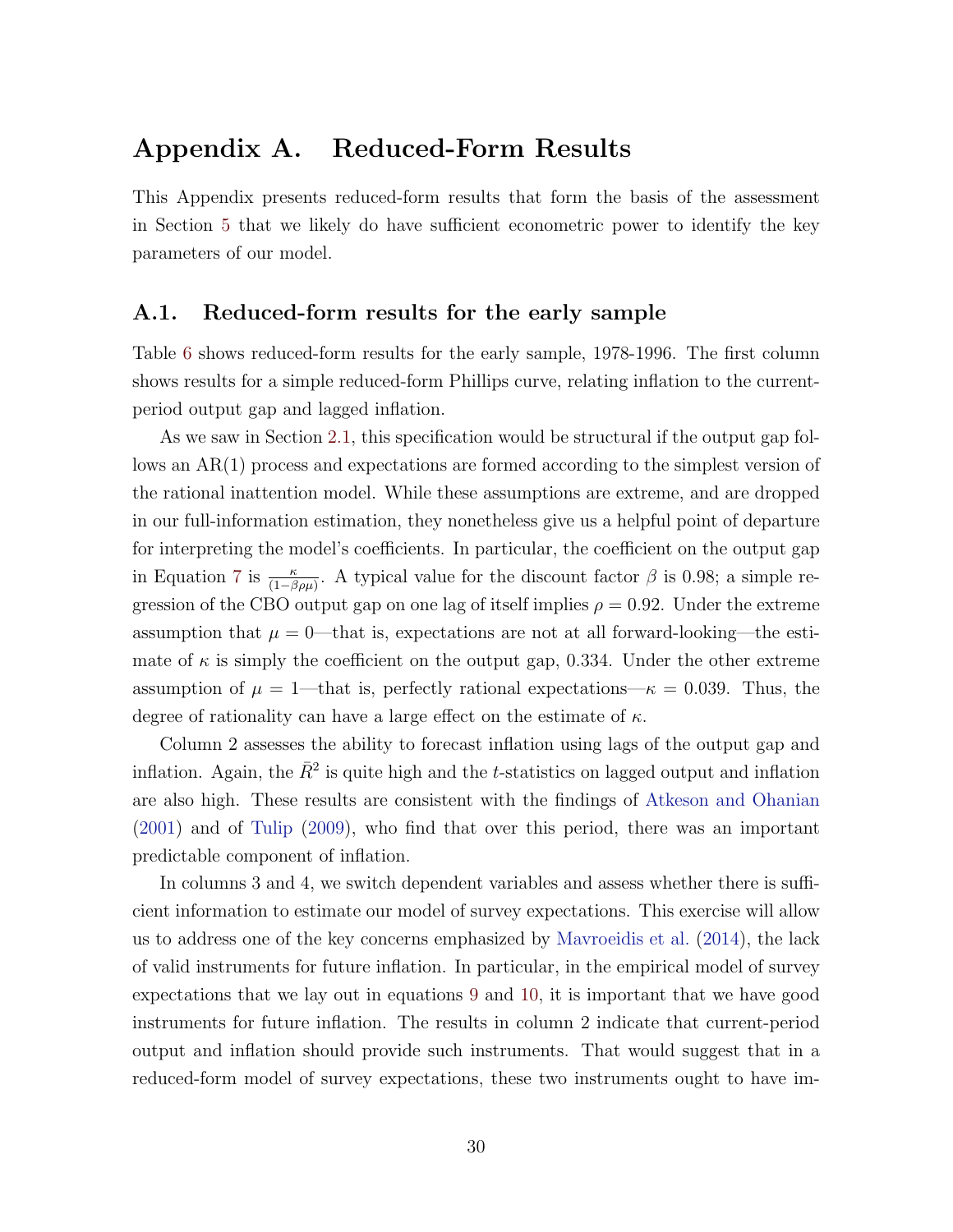|                      | (1)          | (2)          | (3)                  | (4)                  | (5)          | (6)          | (7)          |
|----------------------|--------------|--------------|----------------------|----------------------|--------------|--------------|--------------|
| Dependent var:       | $\Delta p_t$ | $\Delta p_t$ | $S_t \Delta p_{t+1}$ | $S_t \Delta p_{t+1}$ | $\Delta p_t$ | $\Delta p_t$ | $\Delta p_t$ |
| Est. method:         | <b>OLS</b>   | <b>OLS</b>   | <b>OLS</b>           | IV                   | <b>OLS</b>   | IV           | IV           |
|                      |              |              |                      |                      |              |              |              |
|                      | .334         |              | .104                 |                      | .115         | .095         | .080         |
| $y_t$                | (.095)       |              | (.032)               |                      | (.095)       | (.099)       | (.080)       |
|                      |              | .308         |                      |                      |              |              |              |
| $y_{t-1}$            |              |              |                      |                      |              |              |              |
|                      |              | (.106)       |                      |                      |              |              |              |
|                      |              |              |                      |                      |              |              |              |
| $\Delta p_t$         |              |              | .065                 |                      |              |              |              |
|                      |              |              | (.041)               |                      |              |              |              |
| $\Delta p_{t-1}$     | .535         | .492         |                      |                      | .166         | .133         | $\cdot$      |
|                      | (.088)       | (.098)       |                      |                      | (.109)       | (.119)       |              |
| $\Delta p_{t+1}$     |              |              |                      | .474                 |              |              |              |
|                      |              |              |                      | (.187)               |              |              |              |
|                      |              |              |                      |                      |              |              |              |
| $S_t \Delta p_{t+1}$ |              |              |                      |                      | .775         | .846         | .98          |
|                      |              |              |                      |                      | (.161)       | (.188)       |              |
| $S_{t-1}\Delta p_t$  |              |              | .824                 | .494                 |              |              |              |
|                      |              |              | (.052)               | (.186)               |              |              |              |
|                      |              |              |                      |                      |              |              |              |
| $\bar{R}^2$          | .469         | .443         | .913                 | .777                 | .592         | .588         | .592         |
| SER                  | 1.53         | 1.56         | .470                 | .753                 | 1.34         | 1.35         | 1.34         |
|                      |              |              |                      |                      |              |              |              |
|                      |              |              |                      |                      |              |              |              |

<span id="page-32-0"></span>Table 6: Reduced-form estimates, 1978-1996. Uses CBO output gap and the Michigan survey of inflation expectations. In column 4, the output gap, inflation, and the lagged survey are used as instruments. In columns 6 and 7, the output gap, lagged inflation, and the lagged survey are used as instruments

portant explanatory power. In particular, column 3 presents a reduced-form model for survey expectations, in which the model-consistent expectation of inflation,  $M_t\Delta p_{t+1}$ , is replaced by its two instruments. These results show that survey expectations are related to the output gap and current-period inflation, which is what we would expect if survey respondents are using information about these variables in forming their expectations.

In column 4, we replace the two instruments with expected inflation, effectively projecting future inflation on the two instruments. Consistent with our conjecture, the coefficient on expected inflation— $\mu$ —is significantly different from zero. Overall, the results in column 4 line up with the predictions of Carroll's epidemiological model—and are sharply at odds with the predictions of model-consistent expectations. In particular,  $\mu$  is much smaller than one, and  $\lambda$ —the coefficient on lagged survey expectations—is much larger than zero. Consistent with Carroll's conjecture that expectations of the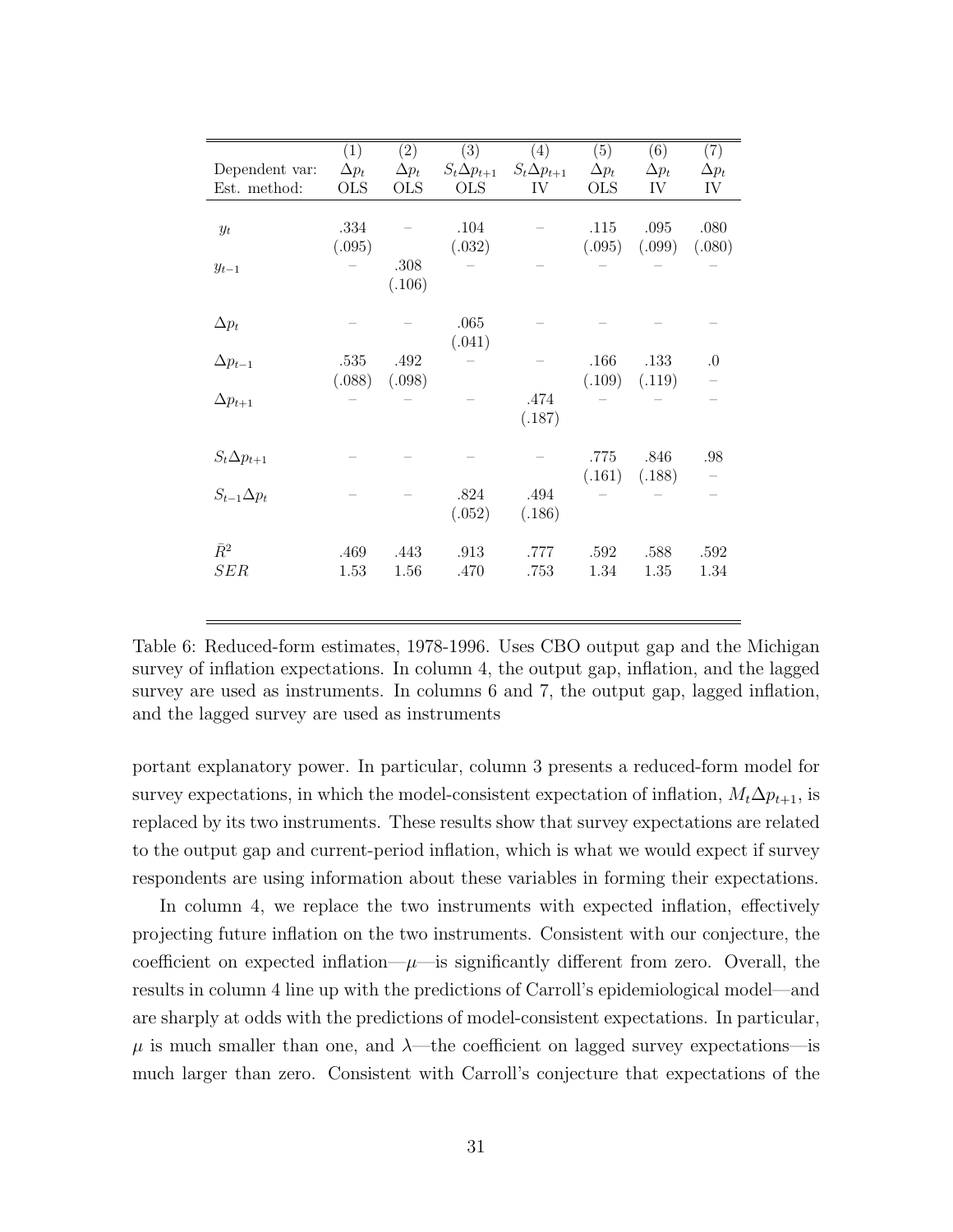broader public gradually converge to a well-informed value, the sum of  $\mu$  and  $\lambda$  is close to one.<sup>[16](#page-33-0)</sup>

In the final three columns of the table, we return to inflation as the dependent variable and include the survey as an explanatory variable. We view these results as a bridge to our full-information estimates; they will also allow us to assess the results of [Mavroeidis et al.](#page-29-0) [\(2014\)](#page-29-0), who focus on single-equation models. The estimates in column 5 simply adds the Michigan survey as another explanatory variable. The results indicate that over this sample, there is information in the Michigan survey that is valuable for explaining inflation. In particular, the  $t$ -statistic on the survey is very large, indicating that the Michigan survey is useful for explaining inflation over this sample. It is worth noting that the coefficient on the output gap is smaller in this case, and the t-statistic has dropped to 1.2. This change is perhaps not too surprising: Theory would suggest that part of the role of the output gap in the reduced-form setting is as a proxy for expectations, and the results in column 3 are consistent with such an interpretation.

While the coefficient on the Michigan survey is statistically significant, it is considerably smaller than the value that would be predicted by theory,  $\frac{\beta}{(1+\beta\gamma)}$ . As the discussion of the empirical model in Section [2.2](#page-7-2) indicated, there may be considerable measurement error in survey expectations; as a consequence, the estimate of the parameter is likely to be biased downward. To assess whether this may be the source of the small size of the coefficient on the Michigan survey, the next column presents results using instrumental variables, with, notably, the survey lagged one period as an instrument. As can be seen, the coefficient on the survey is now much larger, and closer to what the theory would predict.

It remains the case that the coefficient on the output gap has a small t-statistic. Column 7 assesses whether two restrictions could boost this coefficient: First, the coefficient on lagged inflation is small and not statistically significant, suggesting that indexation is not a needed additional feature.<sup>[17](#page-33-1)</sup> Consistent with that interpretation, the coefficient on the survey is restricted to be 0.98. Even with these restrictions, however, the t-statistic on the output gap remains small. This result lines up with the those

<span id="page-33-0"></span><sup>&</sup>lt;sup>16</sup>Our complete empirical model of survey expectations allows for measurement error in expectations, which would complicate the reduced-form estimation of the model. Our full-information estimation in the next section will address this complication. We nonetheless view the results in column 4 as important in helping establish that, in this period, it appears that respondents to the Michigan survey were at least somewhat informed in forming their inflation expectations.

<span id="page-33-1"></span><sup>17</sup>[Roberts](#page-30-12) [\(1998\)](#page-30-12) also found that, conditional on survey expectations, there is little evidence of indexation in the Phillips curve.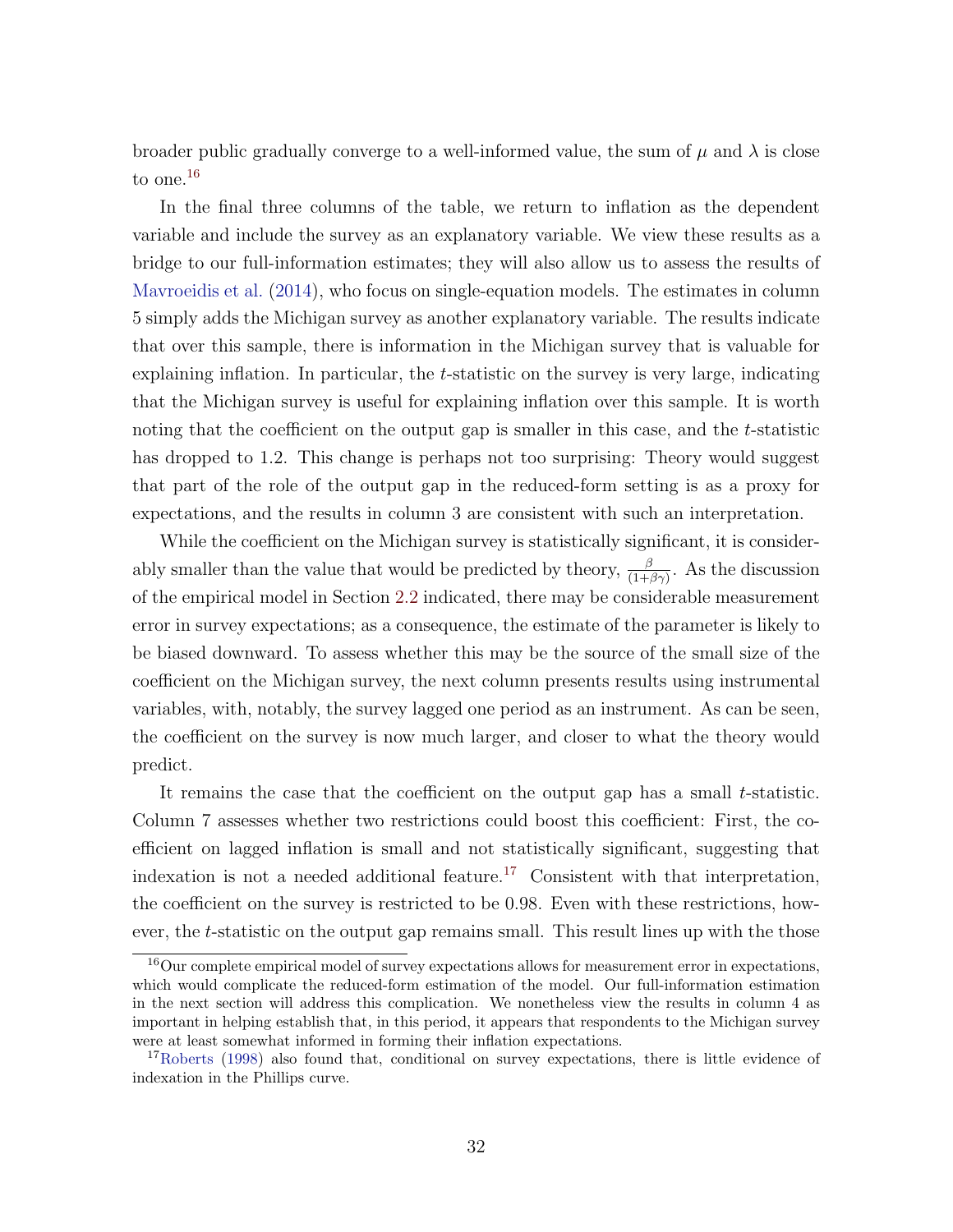of [Mavroeidis et al.](#page-29-0) [\(2014\)](#page-29-0): Conditional on survey expectations, the slope of the Phillips curve is not precisely estimated. Recall, however, that consistent with our theoretical interpretation, the survey itself is strongly related to the output gap. If our interpretation is correct, and the sensitivity of the survey to the output gap is anchored in an imperfectly informed view of the economy's evolution, then there should be information in the evolution of the survey about the sensitivity of inflation to aggregate demand. The full-information estimation we carry out in Section [6](#page-14-0) exploits this relationship by imposing the cross-equation restrictions implied by the theory and so may allow us to estimate  $\kappa$  more precisely.

In table [7,](#page-35-0) we assess the sensitivity of our results to the measure of survey expectations, repeating the estimation in columns 3 through 7 of table [6,](#page-32-0) now using the Survey of Professional forecasters one-year-ahead inflation expectations.[18](#page-34-0)

Column 1 shows the estimate for the reduced-form model of inflation expectations. As in column 3 of Table [6,](#page-32-0) the coefficient on the output gap is statistically significant. However, the coefficient is about half as large as it was for the Michigan survey, indicating somewhat less responsiveness of the SPF to aggregate demand. The other coefficients are about the same as in Table [6.](#page-32-0) Notably, however, the standard error of the regression is considerably smaller than for the Michigan survey. One possible reason is that the SPF is a less noisy measure of expectations than is the Michigan survey. Column 2 shows the estimates of our "structural" model of expectations. These results suggest an even larger departure from rationality than with the Michigan survey: Both the coefficients on expected future inflation and the coefficient on the lagged survey are smaller. These results suggest that the larger response of the Michigan survey to the output gap may be closer to the fully model-consistent response.<sup>[19](#page-34-1)</sup> Nonetheless, the sum of the coefficients is 0.9, reasonably close to the value of one predicted by Carroll's epidemiological model.

In columns 3, 4, and 5, inflation is the dependent variable. In column 3, the SPF is included as an explanatory variable. As in column 5 of table [6,](#page-32-0) survey expectations are strongly statistically significant. The coefficient is very large—in fact somewhat bigger than the value predicted by theory, although not significantly so. Also consistent with the results with the Michigan survey, the coefficient on lagged inflation is small and not

<span id="page-34-0"></span><sup>&</sup>lt;sup>18</sup>As with all measures of inflation and expectations, the SPF is detrended using the PTR measure of longer-run inflation expectations.

<span id="page-34-1"></span><sup>19</sup>As noted in [Roberts](#page-30-2) [\(1997\)](#page-30-2), an older literature often found that the Michigan survey suggested smaller violations of MCE than did surveys of professional forecasters.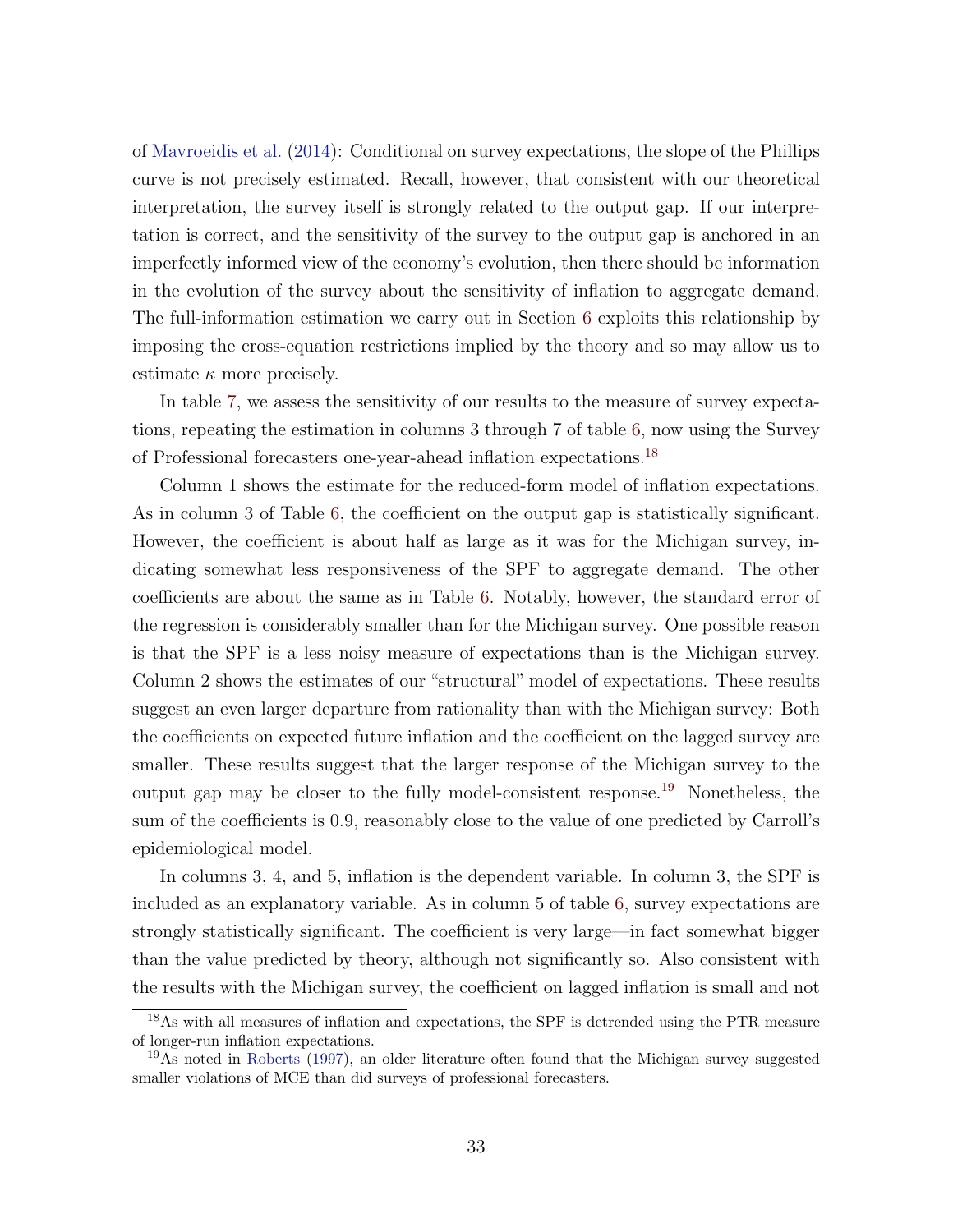|                      | (1)                  | (2)                  | (3)          | (4)          | (5)          |
|----------------------|----------------------|----------------------|--------------|--------------|--------------|
| Dependent var:       | $S_t \Delta p_{t+1}$ | $S_t \Delta p_{t+1}$ | $\Delta p_t$ | $\Delta p_t$ | $\Delta p_t$ |
| Est. method:         | <b>OLS</b>           | IV                   | <b>OLS</b>   | IV           | IV           |
|                      |                      |                      |              |              |              |
| $y_t$                | .046                 |                      | .199         | .194         | .265         |
|                      | (.021)               |                      | (.083)       | (.085)       | (.078)       |
| $y_{t-1}$            |                      |                      |              |              |              |
|                      |                      |                      |              |              |              |
|                      |                      |                      |              |              |              |
| $\Delta p_t$         | .062                 |                      |              |              |              |
|                      | (.028)               |                      |              |              |              |
| $\Delta p_{t-1}$     |                      |                      | .046         | .030         | $\Omega$     |
|                      |                      |                      | (.114)       | (.124)       |              |
| $\Delta p_{t+1}$     |                      | .201                 |              |              |              |
|                      |                      | (.069)               |              |              |              |
|                      |                      |                      |              |              |              |
| $S_t \Delta p_{t+1}$ |                      |                      | 1.192        | 1.232        | .98          |
|                      |                      |                      | (.211)       | (.242)       |              |
| $S_{t-1}\Delta p_t$  | .846                 | .703                 |              |              |              |
|                      | (.046)               | (.093)               |              |              |              |
| $\bar{R}^2$          | .930                 | .898                 | .626         | .623         | .611         |
| SER                  | .318                 | .375                 | 1.28         | 1.29         | 1.31         |
|                      |                      |                      |              |              |              |

<span id="page-35-0"></span>Table 7: Reduced-form estimates for inflation and survey expectations, 1978-1996. Uses CBO output gap and the SPF survey of inflation expectations. In column 4, the output gap, inflation, and the lagged survey are used as instruments. In columns 6 and 7, the output gap, lagged inflation, and the lagged survey are used as instruments

statistically significant. In contrast to the results in table [6,](#page-32-0) however, the output gap is statistically significant. The size of the coefficient is also considerably larger than was the case for the Michigan survey. In this case, estimating with instrumental variables as in column 4 makes little difference for the results. That's consistent with the view that the SPF is a less noisy measure of expectations than is the Michigan survey. Imposing the New Keynesian theoretical restrictions as in column 5 has little effect on the fit of the model: The coefficient on the output gap remains statistically significant and is even larger in this column than in column 6.

One reason the coefficient on the output gap is larger and more highly statistically significant when the measure of expectations is taken from the SPF may be is that the SPF is less strongly related to the output gap than is the Michigan survey. As we noted earlier, the correlation of the Michigan survey with the output gap may be one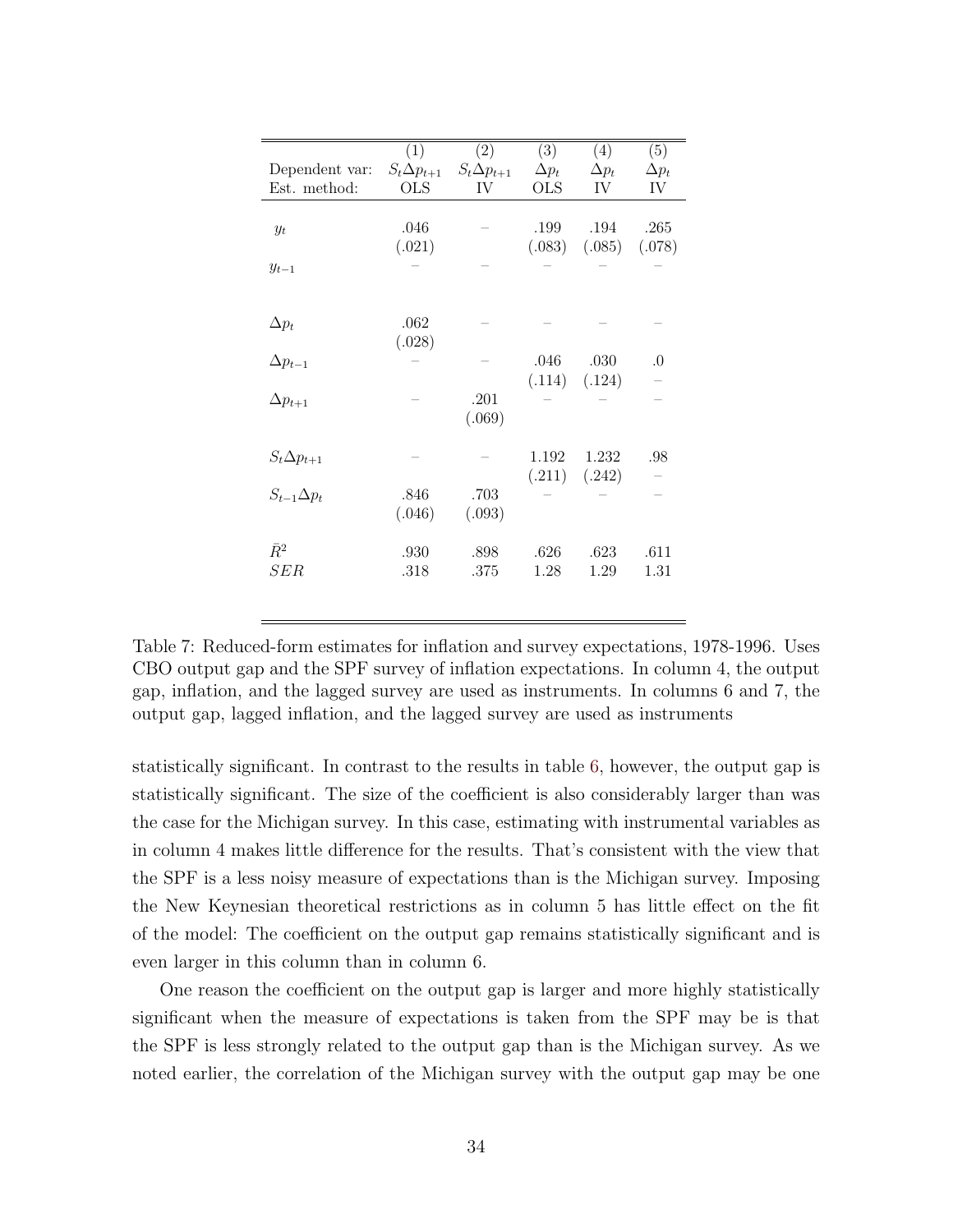reason why the output gap has such a small coefficient in columns 5, 6, and 7 of table [6.](#page-32-0) Because the SPF is less tightly linked to the output gap, the direct coefficient on the output gap is larger.

#### A.2. Reduced-form results for the later sample

Table [8](#page-37-0) repeats the series of reduced-form estimations using the Michgan survey as in Table [6,](#page-32-0) this time in the latter sample, 1997 to 2015. As can be seen in column 1, in the very simple reduced-form Phillips curve, the coefficient on the output gap is much smaller than in the earlier sample. This result is consistent with the conventional wisdom discussed in the introduction and with the VAR results presented in Section [4:](#page-10-2) The reduced-form relationship between inflation and the business-cycle is now much weaker than in the past. The coefficient is nonetheless statistically significant. The coefficient on the output gap is also statistically significant in column 2, suggesting that, at least with this dataset, there is the potential for the output gap to serve as an instrument for future inflation.

The results in columns 3 and 4 foreshadow one of the key findings of our paper, here through the lens of the reduced-form analysis. In column 3, we estimate a reduced-form process for the Michigan survey, including the output gap and inflation as regressors as before, because of their potential for serving as instruments for future inflation. In contrast to the results in Table [8,](#page-37-0) the coefficient on the output gap is very small and statistically insignificant. The coefficient on core inflation is also statistically insignificant. As might be expected given these results, when these variables are used as instruments for future inflation as in column 4, the coefficient on the instrumented variable is also statistically insignificant. These results can be interpreted as indicating that, in contrast to the early sample, there is very little relationship between inflation expectations and overall macroeconomic conditions in this sample. That is, the households represented by the Michigan survey have become inattentive to the output gap and core inflation in forming their inflation expectations.

In column 5, we add the Michigan survey as an observable to the reduced-form inflation model. The coefficient is much smaller than in the early sample and the tstatistic is only 1.1. In contrast to the early sample, the coefficient on the output gap is about the same size as in the version without the Michigan survey (column 1) and remains strongly statistically significant. Lagged inflation has a larger t-statistic than in the similar result in table [6](#page-32-0) but the coefficient is not very large in economic terms.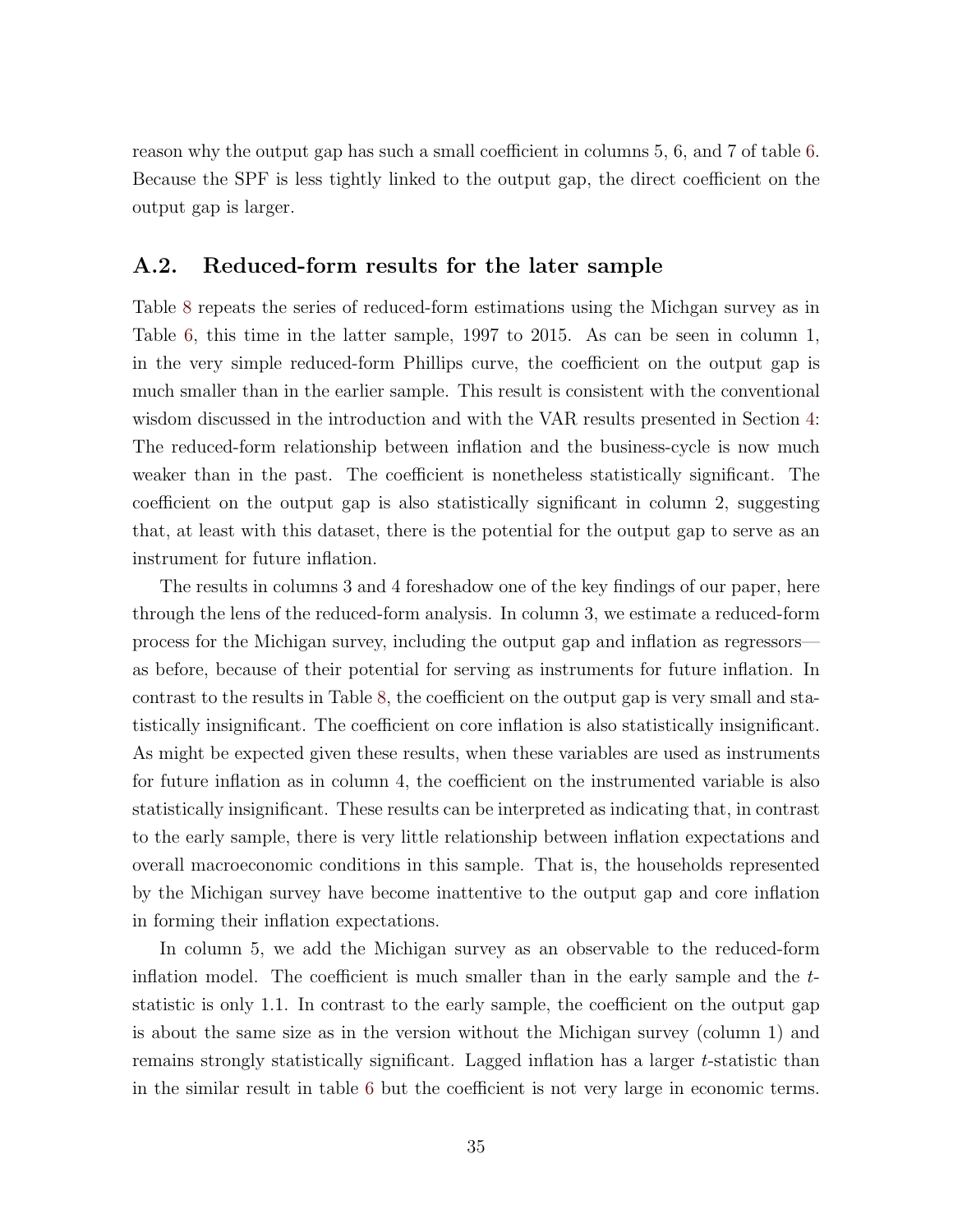|                      | (1)          | (2)          | (3)                  | (4)                  | (5)          | (6)          | (7)          |
|----------------------|--------------|--------------|----------------------|----------------------|--------------|--------------|--------------|
| Dependent var:       | $\Delta p_t$ | $\Delta p_t$ | $S_t \Delta p_{t+1}$ | $S_t \Delta p_{t+1}$ | $\Delta p_t$ | $\Delta p_t$ | $\Delta p_t$ |
| Est. method:         | <b>OLS</b>   | <b>OLS</b>   | <b>OLS</b>           | IV                   | OLS          | IV           | IV           |
|                      |              |              |                      |                      |              |              |              |
|                      |              |              |                      |                      |              |              |              |
| $y_t$                | .120         |              | .007                 |                      | .119         | .120         | .137         |
|                      | (.032)       |              | (.029)               |                      | (.031)       | (.032)       | (.039)       |
| $y_{t-1}$            |              | .136         |                      |                      |              |              |              |
|                      |              | (.032)       |                      |                      |              |              |              |
|                      |              |              |                      |                      |              |              |              |
| $\Delta p_t$         |              |              | .087                 |                      |              |              |              |
|                      |              |              | (.101)               |                      |              |              |              |
| $\Delta p_{t-1}$     | .253         | .199         |                      |                      | .245         | .247         | $\cdot$      |
|                      | (.109)       | (.111)       |                      |                      | (.109)       | (.109)       |              |
| $\Delta p_{t+1}$     |              |              |                      | .146                 |              |              |              |
|                      |              |              |                      | (.143)               |              |              |              |
|                      |              |              |                      |                      |              |              |              |
|                      |              |              |                      |                      |              |              |              |
| $S_t \Delta p_{t+1}$ |              |              |                      |                      | .117         | .083         | .98          |
|                      |              |              |                      |                      | (.103)       | (.167)       |              |
| $S_{t-1}\Delta p_t$  |              |              | .606                 | .597                 |              |              |              |
|                      |              |              | (.092)               | (.095)               |              |              |              |
|                      |              |              |                      |                      |              |              |              |
| $\bar{R}^2$          | .334         | .341         | .366                 | .340                 | .318         | .317         | $-.334$      |
| SER                  | .482         | .473         | .430                 | .439                 | .482         | .482         | .674         |
|                      |              |              |                      |                      |              |              |              |
|                      |              |              |                      |                      |              |              |              |

<span id="page-37-0"></span>Table 8: Reduced-form estimates for inflation and survey expectations, 1997-2015. Uses CBO output gap and the Michigan survey of inflation expectations. In column 4, the output gap, inflation, and the lagged survey are used as instruments. In columns 6 and 7, the output gap, lagged inflation, and the lagged survey are used as instruments

Column 6 uses the lagged Michigan survey as an instrument for the contemporaneous value; the results are little changed. Column 7 restricts the coefficient on lagged inflation to be zero and imposes the theory-based coefficient of 0.98 on the Michigan survey. In this case, the coefficient on the output gap remains statistically significant and of about the same size as in column 1. Such a finding is not surprising given that households are inattentive: Inattention implies that  $\mu = 0$ ; in that case, the simple Phillips curve as in column 1 gives a direct reading on  $\kappa$ . Adding the Michigan survey as in column 7 adds noise but does not disturb the relationship between inflation and the output gap.

Table [9](#page-38-0) shows the results using the Survey of Professional Forecasters one-yearahead inflation expectations for the later sample. In contrast to the results with the Michigan survey, the output gap is statistically significant in the regression explaining the SPF. An interpretation of this finding is that, unlike households, professional fore-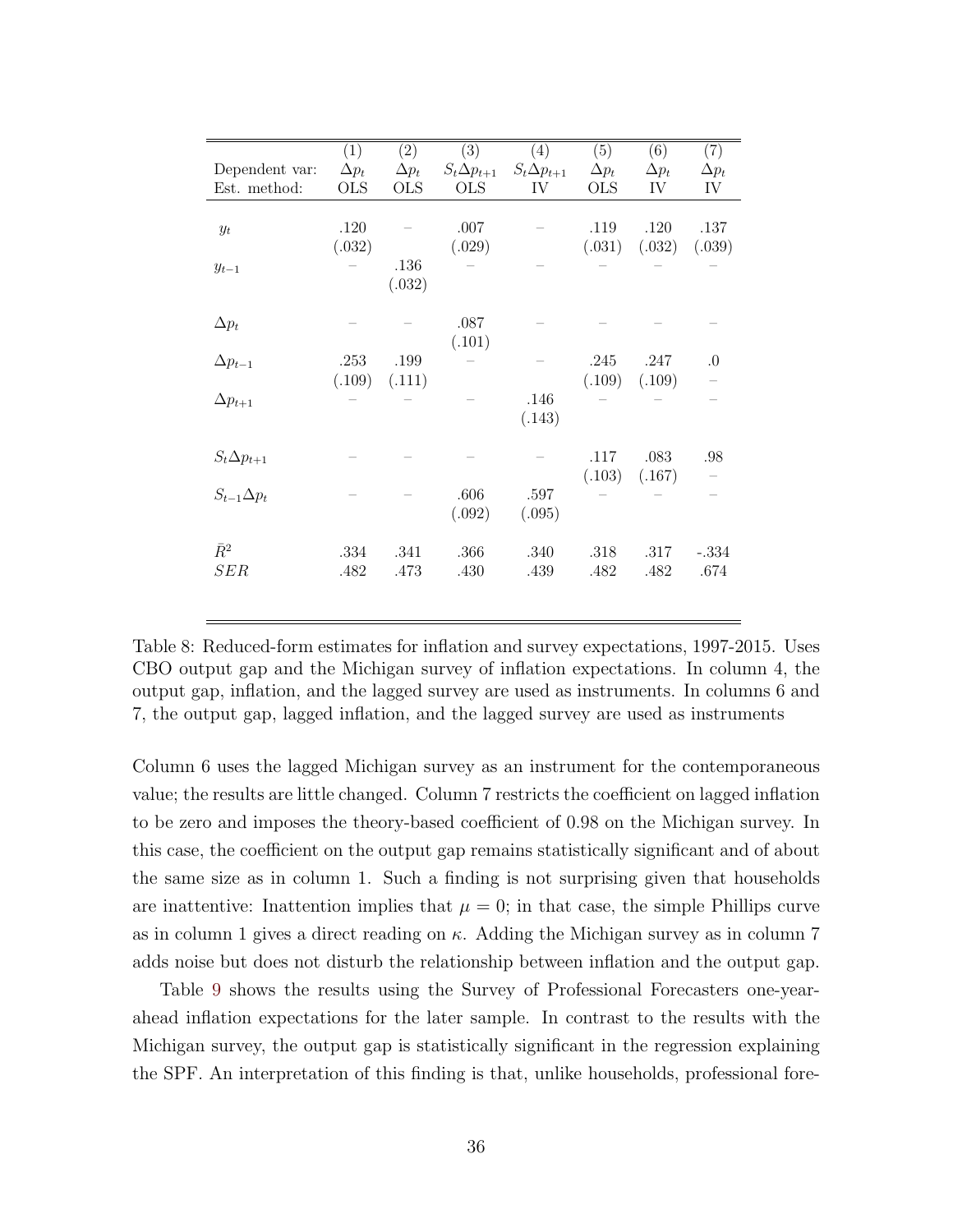|                      | (1)                  | (2)                  | (3)          | (4)               | (5)          |
|----------------------|----------------------|----------------------|--------------|-------------------|--------------|
| Dependent var:       | $S_t \Delta p_{t+1}$ | $S_t \Delta p_{t+1}$ | $\Delta p_t$ | $\Delta p_t$      | $\Delta p_t$ |
| Est. method:         | <b>OLS</b>           | IV                   | <b>OLS</b>   | IV                | IV           |
|                      |                      |                      |              |                   |              |
|                      |                      |                      |              |                   |              |
| $y_t$                | .070                 |                      | .094         | .067              | .035         |
|                      | (.014)               |                      | (.048)       | (.096)            | (.028)       |
| $y_{t-1}$            |                      |                      |              |                   |              |
|                      |                      |                      |              |                   |              |
|                      |                      |                      |              |                   |              |
| $\Delta p_t$         | .046                 |                      |              |                   |              |
|                      |                      |                      |              |                   |              |
|                      | (.037)               |                      |              |                   |              |
| $\Delta p_{t-1}$     |                      |                      | .210         | .168              | $\Omega$     |
|                      |                      |                      |              | $(.123)$ $(.180)$ |              |
| $M_t \Delta p_{t+1}$ |                      | .388                 |              |                   |              |
|                      |                      | (.107)               |              |                   |              |
|                      |                      |                      |              |                   |              |
| $S_t \Delta p_{t+1}$ |                      |                      | .267         | .534              | .98          |
|                      |                      |                      |              | $(.361)$ $(.890)$ |              |
| $S_{t-1}\Delta p_t$  |                      |                      |              |                   |              |
|                      | .401                 | .473                 |              |                   |              |
|                      | (.090)               | (.126)               |              |                   |              |
|                      |                      |                      |              |                   |              |
| $\bar{R}^2$          | .736                 | .272                 | .311         | .306              | .296         |
| ${SER}$              | .155                 | .238                 | .484         | .486              | .493         |
|                      |                      |                      |              |                   |              |

<span id="page-38-0"></span>Table 9: Reduced-form estimates for inflation and survey expectations, 1978-1996. Uses CBO output gap and the SPF survey of inflation expectations. In column 4, the output gap, inflation, and the lagged survey are used as instruments. In columns 6 and 7, the output gap, lagged inflation, and the lagged survey are used as instruments

casters have continued to pay attention to economic conditions in forming their inflation expectations. This interpretation is also consistent with the results in column 2, which suggest that the "rational" expectation of future inflation continued to be an important determinant of the forecasts captured by the SPF. Indeed, the coefficient is actually larger in the latter period for the SPF, suggesting that professional forecasters did a better job assessing the impact of aggregate demand on inflation. The sum of the two coefficients in column 2 is 0.86, not far from the sum of 0.90 in Table [7.](#page-35-0)

In columns 3, 4, and 5, inflation is the dependent variable and the SPF is included as an explanatory variable. In contrast to the early-sample results for the SPF, and in line with the late-sample Michigan results, the survey is not statistically significant in the latter sample. Using IV as in column 4 boosts the coefficient but it remains statistically insignificant. Moreover, the coefficient on the output gap falls and is not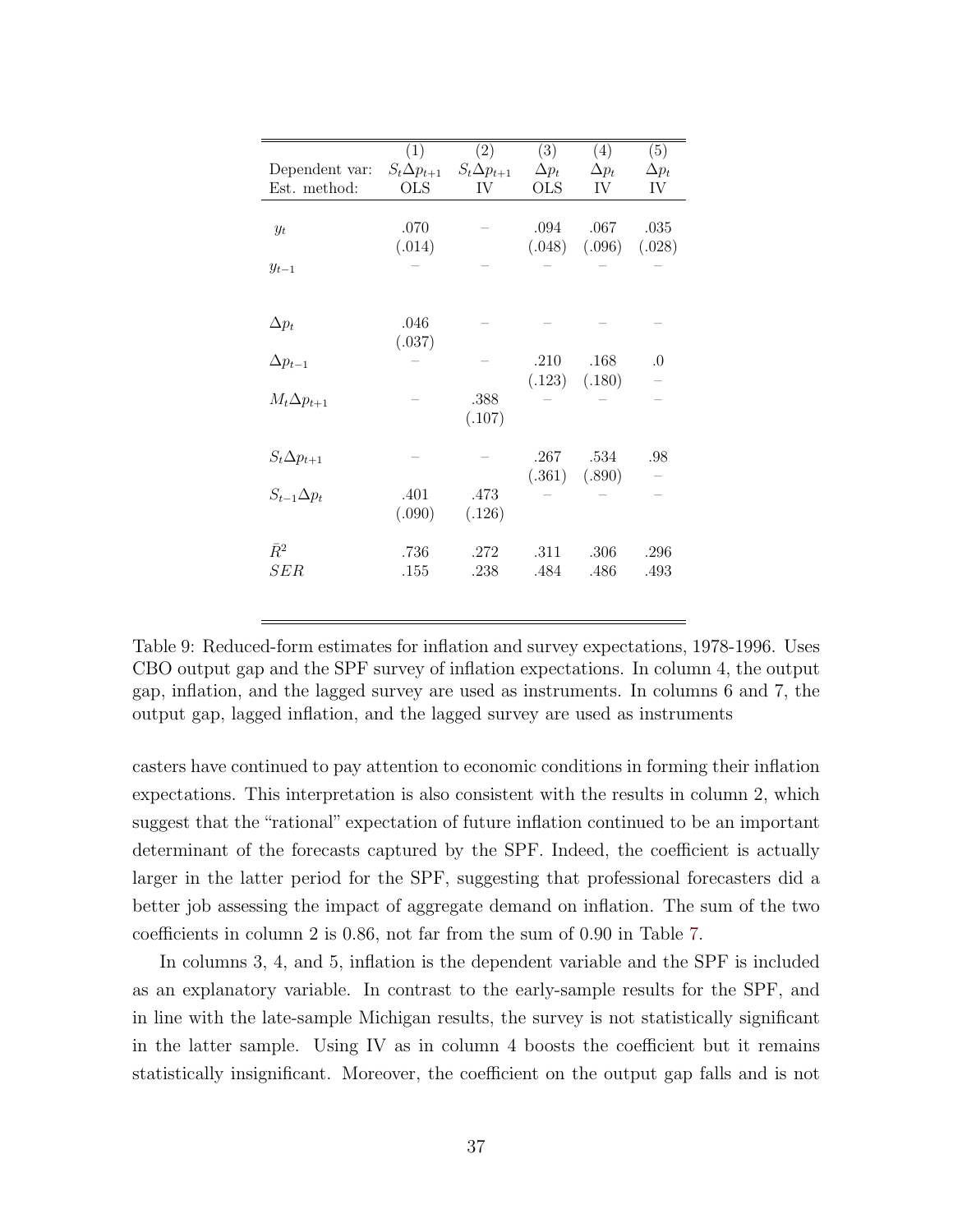statistically significant. This result is consistent with the early-sample Michigan survey results: The SPF is strongly related to the output gap and so an estimate with a large coefficient on this variable, as in column 4, will have a smaller coefficient on the output gap itself. In column 5, the coefficient on the survey is constrained to an even larger value and the direct coefficient on the output gap is smaller still.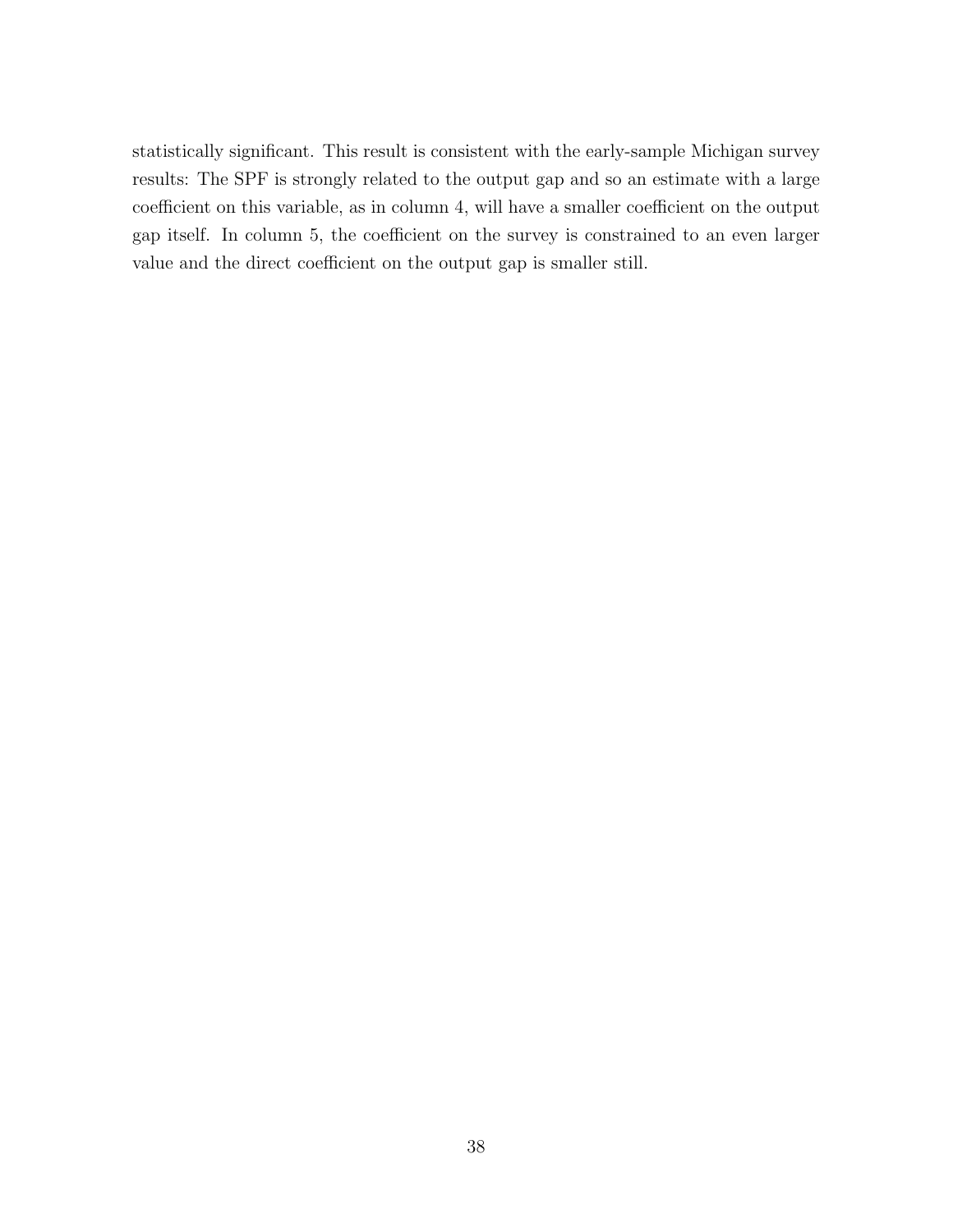# Appendix B. Sensitivity: Additional Survey Measures

#### B.1. Estimation results with additional survey measures

Table [10](#page-41-0) includes results for two additional survey measures: The Livingston survey of forecasters and the SPF measure of forecasts for inflation as measured by the GDP deflator. The Livingston Survey is a semi-annual survey of economists from industry, government, banking, and academia that is since 1990 conducted by the Federal Reserve Bank of Philadelphia. An advantage of the Livingston survey is that it is available on a consistent basis over a long sample (indeed, it's been collected since the 1940s), for consumer prices. Similarly, the SPF for GDP prices has been collected on a consistent basis over our sample. One peculiarity of the Livingston survey is that it is collected semiannually. In this section, we estimate our model for the Livingston survey using semiannual data; in the next section, we introduce the Livingston survey into a model using quarterly data and allow the Kalman filter to fill in missing information.[20](#page-40-0) Because the frequency is semiannual, the coefficient magnitudes will be different for the Livingston survey. Also, when we measure expectations using the SPF for GDP prices, we use the corresponding measure of inflation.

<span id="page-40-0"></span> $20$  For the output gap, we average the two quarterly values. For inflation, we average the two quarterly inflation rates, making the inflation measure effectively the (annualized) percent change between the final quarters of each half year.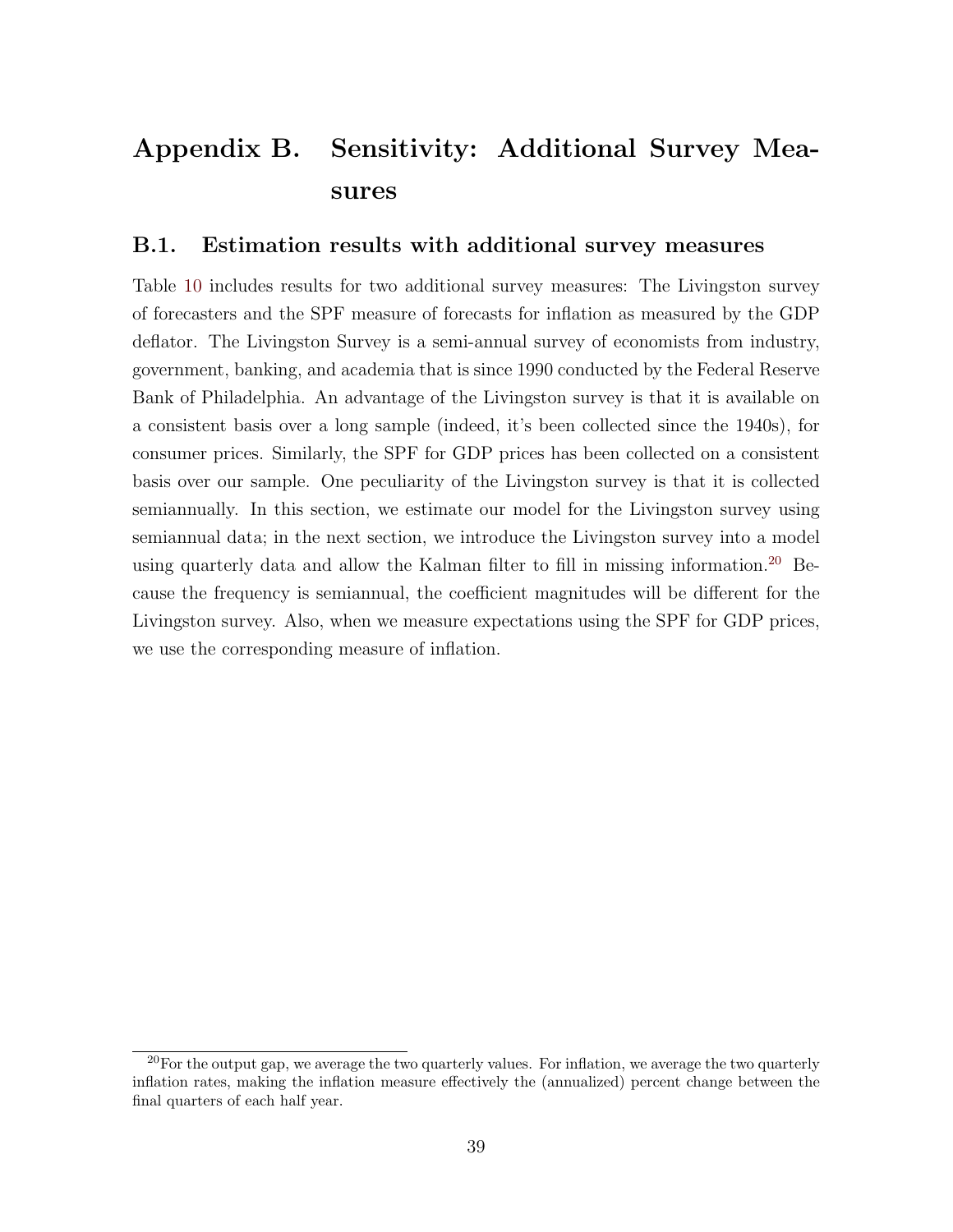<span id="page-41-0"></span>

| <b>SPF PGDP</b><br>1997-2015<br>$\widehat{\mathbb{S}}$ | [1.5693, 2.2037]<br>[0.0619, 0.243]<br>[0.317, 0.708]<br>1.8855<br>0.516<br>0.153  | [0.0412, 0.1279]<br>[0.0631, 0.148]<br>[0.580, 0.804]<br>0.0849<br>0.106<br>0.690     | [0.0497, 0.1394]<br>[0.228, 0.970]<br>0.0946<br>$0.616\,$    | [0.5006, 0.6598]<br>$[-0.0656, 0.112]$<br>$-0.548, -0.200$<br>$[-0.147, 0.028]$<br>[1.16, 1.52]<br>$-0.0606$<br>$-0.372$<br>0.5827<br>0.0241<br>1.34   |
|--------------------------------------------------------|------------------------------------------------------------------------------------|---------------------------------------------------------------------------------------|--------------------------------------------------------------|--------------------------------------------------------------------------------------------------------------------------------------------------------|
| <b>SPF PGDP</b><br>1978-1996                           | [1.3042, 1.8632]<br>0.0666, 0.264]<br>[0.516, 0.919]<br>1.5785<br>0.716<br>0.167   | [0.1243, 0.2655]<br>[0.628, 0.804]<br>[0.136, 0.276]<br>0.1941<br>0.715<br>0.205      | 0.0773, 0.2485<br>$[5e-04, 0.818]$<br>0.1645<br>0.442        | [0.6835, 0.9023]<br>$-0.0904, 0.224$<br>$[-0.263, 0.0471]$<br>$-0.547, -0.162$<br>[1.11, 1.48]<br>$-0.110$<br>0.0640<br>$-0.354$<br>0.794<br>1.29      |
| 1997-2015<br>SPF CPI<br>$\widehat{6}$                  | [0.5325, 0.8184]<br>[0.0502, 0.135]<br>[0.158, 0.571]<br>0.6769<br>0.093<br>0.371  | [0.0225, 0.1015]<br>[0.152, 0.339]<br>[0.443, 0.686]<br>0.247<br>0.563<br>0.062       | [0.1096, 0.1747]<br>$[1e-04, 0.500]$<br>0.1427<br>0.283      | $-0.363, 0.0685$<br>[0.5021, 0.661]<br>$-0.529, -0.176$<br>$[-0.288, 0.142]$<br>[1.17, 1.51]<br>$-0.0761$<br>$-0.149$<br>0.5814<br>$-0.353$<br>1.34    |
| 1978-1996<br>SPF CPI<br>$\widetilde{\mathbf{5}}$       | [1.9261, 2.8031]<br>[0.106, 0.321]<br>[0.231, 0.625]<br>0.215<br>2.375<br>0.433    | [0.1027, 0.2854]<br>[0.621, 0.815]<br>[0.119, 0.267]<br>0.1919<br>0.719<br>0.198      | [0.0728, 0.2851]<br>[0.208, 1.00]<br>0.1822<br>0.643         | $-0.415, -0.0212$<br>[0.6963, 0.9461]<br>$-0.175, 0.0138$<br>$[-0.157, 0.020]$<br>[0.942, 1.33]<br>$-0.0704$<br>$-0.079$<br>$-0.217$<br>0.8211<br>1.14 |
| 1997-2015<br>Michigan                                  | [0.5671, 0.9021]<br>[0.0620, 0.192]<br>[0.269, 0.714]<br>0.7346<br>0.128<br>0.484  | [0.0801, 0.3034]<br>$[-0.0953, 0.208]$<br>[0.406, 0.807]<br>0.0555<br>0.1928<br>0.610 | [0.3045, 0.4700]<br>[0.406, 0.822]<br>0.3856<br>0.612        | [0.4985, 0.6572]<br>$-0.404, 0.0275$<br>$-0.512, -0.157$<br>$[-0.261, 0.175]$<br>[1.15, 1.49]<br>$-0.0444$<br>0.5785<br>$-0.190$<br>$-0.330$<br>1.32   |
| 1978-1996<br>Michigan<br>$\widehat{\mathbf{e}}$        | [1.40312.2124]<br>[0.0979, 0.309]<br>[0.086, 0.500]<br>1.8103<br>0.209<br>0.291    | [0.2153 0.4597]<br>[0.665, 0.857]<br>0.104, 0.309<br>0.3395<br>0.762<br>0.207         | 0.13460.4314<br>[0.430, 1.00]<br>0.2874<br>0.802             | $-0.485, -0.0916$<br>$-0.168, -0.0078$<br>[0.63440.8397]<br>$[-0.144, 0.0398]$<br>[1.03, 1.42]<br>$-0.0883$<br>$-0.0522$<br>$-0.293$<br>0.7361<br>1.22 |
| Livingston<br>1997-2015<br>$\widehat{\Omega}$          | [0.4512, 0.7696]<br>[0.0317, 0.141]<br>[0.326, 0.776]<br>0.0866<br>0.6111<br>0.551 | [0.0548, 0.2836]<br>[0.0415, 0.390]<br>[0.306, 0.706]<br>0.1705<br>0.214<br>0.501     | [0.1935, 0.3806]<br>$[-0.366, 0.235]$<br>$-0.0525$<br>0.2846 | [0.6699, 0.9858]<br>$-0.686, -0.206$<br>$-0.615, 0.449$<br>$[-0.837, 0.260]$<br>[1.19, 1.63]<br>$-0.0901$<br>0.8264<br>$-0.283$<br>$-0.450$<br>1.41    |
| Livingston<br>1978-1996                                | 1.2813, 2.0199<br>0.0884, 0.337<br>[0.333, 0.753]<br>1.6613<br>0.212<br>0.545      | [0.2495, 0.5871]<br>[0.0967, 0.384]<br>[0.513, 0.801]<br>0.4205<br>0.244<br>0.657     | 0.0969, 0.4809<br>[0.153, 0.972]<br>0.2921<br>0.538          | 0.7012, 1.0395<br>$-0.702, -0.245$<br>$[-0.0041, 0.401]$<br>$-0.514, -0.150$<br>[1.13, 1.6]<br>$-0.336$<br>0.8782<br>0.198<br>$-0.480$<br>1.36         |
|                                                        |                                                                                    |                                                                                       |                                                              | $\sigma_{\eta}$                                                                                                                                        |

Table 10: Estimated using Bayesian methods; the priors are described in Appendix Table 10: Estimated using Bayesian methods; the priors are described in Appendix [C.](#page-9-3)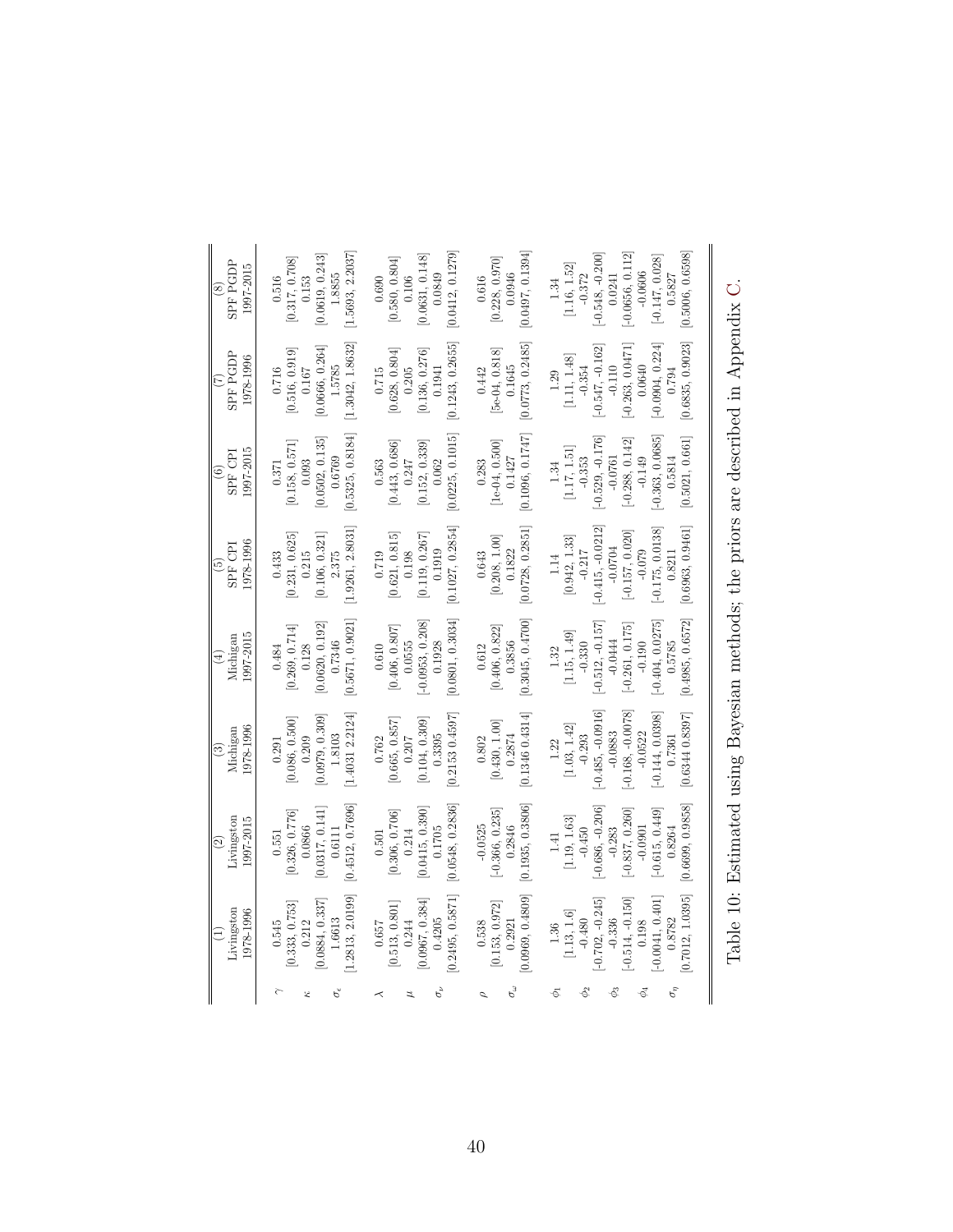Looking first at the results for the Phillips curve in the upper panel, the estimates of  $\kappa$  with the Livingston survey are similar to those from the Michigan survey and  $SPF/CPI$ —in particular, the estimates of  $\kappa$  drop by roughly half across the two samples. The results for the SPF/GDP are different, however: The point estimate of  $\kappa$  is lower than for the other measures in the earlier period and higher in the latter period and, as a consequence, doesn't fall as much. There is a similar pattern for the estimated standard error of the shock to this equation,  $\sigma_{\epsilon}$ : For the Livingston sruvey, there is a decline in  $\sigma_{\epsilon}$  across the two samples whereas for the SPF/GDP, there is little change, and a value that is notably higher than for the other measures in the latter sample.

Turning to the results for the model of inflation expectations in the middle panels, the results for the Livingston survey more closely resemble those for the Michigan survey, with  $\mu$  remaining large and statistically significant in the latter sample. By contrast, for the SPF/GDP, the point estimate of  $\mu$  fell by factor of two across the two samples, more in line with the results for the Michigan survey, albeit not as extreme. In all four cases, the shock to the structural expectations equation,  $\sigma_{\nu}$ , fell across the two samples. The point estimates in each sample are similar for the two sets of SPF results, and are smaller than for the other two surveys, which are broadly similar to each other.

Table [11](#page-43-0) shows results for the additional measures of expectations using the more general model discussed in Section 6. As in Table [10,](#page-41-0) the results for the two additional surveys of forecasters—the Livingston survey and the SPF for GDP prices—are broadly similar to the results for the SPF for the CPI.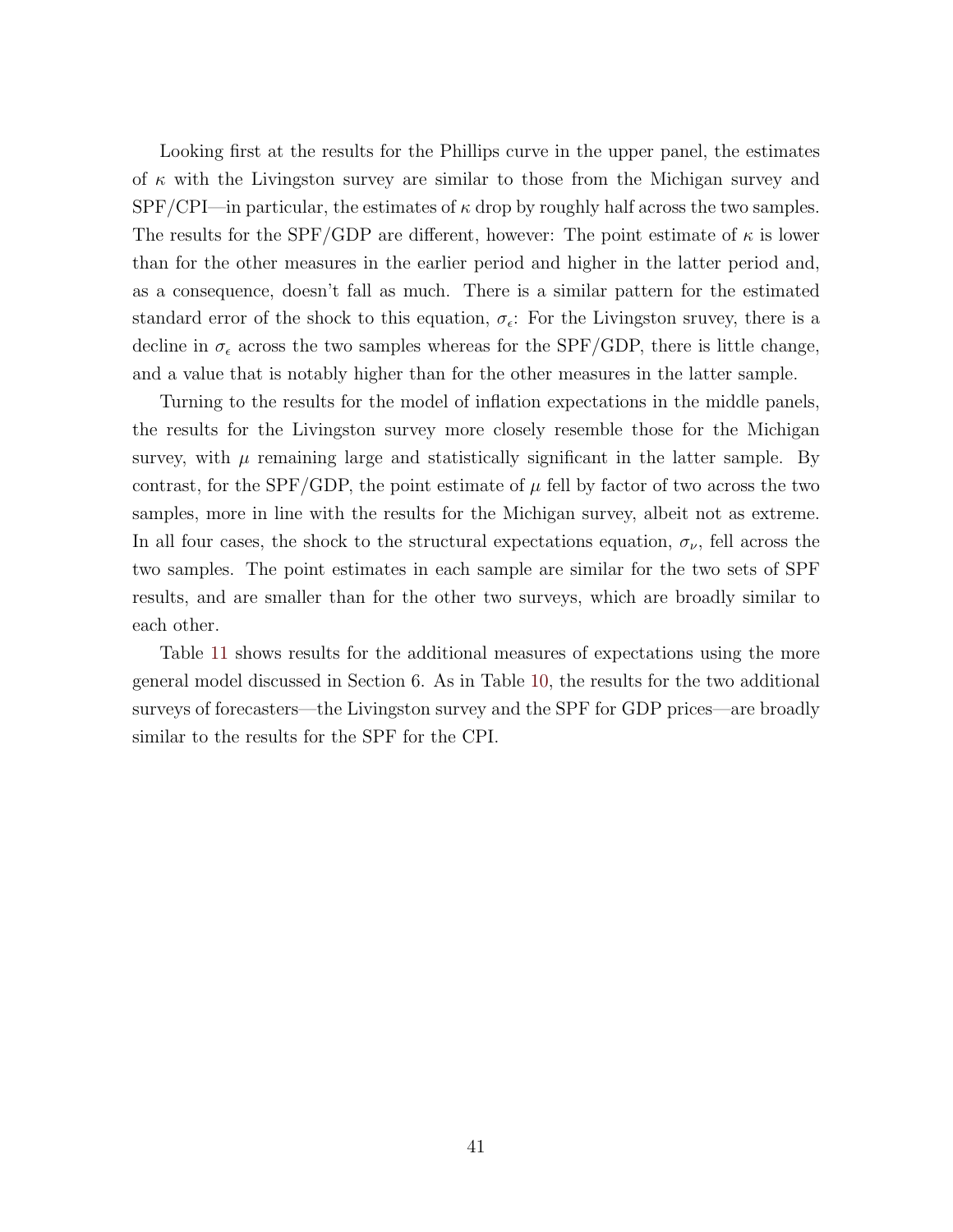<span id="page-43-0"></span>

| <b>SPF PGDP</b><br>1997-2015<br>$\circledast$ | $[-6e-04, 0.221]$<br>[1.581, 2.229]<br>[0.325, 0.727]<br>$1.906\,$<br>$0.107\,$<br>0.530 | $-0.0038, 0.0979$<br>[0.0198, 0.0606]<br>[0.001, 0.0488]<br>[0.036, 0.118]<br>[0.347, 0.681]<br>0.0464<br>0.0256<br>0.0403<br>0.515<br>0.078       | [0.053, 0.129]<br>[0.640, 0.993]<br>0.795<br>0.091                       | $[-0.154, 0.0194]$<br>$-0.0592, 0.118$<br>$[-0.538, -0.191]$<br>[0.501, 0.659]<br>[1.16, 1.51]<br>$-0.0672$<br>0.0304<br>$-0.364$<br>0.582<br>1.34   |
|-----------------------------------------------|------------------------------------------------------------------------------------------|----------------------------------------------------------------------------------------------------------------------------------------------------|--------------------------------------------------------------------------|------------------------------------------------------------------------------------------------------------------------------------------------------|
| <b>SPF PGDP</b><br>1978-1996<br>$\widehat{C}$ | [0.0856, 0.300]<br>[0.507, 0.898]<br>[1.322, 1.836]<br>1.578<br>0.192<br>0.699           | $[-0.0428, 0.0178]$<br>[0.0766, 0.280]<br>[0.0082, 0.136]<br>[0.497, 0.733]<br>[0.158, 0.271]<br>$-0.0121$<br>0.0712<br>0.616<br>0.178<br>0.216    | [0.0539, 0.187]<br>$\begin{bmatrix} 0, 0 \\ 0.121 \end{bmatrix}$<br>0.00 | $[-0.261, 0.0494]$<br>$[-0.0954, 0.219]$<br>$-0.554, -0.170$<br>[0.685, 0.905]<br>[1.11, 1.48]<br>$-0.107$<br>$-0.357$<br>0.059<br>0.793<br>1.29     |
| 1997-2015<br>SPF CPI<br>$\widehat{\circ}$     | $-0.0076, 0.104$<br>[0.222, 0.669]<br>[0.579, 0.903]<br>0.0494<br>0.748<br>0.450         | 0.0256, 0.0739<br>[0.0319, 0.153]<br>$[-0.157, 0.119]$<br>[0.320, 0.620]<br>[0.040, 0.146]<br>$-0.0209$<br>0.0937<br>0.0495<br>0.467<br>0.094      | $[1e-04, 0.517]$<br>[0.067, 0.158]<br>0.113<br>0.280                     | $-0.388, 0.0412$<br>$-0.496, -0.146$<br>$[-0.268, 0.161]$<br>[0.500, 0.657]<br>[1.15, 1.49]<br>$-0.049$<br>$-0.174$<br>$-0.326$<br>0.580<br>$1.31\,$ |
| 1978-1996<br><b>SPF CPI</b><br>$\widehat{5}$  | [0.0399, 0.306]<br>[1.964, 2.851]<br>[0.237, 0.635]<br>0.173<br>2.399<br>0.436           | $[-0.0121, 0.0977]$<br>$-0.0098, 0.0798$<br>$-0.0208, 0.230$<br>[0.100, 0.310]<br>[0.558, 0.889]<br>0.0444<br>0.0348<br>0.104<br>0.724<br>0.211    | 0.066, 0.284<br>[0.250, 1.00]<br>0.179<br>0.671                          | $-0.405, -0.0046$<br>$-0.182, 0.0072$<br>$[-0.154, 0.024]$<br>[0.692, 0.943]<br>[0.937, 1.34]<br>$-0.0869$<br>$-0.0647$<br>$-0.206$<br>0.823<br>1.13 |
| 1997-2015<br>Michigan<br>$\left( \pm \right)$ | $-0.0034, 0.197$<br>[0.286, 0.727]<br>[0.573, 0.902]<br>0.0969<br>0.739<br>0.506         | $-0.244, 0.0593$<br>$[-0.025, 0.0903]$<br>$[-0.167, 0.251]$<br>[0.0857, 0.324]<br>[0.386, 0.873]<br>$-0.0924$<br>0.0414<br>0.032<br>0.204<br>0.631 | [0.415, 0.913]<br>[0.296, 0.472]<br>0.383<br>0.651                       | $-0.400, 0.0321$<br>$-0.510, -0.156$<br>$-0.261, 0.170$<br>[0.499, 0.657]<br>[1.15, 1.49]<br>$-0.0482$<br>$-0.189$<br>$-0.330$<br>0.580<br>1.32      |
| 1978-1996<br>Michigan<br>$\circled3$          | [0.0231, 0.273]<br>[0.124, 0.543]<br>[1.497, 2.333]<br>0.147<br>1.918<br>0.343           | $-0.0803, 0.0682$<br>$[-0.0654, 0.225]$<br>[0.0096, 0.121]<br>[0.261, 0.521]<br>[0.714, 1.01]<br>0.0807<br>$-0.006$<br>0.0661<br>0.866<br>0.383    | [0.118, 0.411]<br>[0.167, 1.00]<br>0.269<br>0.653                        | $-0.478, -0.0881$<br>$-0.166, -0.0032$<br>$[-0.151, 0.0382]$<br>[0.633, 0.833]<br>[1.03, 1.41]<br>$-0.285$<br>$-0.085$<br>$-0.054$<br>0.737<br>1.21  |
| Livingston<br>1997-2015<br>$\widehat{c}$      | $-0.0071, 0.118$<br>[0.347, 0.795]<br>[0.448, 0.771]<br>0.0568<br>0.607<br>0.562         | [0.0037, 0.0825]<br>$-0.299, 0.0744$<br>[0.0736, 0.302]<br>$[-0.119, 0.321]$<br>[0.295, 0.752]<br>0.0972<br>0.0433<br>$-0.111$<br>0.193<br>0.523   | $-0.366, 0.225$<br>[0.188, 0.382]<br>$-0.0598$<br>0.284                  | $-0.684, -0.201$<br>$-0.808, 0.276$<br>$-0.604, 0.453$<br>[0.667, 0.987]<br>[1.18, 1.62]<br>$-0.0876$<br>$-0.273$<br>$-0.444$<br>0.828<br>1.4        |
| Livingston<br>1978-1996                       | 0.0481, 0.321<br>0.304, 0.730<br>[1.263 2.011]<br>0.519<br>0.182<br>1.649                | $-0.0816, 0.288$<br>$-0.0035, 0.257$<br>$-0.0034, 0.182$<br>[0.251, 0.626]<br>0.389, 0.813<br>0.0899<br>$0.106\,$<br>0.123<br>0.439<br>0.604       | 0.101, 0.501]<br>[0.217, 0.977]<br>0.309<br>0.582                        | $-0.0216, 0.390$<br>$-0.513, -0.145$<br>$-0.704, -0.250$<br>[0.708, 1.049]<br>[1.12, 1.58]<br>$-0.476$<br>$-0.329$<br>0.190<br>$1.35$<br>0.881       |
|                                               | $\sigma_{\epsilon}$                                                                      | $\sigma_{\nu}$<br>$\theta_3$<br>$\theta_4$                                                                                                         |                                                                          | $\sigma_\eta$<br>-ez                                                                                                                                 |

Table 11: Estimated using Bayesian methods; the priors are described in Appendix Table 11: Estimated using Bayesian methods; the priors are described in Appendix [C.](#page-9-3)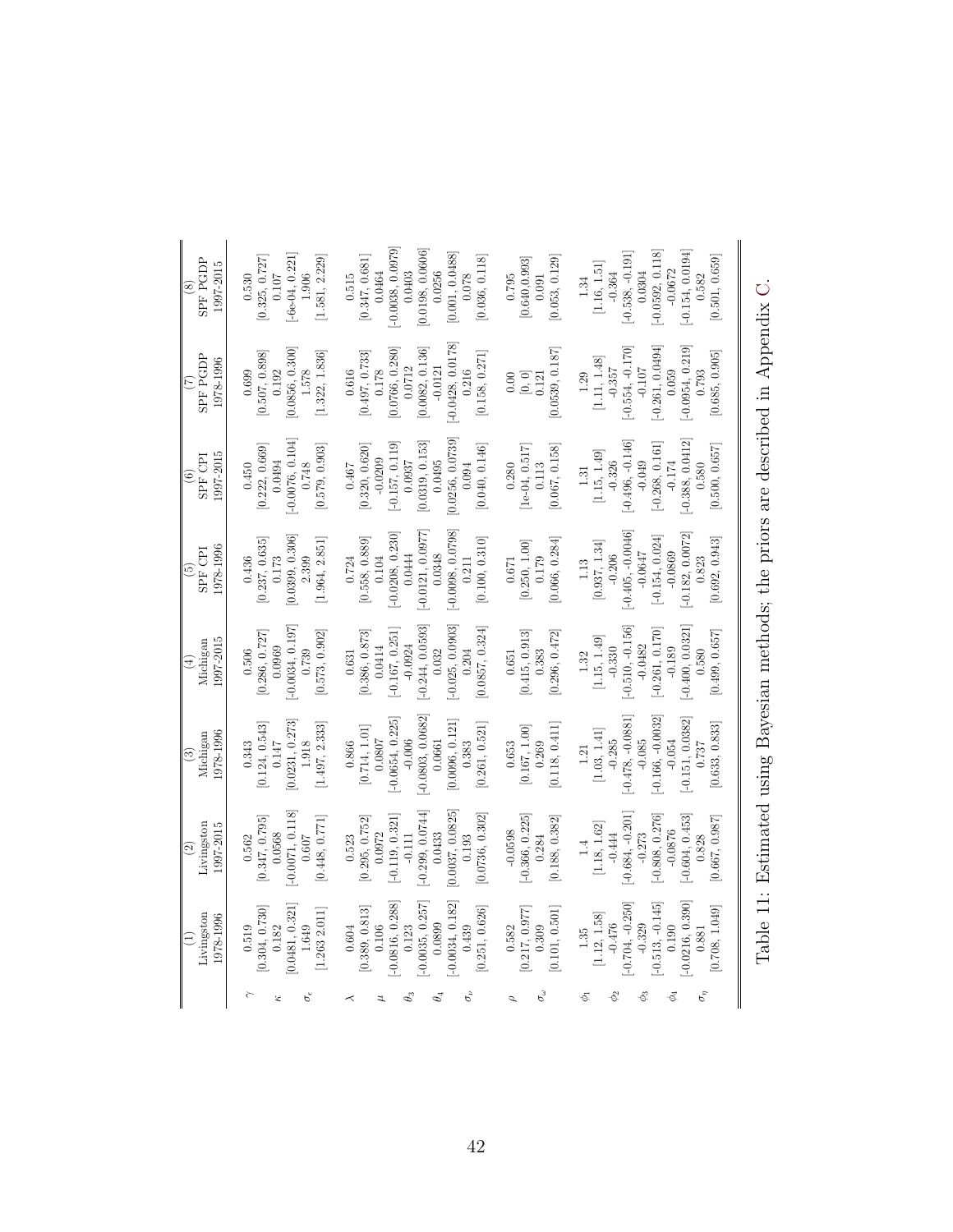#### B.2. Pooling the information from the surveys

In this appendix, we take the position that three of the measures of expectations of consumer prices—from the SPF, the Livingston survey, and Michigan survey—are noisy indicators of the same underlying process. Thus, we assume that the same "'true"' measure of expectations is a common factor driving all three surveys, as in Equation [9,](#page-8-0) reproduced here for convenience:

$$
E_t \Delta p_{t+1} = \mu M_t \Delta p_{t+1} + \lambda E_{t-1} \Delta p_t + \nu_t. \tag{17}
$$

Each survey, however, has its individual measurement error:

$$
S_t^i \Delta p_{t+1} = E_t \Delta p_{t+1} + u_t^i; \tag{18}
$$

$$
u_t^i = \rho_u^i u_{t-1}^i + \omega_t^i. \tag{19}
$$

This specification has the advantage of bringing more information to bear on the estimation of Equation [9](#page-8-0) at the risk of potential mis-specification if the fundamental component of expectations in fact differs across survey measures.

Table [12](#page-45-0) shows results for this joint estimation The results are qualitatively similar to those shown in Table [2.](#page-16-0) For the structural Phillips curve, the results suggest that the slope parameter is smaller in the later sample, by a factor of two. As in the earlier results, that step-down is much smaller than the decline in the Phillips curve slope assuming model-consistent expectations reported in Table [1.](#page-15-0) The estimation degree of indexation  $(\gamma)$  is about the same in the two periods.

The model of inflation expectations, which is common across the three expectations measures, also shows some shift between the two sample periods. The parameter  $\lambda$ falls somewhat, while the parameter  $\mu$  rises somewhat. The sum of the two coefficients declines, from 0.95 to 0.80. These results are similar to those for the SPF. The results also suggest that structural shocks to inflation expectations are less important in the later sample: The estimated standard deviation of the parameter  $\sigma_{\nu}$  falls by a factor of two, and the shock is propagated forward less because  $\lambda$  is also smaller.<sup>[21](#page-44-0)</sup>

<span id="page-44-0"></span> $21$ We also estimate an alternative variant of pooling, where we allow for different loading factors,  $\Lambda_{j,t}$ , for different survey measures of expectation formation. These results are shown in columns 3 and 4 of the table.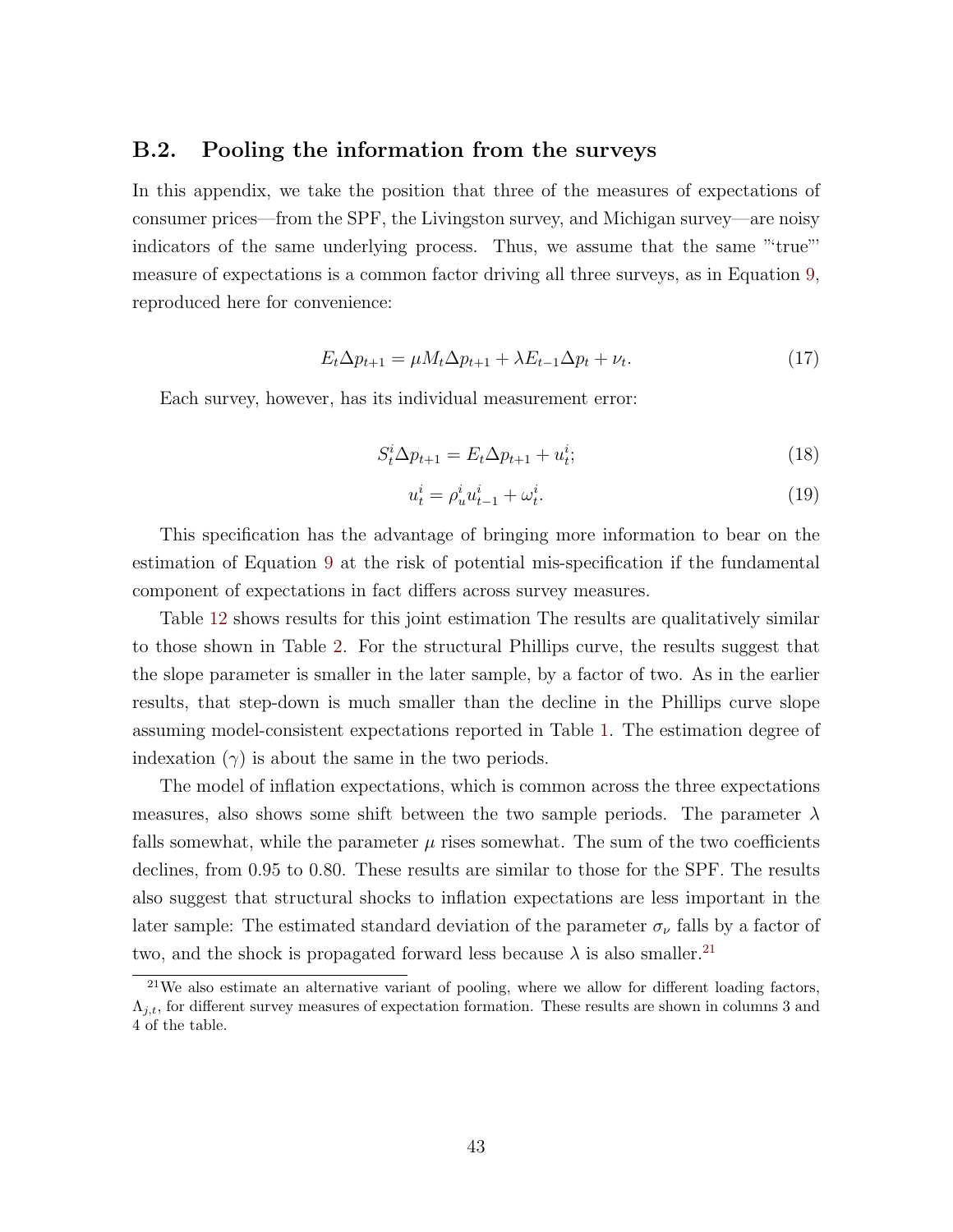|                     | (1)                            | $\overline{(2)}$              | $\overline{(3)}$                                          | (4)                           |
|---------------------|--------------------------------|-------------------------------|-----------------------------------------------------------|-------------------------------|
|                     | Combination/Equal              |                               | Combination/Equal Combination/Factors Combination/Factors |                               |
|                     | 1978-1996                      | 1997-2015                     | 1978-1996                                                 | 1997-2015                     |
|                     |                                |                               |                                                           |                               |
| $\gamma$            | 0.355                          | 0.358                         | 0.282                                                     | 0.360                         |
|                     | [0.165, 0.544]                 | [0.132, 0.590]                | [0.089, 0.474]                                            | [0.140, 0.596]                |
| $\kappa$            | 0.211                          | 0.094                         | 0.196                                                     | 0.099                         |
|                     | [0.111, 0.311]                 | [0.050, 0.138]                | [0.101, 0.291]                                            | [0.053, 0.145]                |
| $\sigma_{\epsilon}$ | 1.958                          | 0.705                         | 1.799                                                     | 0.703                         |
|                     | [1.60, 2.32]                   | [0.542, 0.857]                | [1.44, 2.16]                                              | [0.539, 0.856]                |
|                     |                                |                               |                                                           |                               |
| $\lambda$           | 0.766                          | 0.537                         | 0.752                                                     | 0.540                         |
|                     | [0.688, 0.841]                 | [0.410, 0.667]                | [0.670, 0.832]                                            | [0.401, 0.672]                |
| $\mu$               | 0.185                          | 0.256                         | 0.218                                                     | 0.236                         |
|                     | [0.115, 0.259]                 | [0.152, 0.356]                | [0.135, 0.306]                                            | [0.131, 0.344]                |
| $\sigma_{\nu}$      | 0.268                          | 0.120                         | 0.324                                                     | 0.110                         |
|                     | [0.218, 0.317]                 | [0.092, 0.148]                | [0.255, 0.389]                                            | [0.069, 0.151]                |
|                     |                                |                               |                                                           |                               |
| $\Lambda_{SPF}$     |                                |                               | 0.760                                                     | 1.143                         |
|                     |                                |                               | [0.645, 0.951]                                            | [0.770, 1.497]                |
| $\Lambda_{Liv}$     |                                |                               | 0.762                                                     | $1.200\,$                     |
|                     |                                |                               | [0.645, 0.880]                                            | [0.777, 1.623]                |
| $\rho_{Mich}$       | 0.852                          | 0.770                         | 0.815                                                     | 0.751                         |
|                     | [0.748, 0.970]                 | [0.636, 0.907]                | [0.686, 0.951]                                            | [0.607, 0.901]                |
| $\sigma_{\omega 1}$ | 0.335                          | 0.386                         | 0.306                                                     | 0.390                         |
|                     | [0.282, 0.387]                 | [0.332, 0.440]                | [0.251, 0.364]                                            | [0.333, 0.445]                |
| $\rho_{SPF}$        | 0.476                          | $-0.366$                      | 0.0001                                                    | $-0.366$                      |
|                     | [0.004, 0.868]                 | $[-0.366, -0.366]$            | [0.0001, 0.0001]                                          | $[-0.366, -0.366]$            |
| $\sigma_{\omega 2}$ | 0.066                          | 0.068                         | 0.074                                                     | 0.069                         |
|                     | [0.021, 0.108]                 | [0.041, 0.095]                | [0.033, 0.115]                                            | [0.041, 0.098]                |
|                     | 0.356                          | 0.020                         | 0.426                                                     | 0.019                         |
| $\rho_{Liv}$        | [0.001, 0.626]                 | $[-0.298, 0.315]$             | [0.049, 0.734]                                            | $[-0.317, 0.317]$             |
|                     | 0.268                          | 0.242                         | 0.284                                                     | 0.245                         |
| $\sigma_{\omega 3}$ | [0.201, 0.334]                 | [0.191, 0.291]                | [0.212, 0.358]                                            | [0.194, 0.299]                |
|                     |                                |                               |                                                           |                               |
| $\phi_1$            | 1.21                           | 1.34                          | 1.21                                                      | 1.34                          |
|                     | [1.03, 1.39]                   | [1.17, 1.52]                  | [1.04, 1.39]                                              | [1.17, 1.51]                  |
| $\phi_2$            | $-0.261$                       | $-0.352$                      | $-0.261$                                                  | $-0.352$                      |
|                     | $[-0.444, -0.081]$             | $[-0.531, -0.179]$            | $[-0.444, -0.083]$                                        | $[-0.528, -0.174]$            |
|                     | $-0.100$                       | $-0.080$                      | $-0.101$                                                  | $-0.074$                      |
| $\phi_3$            | $[-0.170, -0.029]$             | $[-0.295, 0.139]$             | $[-0.171, -0.030]$                                        | $[-0.294, 0.132]$             |
|                     |                                |                               |                                                           |                               |
| $\phi_4$            | $-0.0467$<br>$[-0.126, 0.029]$ | $-0.138$<br>$[-0.346, 0.079]$ | $-0.048$<br>$[-0.124, 0.031]$                             | $-0.140$<br>$[-0.360, 0.069]$ |
|                     | 0.657                          | 0.583                         | 0.658                                                     | 0.582                         |
| $\sigma_{\eta}$     |                                |                               |                                                           |                               |
|                     | [0.564, 0.743]                 | [0.499, 0.662]                | [0.566, 0.748]                                            | [0.500, 0.659]                |

<span id="page-45-0"></span>Table 12: Estimated using Bayesian methods; the priors are described in Appendix [C.](#page-9-3)

In these pooled results, the results more closely line up with those from the SPF than from the Michigan survey. In particular, the sharp reduction in  $\mu$  for the Michigan survey is not evident here.